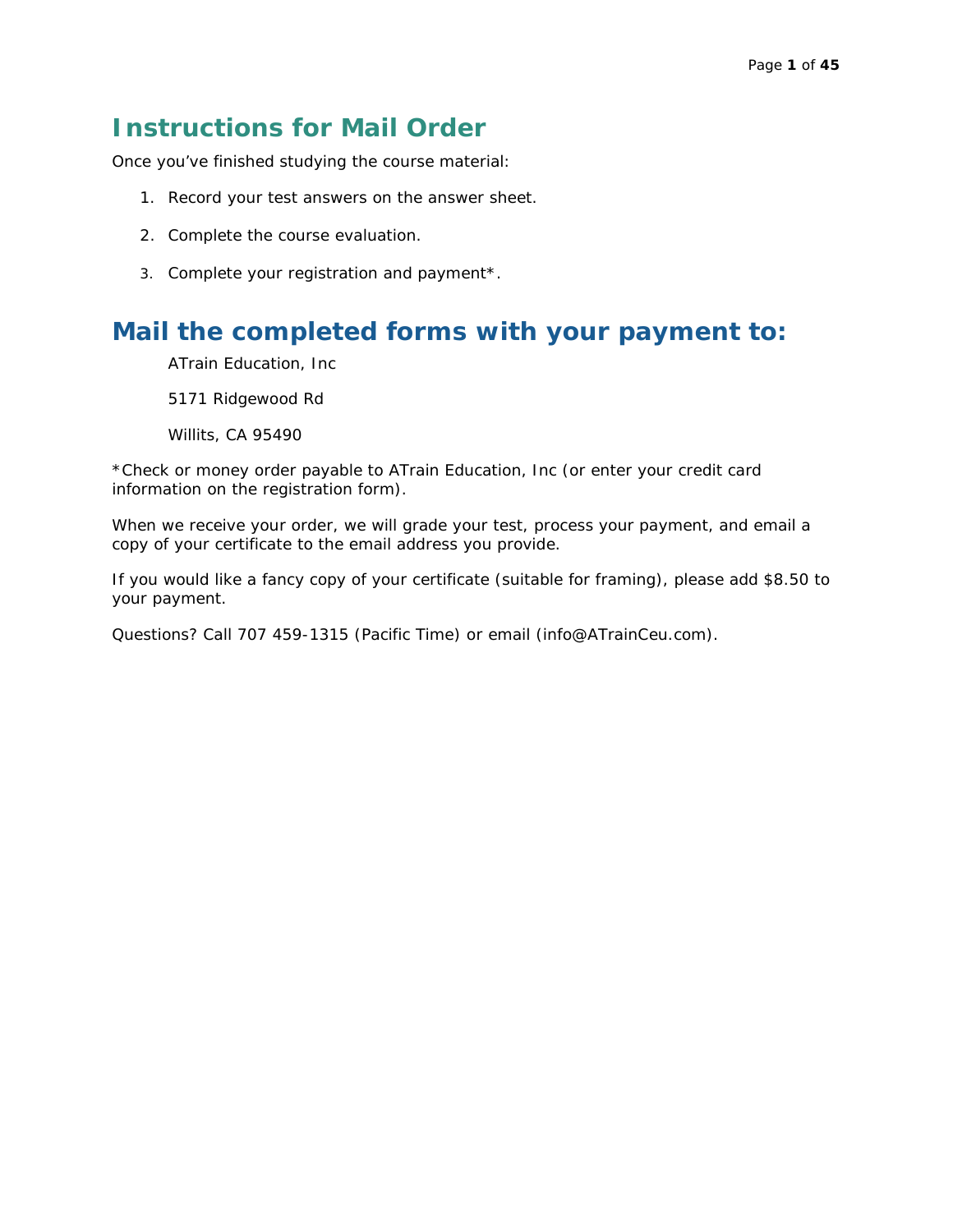### Florida: Human Trafficking for PTs and PTAs

**Authors**: Tifanie Sbriscia, BS, MSN, RN, CWOCN and Susan Walters Schmid, PhD

#### **Contact hours**: 2

**Price**: \$19

#### **FPTA Approval Number**: CE22-853803

#### **Course Summary**

Human trafficking (human slavery) is seen across the world including in Florida. Healthcare professionals may be the only people victims have access to who can help them escape their captors and move from being a victim to being a survivor. This course helps meet the challenge that all health agencies have to train staff how to proceed when trafficking is suspected. It provides information about relevant Florida statutes, presents risk factors for becoming a victim, ways to identify victims and traffickers, and offers screening, assessment, and reporting information.

#### **Course Objectives**

Upon completing this course, you will be able to:

- 1. Describe the problem of human trafficking in Florida, the nation, and the world today.
- 2. Distinguish between 2 sets of terms: human trafficking/human smuggling and sex trafficking/labor trafficking.
- 3. State at least 3 factors that place a person at risk of becoming a victim of human trafficking.
- 4. List 4 barriers to identifying victims along with ways to address them.
- 5. Identify 2 types of signs that may help to identify victims of human trafficking.
- 6. Outline legal and reporting requirements for healthcare professionals in Florida.

#### **1. Human Slavery Today**

Its victims are bound to toil for little or no pay, are forced to engage in exploitative sex work, are married against their will. Its cost is individual freedom and economic stagnation. Its impact is global and no country is immune.

Andrew Forrest, Perth, Australia, Minderoo Foundation, 2019

Human slavery and human trafficking are global issues that have affected, and continue to affect, people of all ages, races, genders, and cultures in every country in the world.

Human trafficking is extremely profitable; after drug dealing it is tied with illegal arms trading as the second largest criminal enterprise in the world (USDOJ, 2016). Because human trafficking is often hidden and because of lack of identification with the victims, the general public has shown little interest in advocating for an end to these criminal activities. Healthcare providers, with the proper tools and training, can act as a critical resource in identifying victims and helping them to implement escape from their abusers.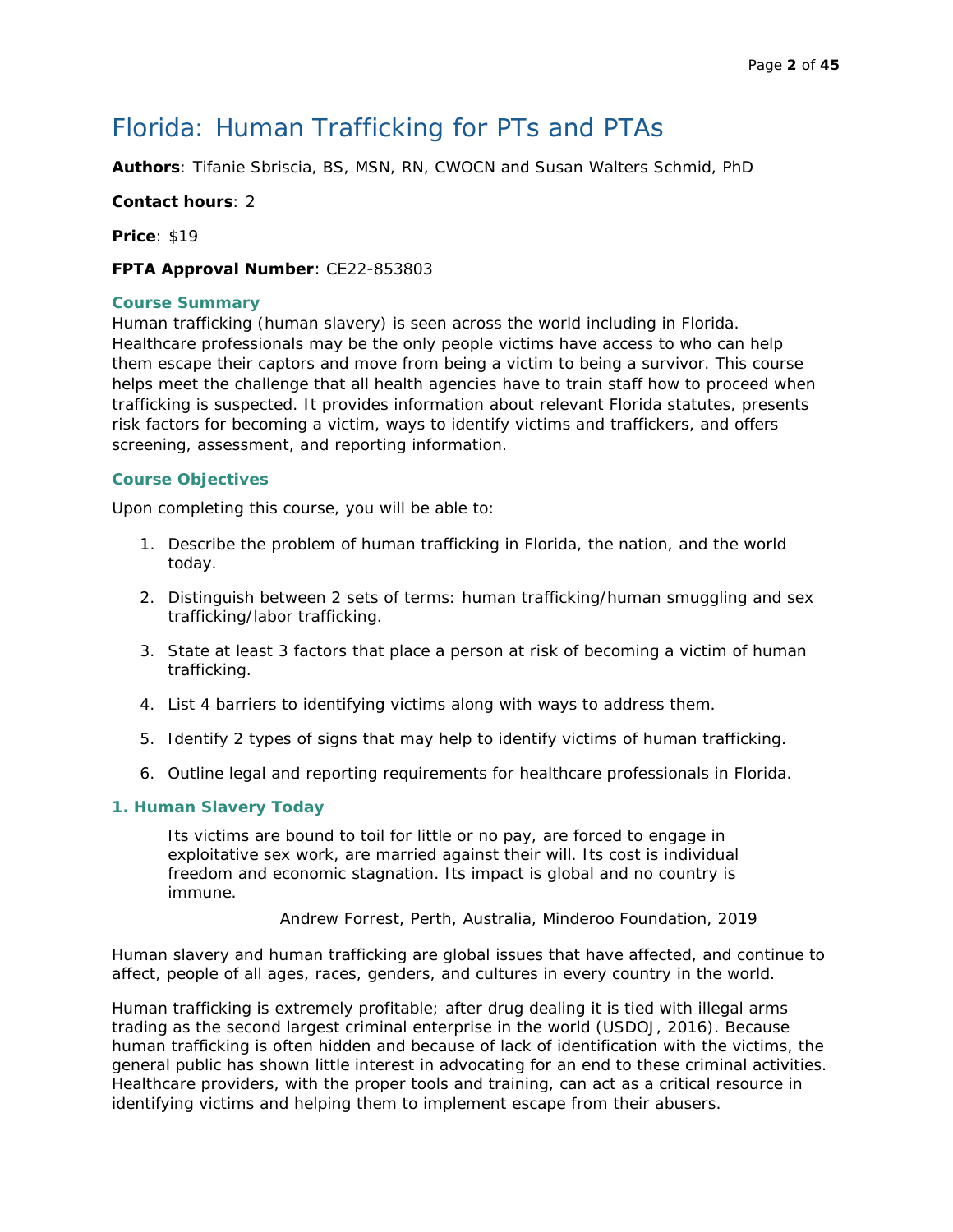Because these topics are frequently in the news and often confusing, it is important from the outset to understand that human trafficking is not the same as human smuggling. Human **smuggling,** although also illegal, is consensual whereas **trafficking** is done against a person's will (OTIP, 2017).

|                                                                                                                                                                                                                                                    | Human Trafficking vs. Human Smuggling                                                                                        |
|----------------------------------------------------------------------------------------------------------------------------------------------------------------------------------------------------------------------------------------------------|------------------------------------------------------------------------------------------------------------------------------|
| Victims are forced, defrauded, or coerced<br>into trafficking. Even if victims initially<br>offer consent, that consent is rendered<br>meaningless by the actions of the<br>traffickers to exploit them for labor,<br>services, or commercial sex. | Individuals consent to being smuggled. The<br>transaction is mutual and ends upon arrival<br>at desired destination.         |
| Human trafficking is a crime committed<br>against an individual.                                                                                                                                                                                   | Smuggling is a crime committed against a<br>country.                                                                         |
| Trafficking does not need to involve the<br>physical movement of a person.<br>Trafficking victimization can be<br>transnational or domestic.                                                                                                       | Smuggling involves the illegal transport of an<br>individual across a national border.<br>Smuggling is always transnational. |

Source: OTIP, 2017.

The International Labor Organization (an agency of the United Nations) estimates that, in 2016, 40.3 million people worldwide were victims of modern slavery. The ILO statistics focus on forced labor and forced marriage where **forced labor** encompasses forced labor in the private economy, forced sexual exploitation of adults, sexual exploitation of children, and state-imposed forced labor. These labor categories represent 24.9 million people, including an estimated **403,000 total victims in the United States**. Overall, modern slavery disproportionally affects women and girls who make up 71% of victims, and children represent 1 in 4 victims (ILO, 2017; Minderoo, 2018).\*

\*Editor's note: Don't be lulled into apathy by the brightly colored images in this course. They are meant for memory devices but were designed as eye-catching public posters and not for healthcare professionals.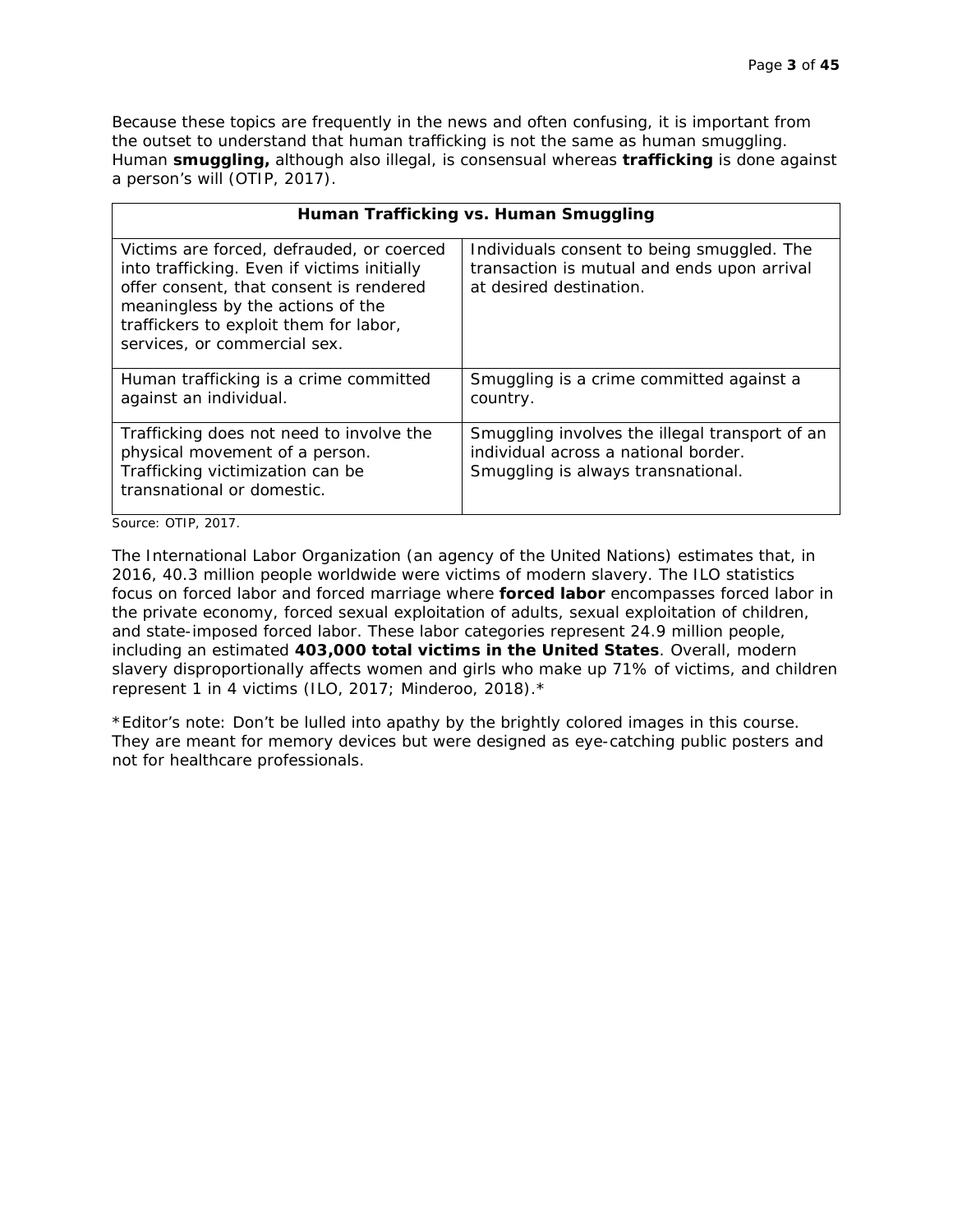

# **HUMAN TRAFFICKING IS**

modern day slavery.

exploiting a person through force, fraud, or coercion.

sex trafficking, forced labor, and domestic servitude.

happening everywhere, even in the United States, and victims can be U.S. Citizens or of any nationality, age,<br>socioeconomic status, or gender.

any person under the age of 18 involved in a commercial sex act.



Source: USDHS, n.d.-a.

#### **Human Trafficking in the United States**

The **Trafficking Victims Protection Act of 2000**, as amended (**TVPA**), defines "severe forms of trafficking in persons" as:

- sex trafficking in which a commercial sex act is induced by force, fraud, or coercion, or in which the person induced to perform such an act has not attained 18 years of age; or
- the recruitment, harboring, transportation, provision, or obtaining of a person for labor or services, through the use of force, fraud, or coercion for the purpose of subjection to involuntary servitude, peonage, debt bondage, or slavery.

A victim need not be physically transported from one location to another for the crime to fall within the definition, as can be seen in the figure below (USDS, 2019).

Understanding TVPA, and many state laws, is aided by considering the **Action-Means-Purpose (AMP) Model** in which a perpetrator (trafficker, abuser, pimp) takes an *action*, then employs a *means* of force, fraud, or coercion, for the *purpose* of compelling the victim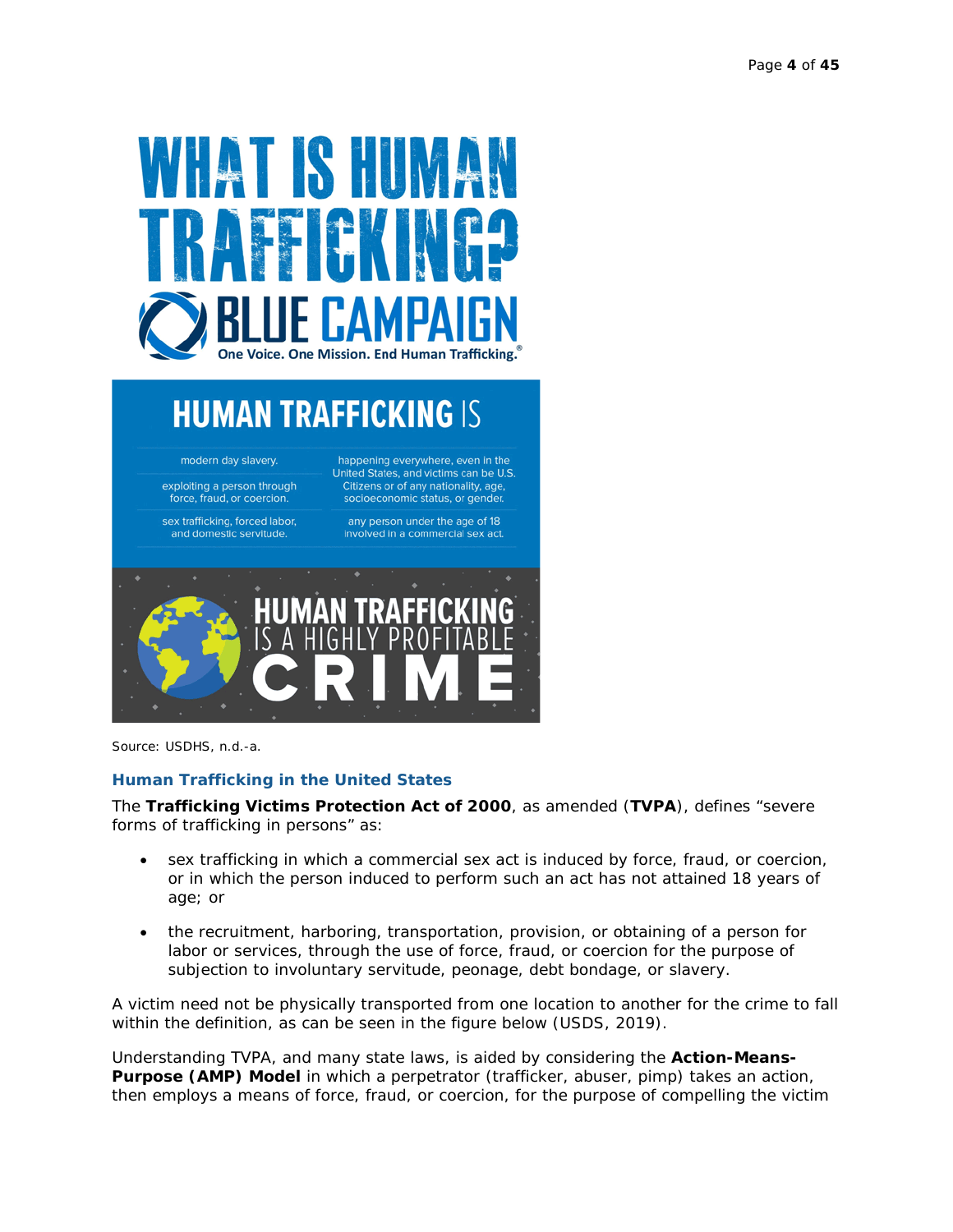to provide commercial sex acts, labor, or services. One element from each category is required to identify a potential trafficking situation.

| <b>Action</b> | Means*   | <b>Purpose</b>                        |
|---------------|----------|---------------------------------------|
| Induce        | Force    | Commercial Sex (Sex<br>Trafficking)   |
| Recruits      | Fraud    |                                       |
| Harbors       | or       | or                                    |
| Transports    | Coercion | Labor/Services (Labor<br>Trafficking) |
| Provides      |          |                                       |
| or            |          |                                       |
| Obtains       |          |                                       |

#### The A-M-P Model

\*Minors induced into commercial sex are human trafficking victims, regardless if force, fraud, or coercion is present.

Source: NHTH, 2020b; Polaris, 2020a; USDS, 2019; OTIP, 2017.

Human trafficking takes place between countries as well as between and within areas of a single country, and in-country activity is the most prevalent. Human trafficking has been reported in all fifty states and the District of Columbia and includes both U.S. citizens and foreign nationals; however, the type of human trafficking can vary from community to community (NHTH, 2020, 2020b; USDS, 2019).

Victims can be any age, gender, race, or culture, and they come from every socioeconomic group. Abusers prey on the weak and vulnerable, leveraging those vulnerabilities to make victims dependent on them. However, while victims can come from any group, some people are more vulnerable than others. Important risk factors include:

- Recent migration or relocation
- Substance use
- Mental health concerns
- Involvement with the child welfare system
- Being a runaway or homeless youth (NHTH, 2020b)

During 2018 the National Human Trafficking Hotline (NHTH) in the United States received 41,088 contacts that included phone calls, texts, webchats, webforms, and emails. These contacts represented 23,078 identified survivors, 10,949 cases, 5,859 potential traffickers, and 1,905 suspicious businesses—a 25% jump in cases of human trafficking from 2017 (NHTH, 2020).

In 2018 Florida accounted for 1,885 of the contacts and 767 of the case reports made to the NHTH, reflecting a steady rise since 2015 and the third highest call volume in the country. While men and children were victims, the majority of cases involved women and adults. Of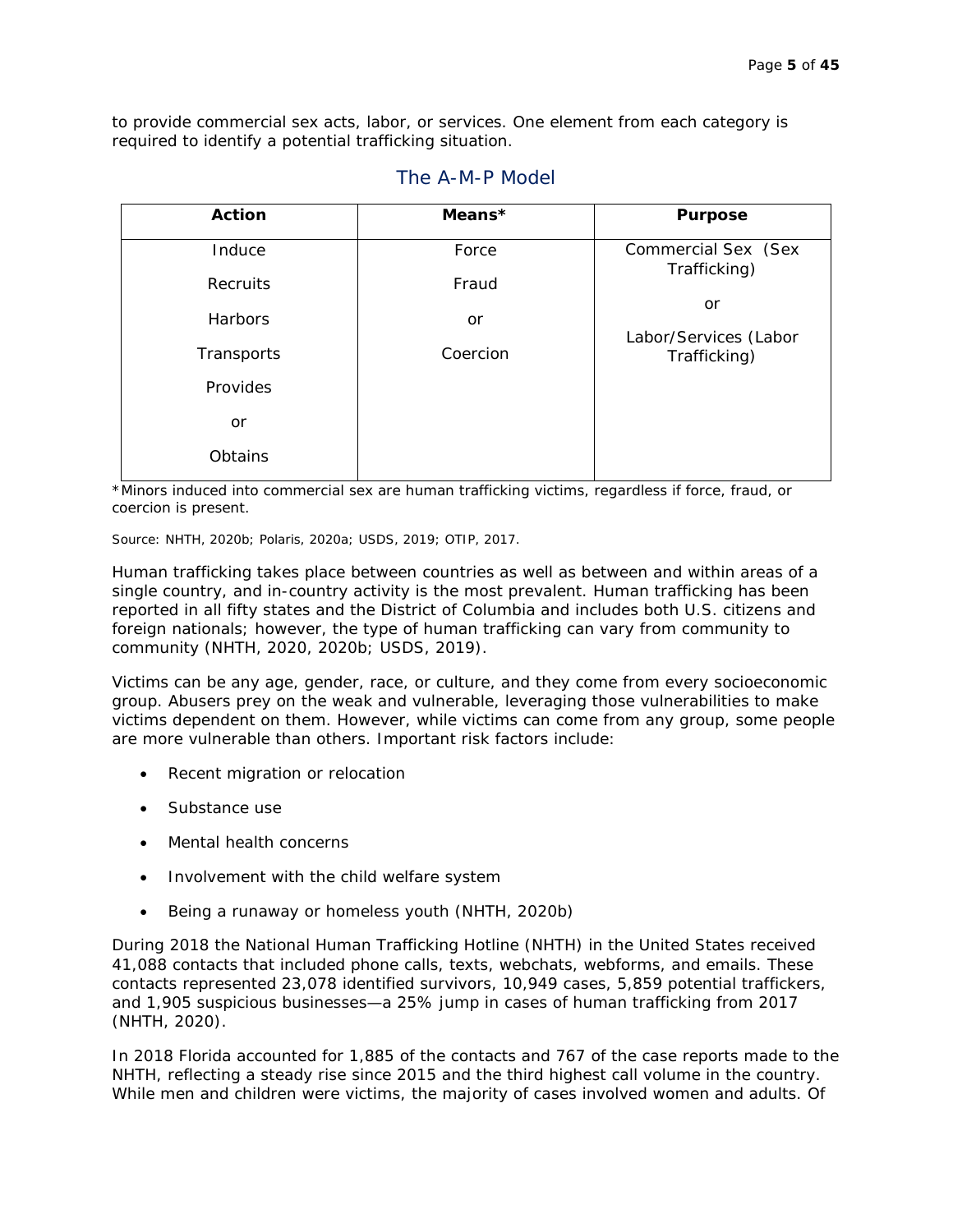the 767 cases reported, 68% were related to sex trafficking, 17.5% to labor trafficking, 7.5% to both, and 7.5% did not specify a type. Top venues/industries can vary from year to year, and in 2018 in Florida top venues/industries for:

- **Sex trafficking**—illicit massage/spa businesses, hotel/motel based and residencebased commercial sex, escort services, and pornography
- **Labor trafficking**—agriculture, domestic work, traveling sales crews, construction, and hospitality (NHTH, 2020a)

#### **Human Trafficking and Healthcare**

Human trafficking is an urgent and growing concern for hospitals and other healthcarerelated facilities. Many states now require training for staff in identifying possible victims of trafficking. This training is important not only for doctors and nurses but also for most support staff, including clerical, lab, ambulatory care, and radiology, as well as case managers and security personnel (NHTH, 2016). It is critical that training also include recognizing when it is safe to communicate with possible victims in order to keep both staff and victims safe from retaliation, and a thorough awareness of the resources available to help victims.

Human trafficking will continue as long as there is demand for its victims. It is possible a healthcare provider is the only other human contact a victim may experience in months or years, depending on their situation. Proper staff training can lead to potential identification and intervention and the ability to assess victims and provide resources to assist. Victims who are in a clinic or emergency department (ED) may rely on the healthcare professional to ask the right questions at the right time.

With the abuser pretending to act protective and caring, it can be easy to overlook a victim if staff are not trained in what to look for, or if the abuser does not allow adequate time or conversation with the victim. Healthcare providers must be sensitive and methodical in approaching a victim if they suspect something is "off" about the situation. Having a screening tool, or training on appropriate questions to ask, can open dialogue and uncover possible victimization.

Protecting victims from increased harm is the top priority. Human traffickers are known to be manipulative and many use violence to control their victims. Keeping victims safe and, if possible, assisting them in escaping their abusers are important goals. This can be challenging and often requires finesse and skill. The American Hospital Association and other hospital organizations have developed a variety of materials to assist with training and to support facility-based initiatives that support healthcare professionals who may encounter human trafficking (Stempniak, 2017; AHA, 2020, 2019).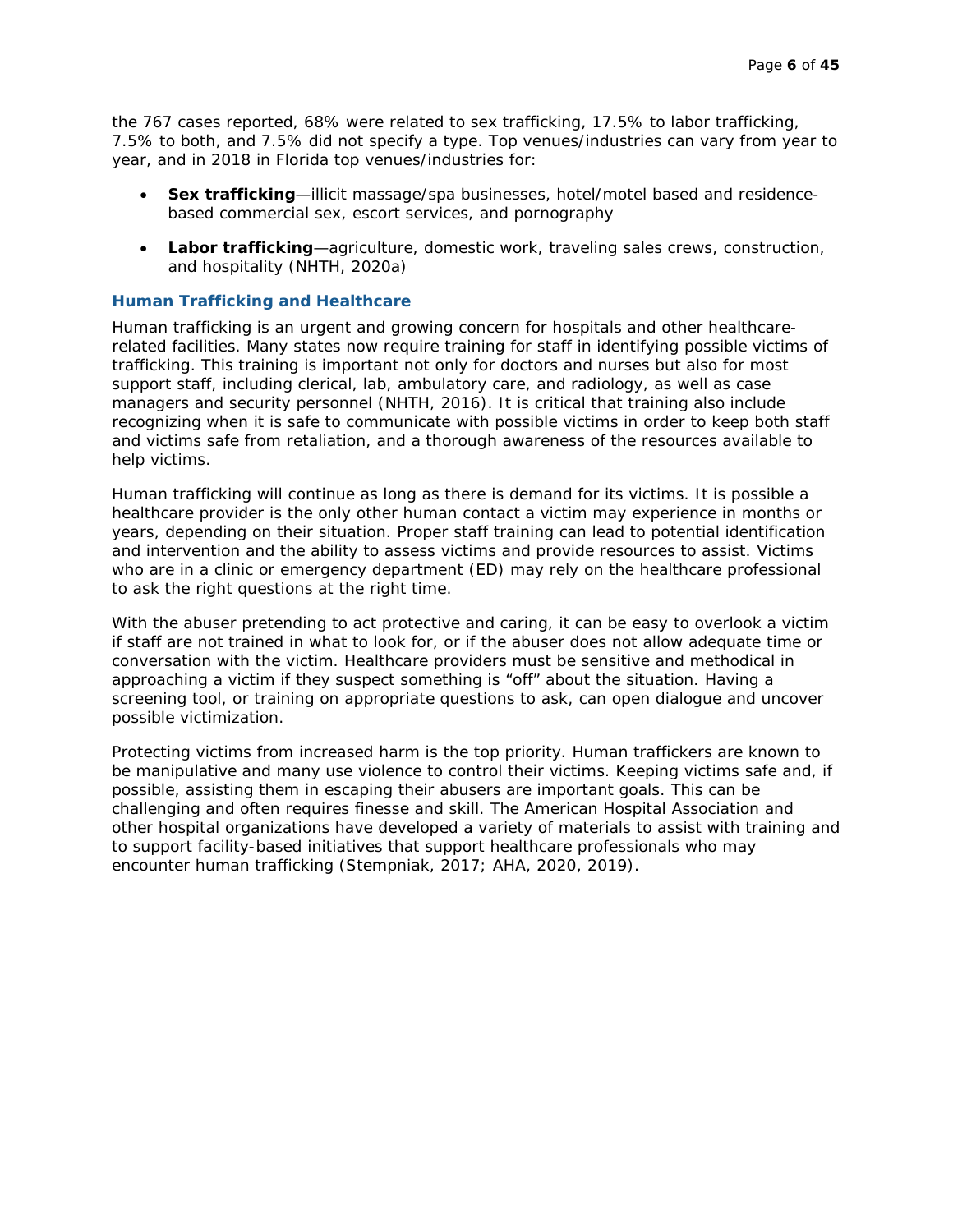# IT IS HAPPENING EVERYWHERE



Source: USDHS, n.d.-a.

#### **2. Types of Human Trafficking**

From sex trafficking within escort services to labor trafficking of farmworkers, the ways humans are exploited differ greatly. Each type has unique strategies for recruiting and controlling victims and concealing the crime.

To eradicate human trafficking networks and help survivors, we must be able to identify and disrupt the manifestations of trafficking in our communities.

Polaris, 2017

From a global perspective there are two general categories of human trafficking: **sex trafficking** and **labor trafficking**. However, different entities may break these down with variations that reflect the complexity of the problem and differing experiences in specific areas.

In the United States the Department of Health and Human Services (HHS) Blue Campaign materials identify sex trafficking, forced labor, and domestic servitude as represented in the image below. Numbers for 2018 from the NHTH (Polaris Project) identify the top three types of trafficking cases as sex trafficking, labor trafficking, and sex-and-labor trafficking. Each of these categories is reflected in the kinds of businesses in which the trafficking takes place (NHTH, 2020).

In a recent report, the Polaris Project examined 32,000 documented human trafficking cases in the US from December 2007 to December 2016, and from this data identified 25 distinct business models for human trafficking.

#### Businesses That May Be Involved in Human Trafficking

- Escort Services
- Illicit Massage, Health, & Beauty
- Outdoor Solicitation
- Residential
- Domestic Work
- Bars, Strip Clubs, & Cantinas
- Pornography
- Traveling Sales Crews
- Restaurants & Food Service
- Peddling & Begging
- Agriculture & Animal Husbandry
- Personal Sexual Servitude
- Health & Beauty Services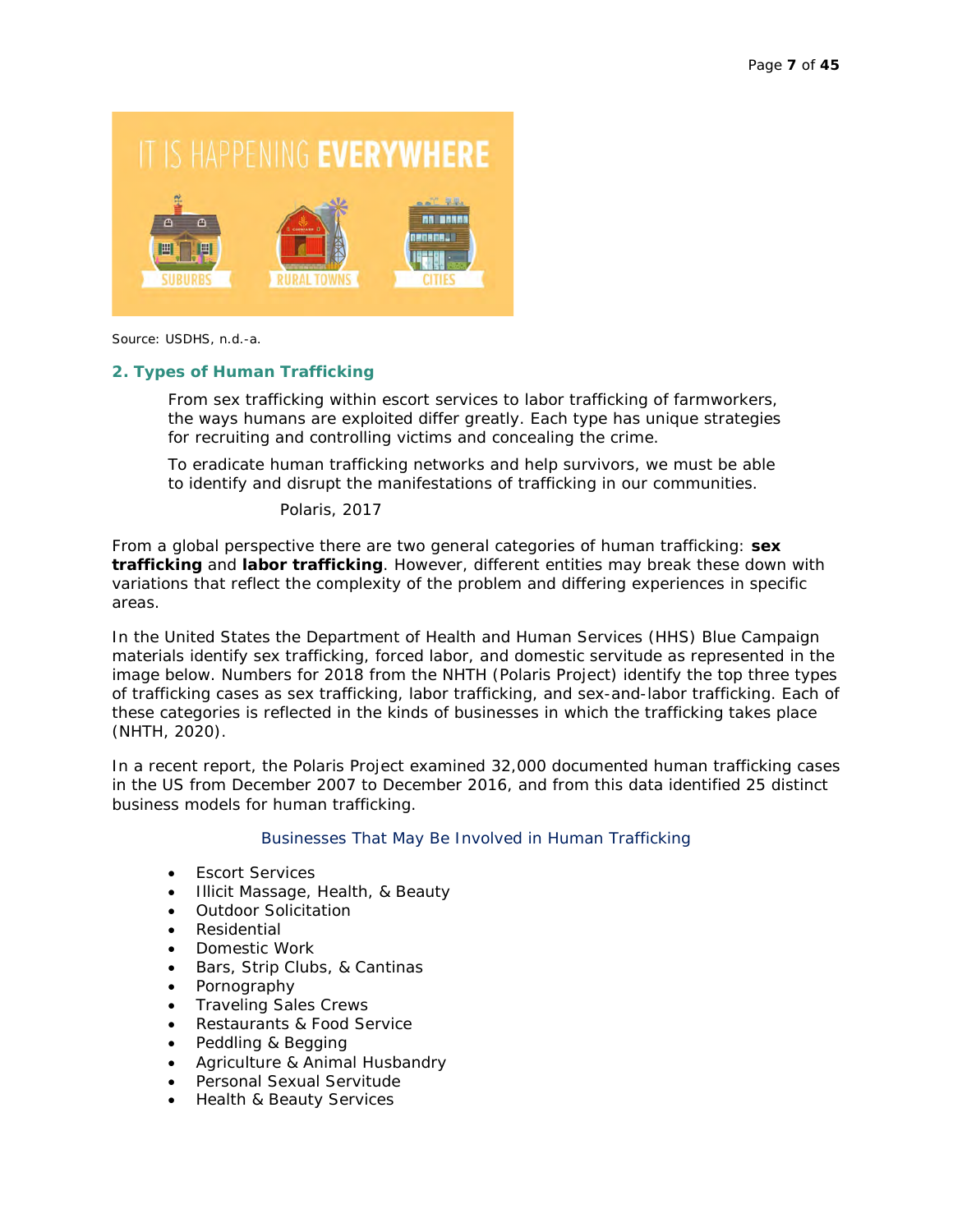- Construction
- Hotels & Hospitality
- Landscaping
- Illicit Activities
- Arts & Entertainment
- Commercial Cleaning Services
- Factories & Manufacturing
- Remote Interactive Sexual Acts
- Carnivals
- Forestry & Logging
- Health Care
- Recreational Facilities

Source: Polaris, 2017.

An important consideration here is that, while some of these business categories are clearly illegal, most also have entirely legitimate functions in our economy and the ability to spot possible indicators of human trafficking requires being observant, asking good questions, and being willing to "see" what might not seem obvious (Polaris, 2020).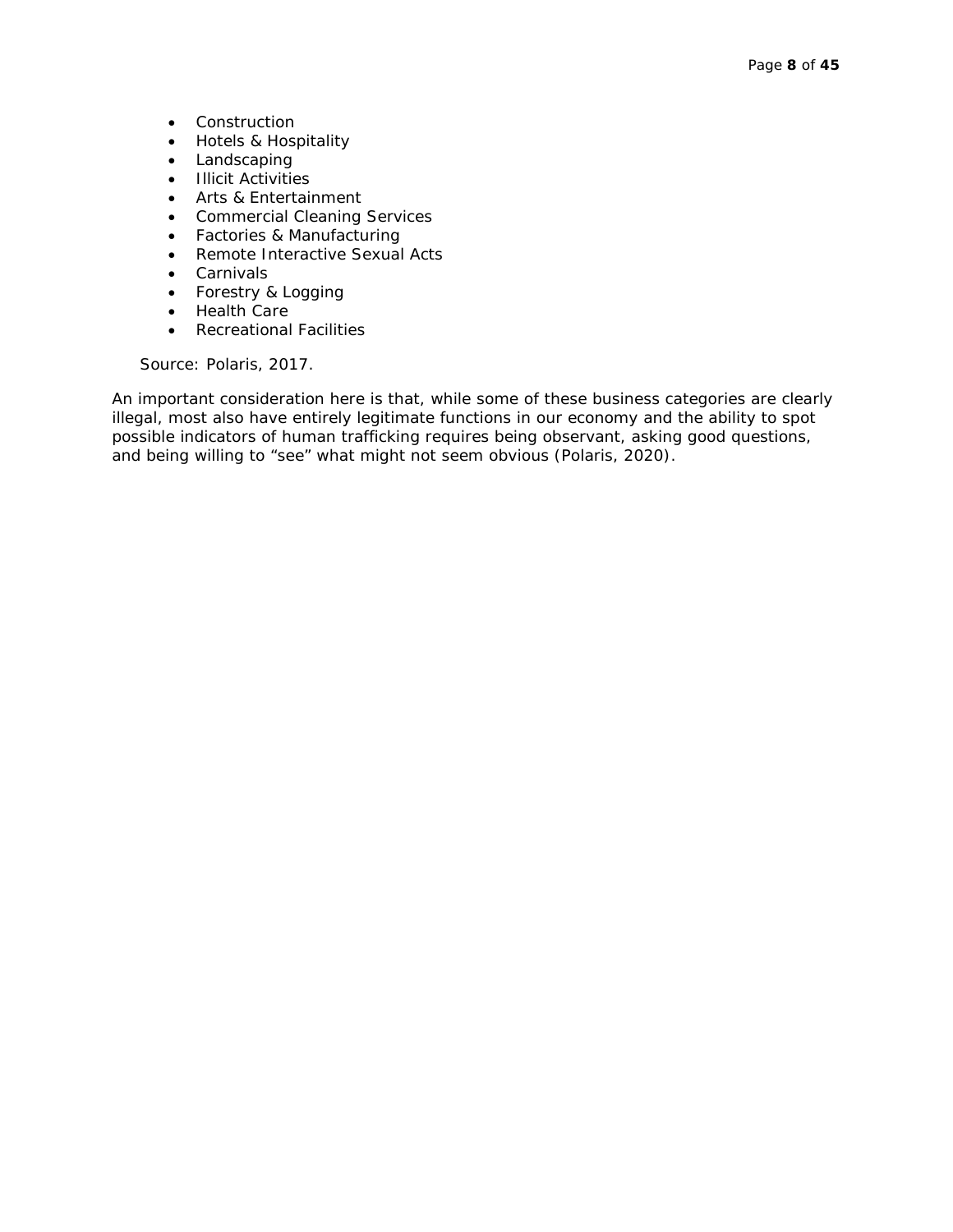

Source: USDHS, n.d.-a.

#### **Sex Trafficking**

Sex trafficking is the crime of using force, fraud, or coercion to induce another individual to sell sex (Polaris, 2020b), and it is the most prevalent form of human trafficking in the United States. Sex trafficking is a high-profit and low-risk business where the commodity the human being's body—can be sold repeatedly (Roe-Sepowitz et al., 2015). And, the highest profits per victim are in developed economies (Kelly, 2019). As noted earlier,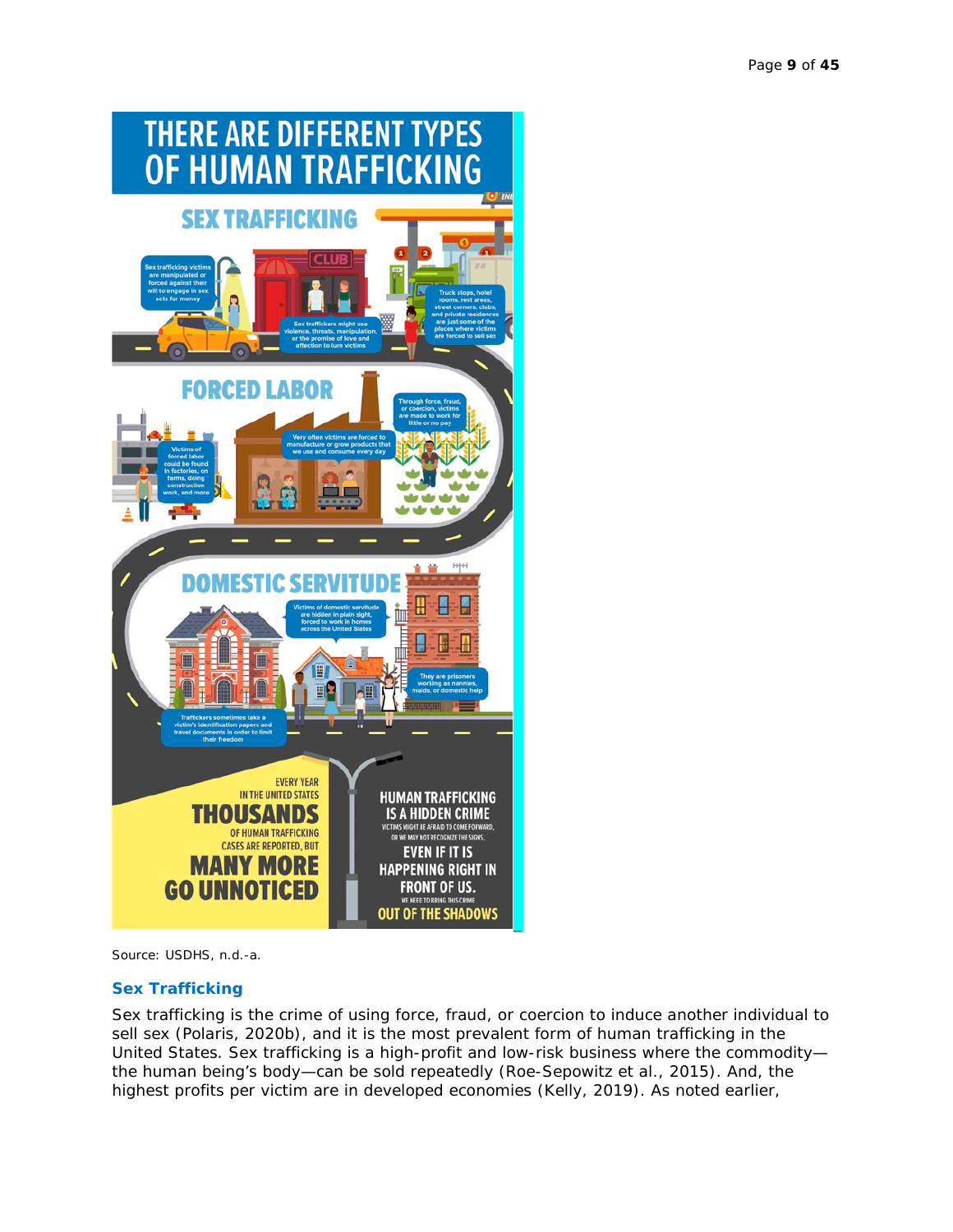common types of sex trafficking include escort services, pornography, illicit massage businesses, brothels, and outdoor solicitation (Polaris, 2020b).

Any child or teenager is at risk for any of these kinds of sex trafficking and if a victim is younger than 18 years of age then it does not matter if there is force, fraud, or coercion simply inducing them to perform a commercial sex act is considered trafficking (USDOJ, 2017; NHTH, 2016a). The internet has fueled an explosion in child pornography and more of this form of sex trafficking (USDOJ, 2017a).

#### **Recruiting and Grooming**

Traffickers (abusers, pimps) recruit men, women, and children by identifying exploitable vulnerabilities.

Vulnerabilities

- Lack of money
- Homelessness
- Substance abuse
- Severe loneliness
- Mental health challenges

Recruitment of child victims in the United States happens at malls, schools, bus and train stations, and group homes, among other locations—anywhere that children congregate. Traffickers are also recruiting through Facebook and other internet sites. Traffickers also use peers or classmates to befriend targets and slowly groom them to join the life (NCSSLE, 2020).

**Grooming**, a psychological and physical process aimed at transitioning a victim to a dependent role, is an integral part of the recruitment process. After targeting a potential victim, the abuser works to gain information about the victim and establish trust. Once the abuser discovers a need in the victim's life that they can fill—usually using manipulation, false promises, substance abuse, and violence—they have begun a process that leads to isolation of the victim and the beginning of abuse, often in the form of requirements for sex as payment for services. The abuser then maintains control of the victim, frequently by means of threats, violence, fear, or blackmail (Long, 2014).

Among **pimps** (someone who manages trafficking victims in order to commodify their bodies) a distinction is sometimes made between **finesse pimps** and guerilla pimps. Finesse pimping (more common with child victims) is accomplished by manipulative practices, aimed at convincing victims they love or care about them, but once seduced, control is maintained with physical and psychological torture. These tactics lead to a loss of autonomy for the victim and complete obedience to the pimp. Finesse pimps are skillful at identifying specific vulnerable children and exploiting their weaknesses, often using the "glamour" of the pimp/ho culture along with cultural acceptance of the demand for child victims as a means to maintain control (Williamson, 2015).

**Guerilla pimps** use violence and intimidation to manage victims and are more common among those trafficking adults.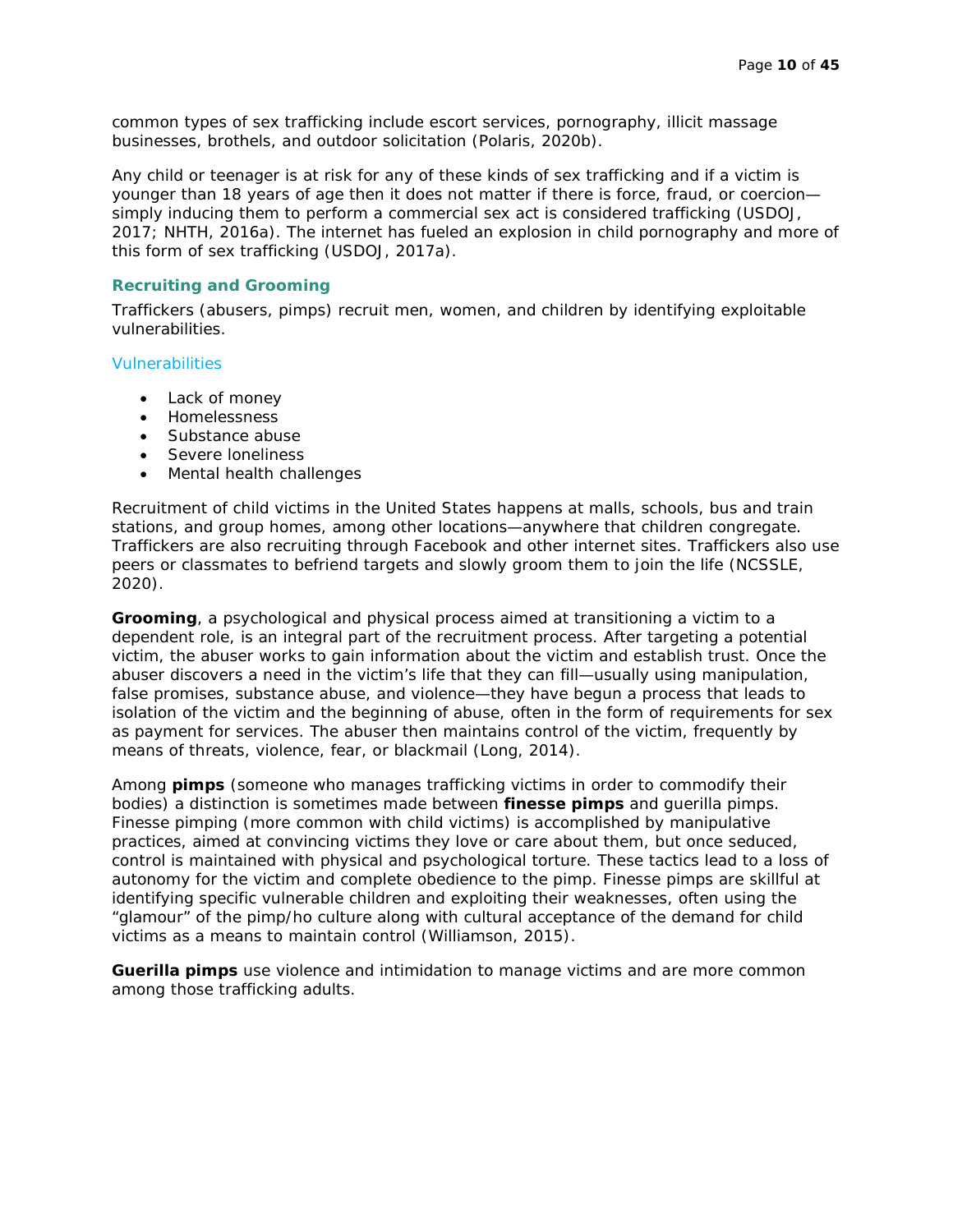# **BASIC STAGES OF** for sexual exploitation



(v) to prepare or train someone for a particular purpose<br>or activity

# **TARGETING A V**

Traffickers target victims who have some noticeable vulnerability: emotional neediness, low self-confidence<br>or economic stress.



### **& INFORMATION** Obtaining information about the victim is key.<br>This can be done through casual conversations<br>with the victim or with parents. Traffickers often

**GAINING TRUST** 

mix well with other adults.

# **FILLING A NEED**

The information gained allows the trafficker to fill a<br>need in the victim's life, making the victim dependant on them in some way: buying gifts, being a friend, beginning a love relationship or buying soft drugs and alcohol.



66 Up until this point they had never tried to touch me, they had not made me ever

feel uncomfortable or ever feel unsafe



## **ISOLATION**

The trafficker creates times to be alone with the victim. The trafficker will also begin to have a major role in the victim's life and attempt to distance the<br>victim from friends and family.

## **ABUSE BEGINS**

The trafficker begins claiming that a service must be repaid whether money spent on cigarettes or drugs,<br>car rides or mobile phones. In most cases, the trafficker demands sex as payment for such services.

 $\epsilon$   $\epsilon$  i trusted them, they were my friends as I saw it, until one night my main perpetrator raped me, quite brutally as well, in front of a number of people.



they are going to get my mum and they are going to get my mu

In many cases, the trafficker maintains control of the victim through threats, violence, fear or blackmail.

Source: http://www.bbc.com/news/uk-28949188,<br>http://www.mcasa.org/\_mcassWeb/wp-content/uploads/2012/03/Behaviors-af-Sexual-Predators-Grooming.pdf,<br>http://www.stockjournal.com.au/news/world/world/general/rotherham-child-abu

Source: Long, 2014.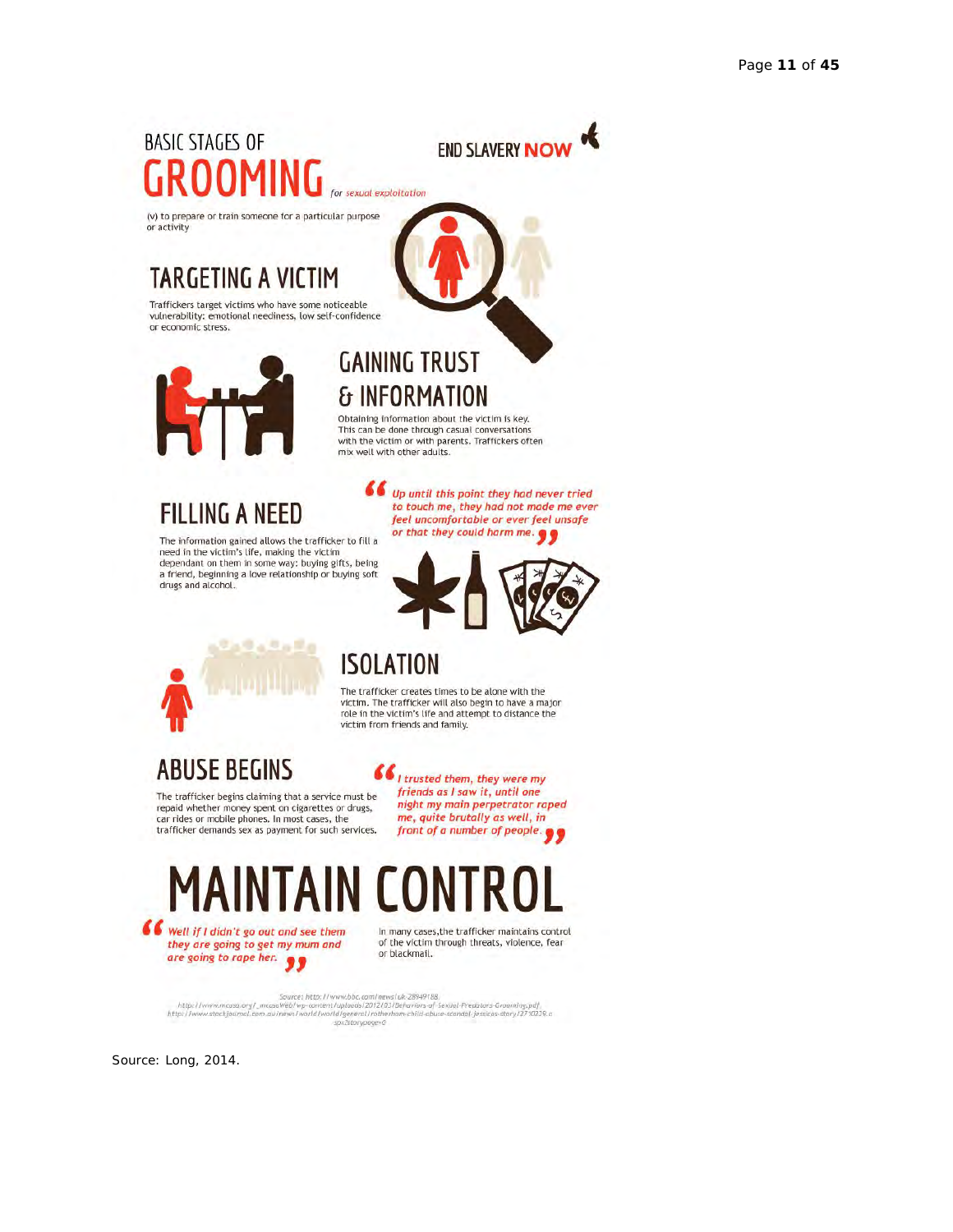#### **Labor Trafficking**

Labor trafficking is another major type of human trafficking and may be divided into forced labor and domestic servitude (see image above). In the United States, the Trafficking Victims Protection Act of 2000 (TVPA) defines **labor trafficking** as "the recruitment, harboring, transportation, provision, or obtaining of a person for labor or services, through the use of force, fraud or coercion for the purpose of subjection to involuntary servitude, peonage, debt bondage or slavery."

**Peonage** is a status or condition of involuntary servitude based on real or alleged indebtedness. **Debt bondage** includes a pledge of services by a debtor (or someone under their control) to pay down known or unknown charges. The length and nature of the services are not limited or defined and the debtor is trapped in a cycle they can never escape (OTIP, 2017).

Labor trafficking includes people forced to work in homes as domestic servants, farmworkers coerced with violence while harvesting crops, or factory workers operating in inhumane conditions with little to no pay. A very large number of consumer and food products purchased in the United States are made with at least some elements of forced labor, and this includes items produced inside and outside the country (NHTH, 2020d).

Most female trafficking victims of labor exploitation are in domestic work and hospitality but most male victims are found in agriculture and construction. In manufacturing, the gender of victims is roughly equal (IOM, 2018).

Children are frequent victims of labor trafficking. They (and adults) are often threatened with exposure if they are not legal immigrants, or their passports and paperwork are held by their employer, or members of their family are threatened with injury or death. Labor trafficking does not seem to receive the attention that sex trafficking does in terms of investigation and exposure. This can happen for a variety of reasons including that, for minors, unlike with sex trafficking the use of force, fraud, or coercion is required to be present in order to move it from labor exploitation to labor trafficking (Miller, 2018).

#### **Trafficking in Children**

As noted above, children are frequent victims of both sex trafficking and labor trafficking, accounting for 21% of all identified victims (IOM, 2018). Almost half of identified cases of child trafficking begin with some family member involvement. Family involvement is up to four times higher with children than with adults, where about 9% of adult cases involve family members (IOM, 2017).

In human trafficking of children, the sources of recruitment are:

- Family / Relative 41%
- Intimate Partner 14%
- Friends 11%
- Other 34%

The main sectors of forced labor are:

| Begging       | 19%   |
|---------------|-------|
| Domootio work | 1.00/ |

- Domestic work 18%
- Hospitality 8%
- Illicit activities 6%

And the main methods of control are: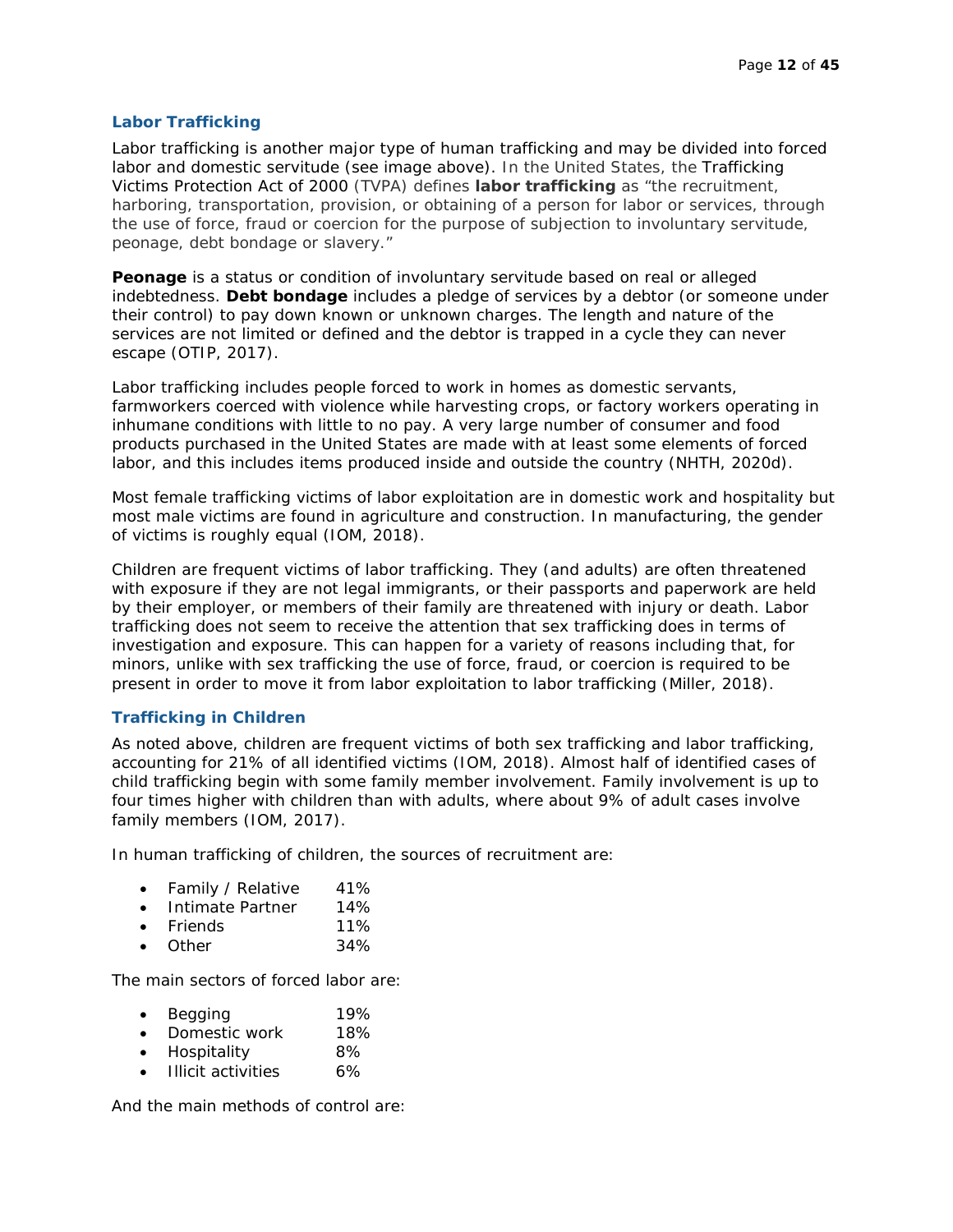- Psychological 24%
- Physical 16%
- Sexual 10%
- Psychoactive substances 9%

About 71% of identified victims of human trafficking are women and 66% of child recruits are female, with 31% of children trafficked for forced labor and 58% for sexual exploitation (IOM, 2018, 2017).

About one-third of females are recruited by family members and over one-quarter by an intimate partner, while almost half of male victims are recruited by an acquaintance (IOM, 2018).

#### **3. Recognizing Possible Victims and Traffickers**

There is no such thing as a *willing* child prostitute.

Roe-Sepowitz, et al., 2015

Those at highest risk of any form of human trafficking are the vulnerable populations such as those with low socioeconomic status or children who experience abuse at home. While these are the most common, human trafficking does not discriminate.

Abuse can be emotional, physical, or sexual, and it can arise from emotional neglect, physical neglect, and family violence. All are prevalent among trafficked youths. Sexual abuse is the strongest predictor of human trafficking for both boys and girls. Those who have experienced sexual abuse in the home may be looking for a way to escape to a better life, only to find themselves manipulated into a trafficking situation.

Lack of caregiver protection from abuse in the home increases the likelihood of a child's seeking protection from someone outside the home. Exposure to family violence is also an increased risk for human trafficking. Abusers will cultivate relationships with these young children or teens and they soon become victims. Trafficking of boys more commonly relies on emotional and sexual abuse (Reid et al., 2017).

Runaway and homeless youths—male, female, and transgender—are at particularly high risk for becoming victims. Research suggests that lesbian, gay, bisexual, or transgender (LGBTQ) youths can be up to 5 times more likely than heterosexual youths to be victims of trafficking; their increased susceptibility comes from the feelings of rejection and alienation often felt by LGBTQ youth (NCSSLE, 2020a).

The National Center on Safe Supportive Learning Environments offers this list of possible risk factors associated with child trafficking:

- Lack of personal safety
- Isolation
- Emotional distress
- Homelessness
- Poverty
- Family dysfunction
- Substance abuse
- Mental illness
- Learning disabilities
- Developmental delay
- Childhood sexual abuse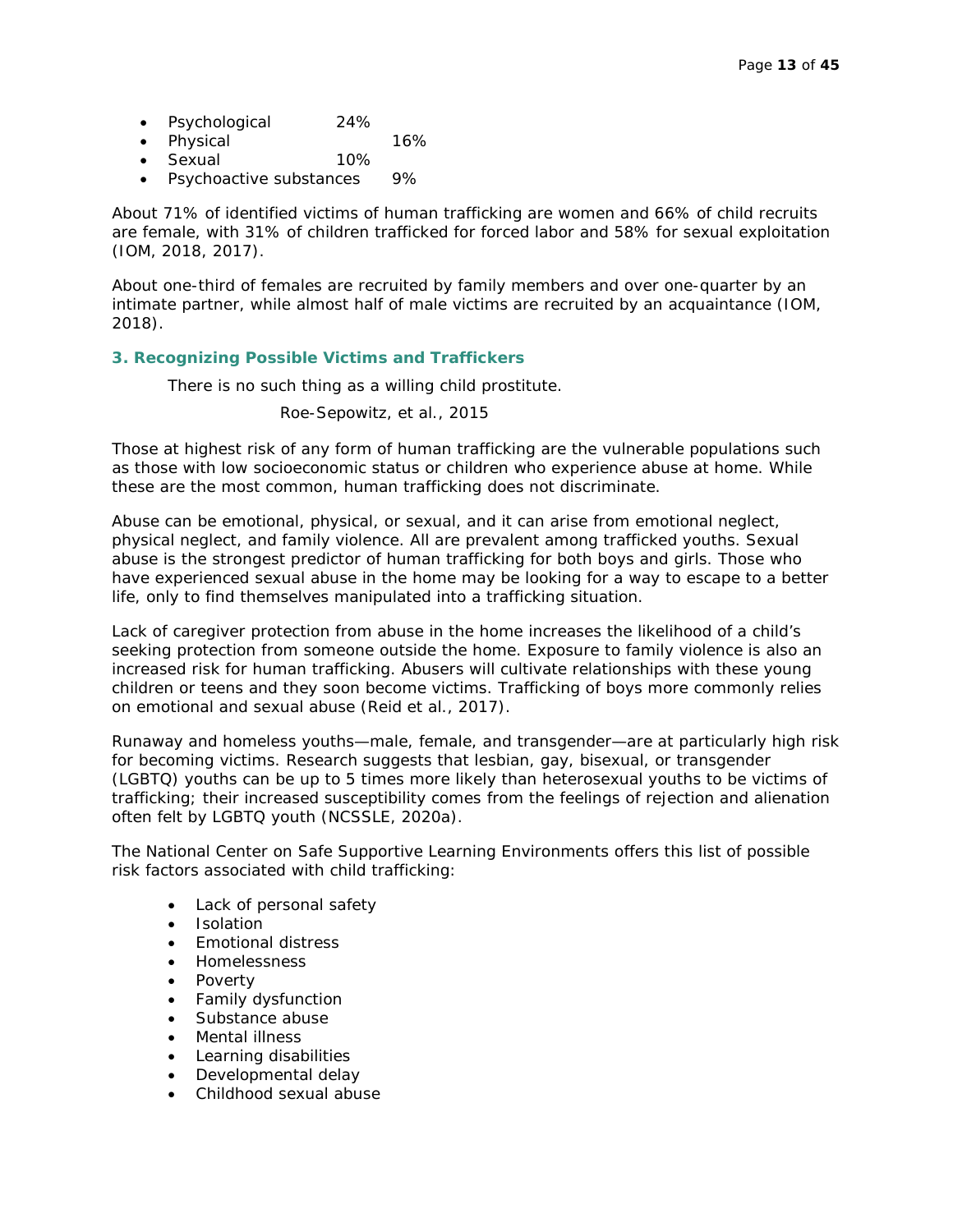- Promotion of sexual exploitation by family members or peers
- Lack of social support (NCSSLE, 2020a)

Traffickers will specifically target runaway or "throwaway" teens who are having trouble at home. They are seen as easy targets because they are looking for shelter yet may not be old enough to legally get a job by which to earn money. It is common for these teens to trade sex so as to meet basic survival needs of food, shelter, and clothes (Roe-Sepowitz et al, 2015).

Those at risk for labor trafficking often come from unstable and economically devastated locales, including areas that have recently experienced hurricanes, floods, or earthquakes. Traffickers frequently prey on vulnerable populations characterized by oppression, high rates of illiteracy, little social mobility, and few economic opportunities (USDS, 2019).



Source: USDHS, n.d.-a.

#### **Barriers to Identifying Victims**

Nurses play an important role in keeping children safe from traffickers. Traffickers often identify themselves as a loving family member, boyfriend, or employer who is just trying to help, and their victims may be fearful of police or authority figures, which makes it difficult to intervene. Victims may be using drugs as a coping mechanism and worried they will be charged as a criminal for drug usage or possession. They may also be worried that their families will be put at risk by their abuser if they try to escape (Eccleston, 2013).

Many victims develop **traumatic bonding**, or "Stockholm syndrome," which is a cognitive distortion wherein positive feelings develop between captors and their hostages. This bond is a survival mechanism and helps the victim cope with captivity (OTIP, 2012). Identification of victims is made more difficult by the fact that there is no single profile that identifies a trafficker.

Misidentification is an ongoing barrier to protecting these victims. The control exerted over children is rarely visible as the young victims appear to be independent. Even child sex trafficking victims who are controlled by violence and fear may appear to be acting on their own (Shared Hope International, 2017).

#### **Identifying Traffickers**

Traffickers and pimps may be identified by healthcare workers by the following behaviors: traffickers may be jealous, controlling, and violent; significantly older than female companions; promising things too good to be true; and encouraging victims to engage in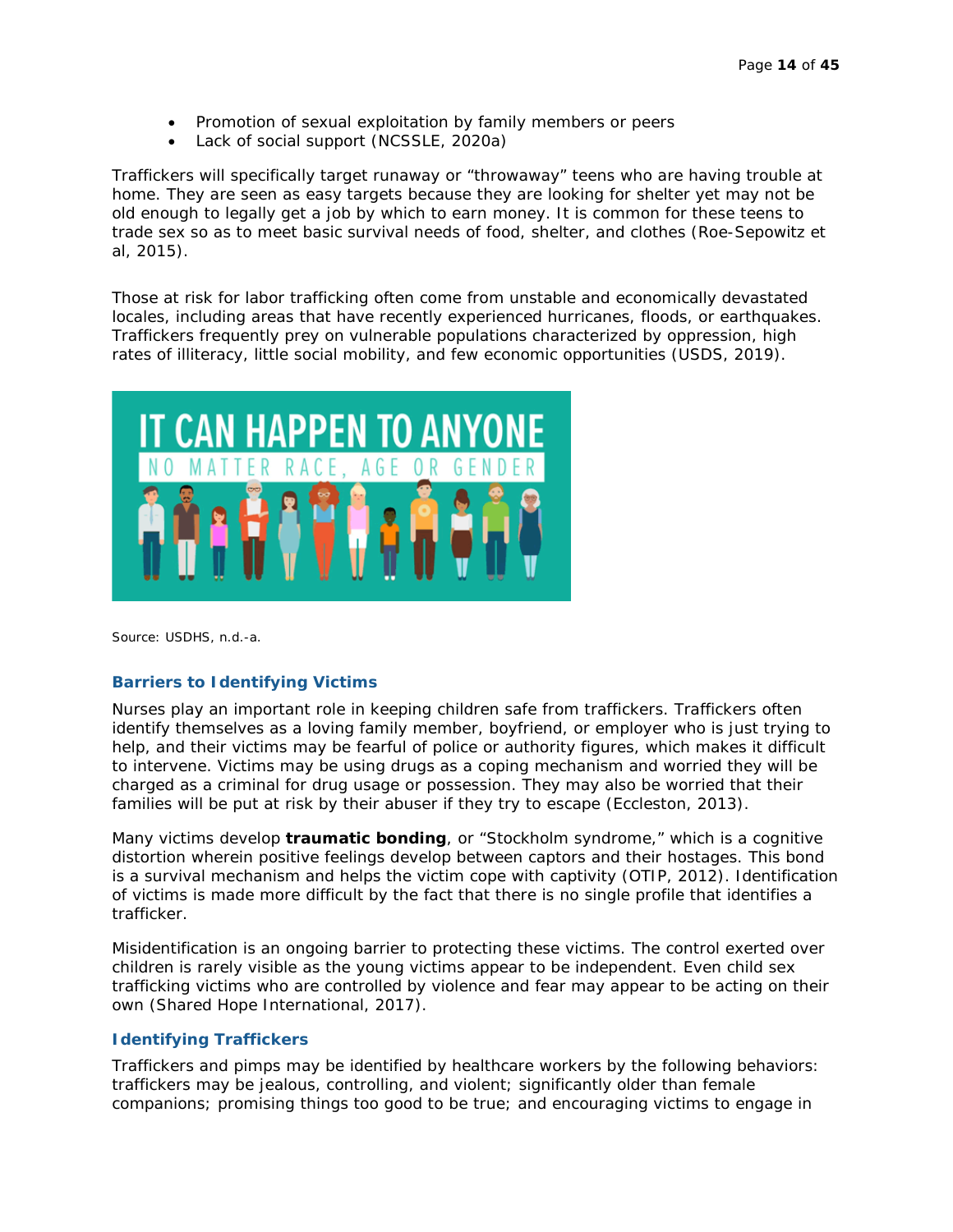illegal activities to achieve their dreams. They will buy expensive gifts or own expensive items and act vague about their source. The pimp will be pushy or demanding about sex and encourage inappropriate sexual behavior from the victim. Traffickers are usually open about financial matters but make victims feel responsible for their own financial stability (Shared Hope International, 2017).

These are all behaviors clinicians can recognize if the abuser is with the victim during a medical visit. It is crucial to understand that these behaviors indicate the level of control traffickers exert over victims.

Traffickers elude detection. The hidden nature of human trafficking requires law enforcement to be innovative and adaptive with investigative techniques. A person convicted of sex trafficking a minor faces serious federal penalties that include a mandatory minimum sentence of 10 years' imprisonment. Law officers might decide to charge juvenile victims with delinquency in order to keep the child safe; however, this detention does not offer specialized services for the children and may not be safe. Many times, children return to the abuser when released because of the unique bonding that occurs between victims and their traffickers (OTIP, 2012).

#### **Buyers**

Even though demand is the root cause of the commercial exploitation of children, law enforcement frequently overlooks buyers in the crime of child sex trafficking (Shared Hope International, 2017). Keeping victims isolated is a tactic abusers use to keep them from getting help. Abusers will restrict activities and watch, escort, or guard the victims. When victims do come into contact with medical professionals or others, traffickers may give them scripted answers or a cover story (OTIP, 2012).

#### Sex trafficking Case: Molly (National Human Trafficking Resource Center, 2016)

*Molly comes to a clinic for an HIV screening. Her intake paperwork says she is 19 but the nurse mentions that she seems far younger. Molly explains to the nurse she is "mature for my age" and "very experienced." She has a tattoo of the name* Li'l G *on one arm. During the exam she constantly receives texts on her cell phone. She answers a phone call and says "Daddy, don't worry, I'll be done soon."*

*Molly tells the nurse that it was her boyfriend, who is worried about her. The nurse continues to believe that Molly is younger than she says due to her immature physical development and the discrepancy between her reported age and education level.*

Why do you think a patient would lie about her age?

Her trafficker, presenting as her boyfriend, may have given her a scripted story to protect him from liability. Many victims try to protect themselves due to fear of their trafficker and lie to avoid triggering mandatory reporting to the state.

Note: Virtually all states mandate reporting by healthcare professionals (and many others) of instances of sex trafficking of minors as sex trafficking is considered a form of child abuse.

#### **4. Assessment**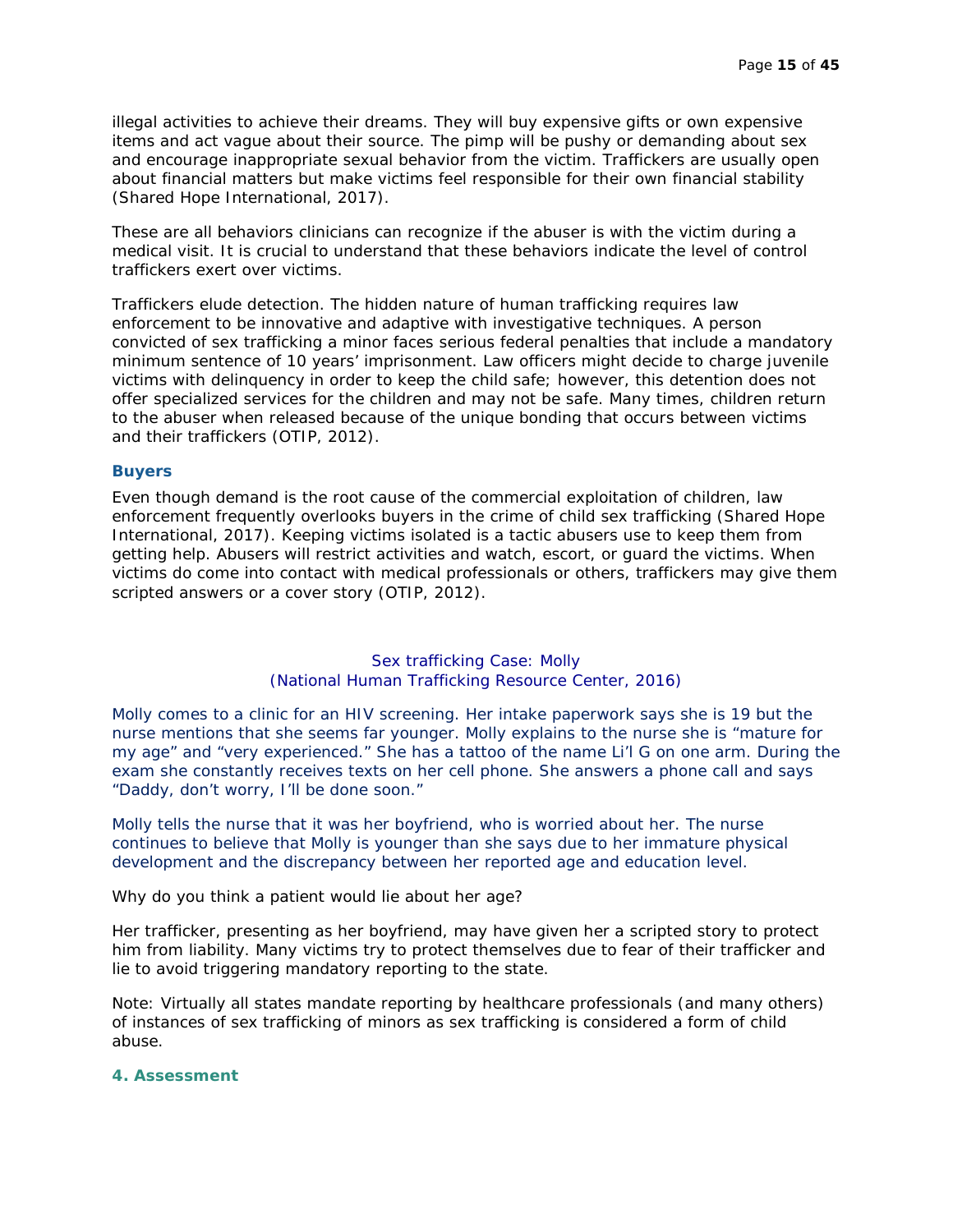Healthcare providers are one of the few groups of professionals who interact with victims while they are still under the control of their abuser or the person profiting from their abuse.

#### Roe-Sepowitz et al, 2015

Effective training for all healthcare personnel is necessary for the protection and identification of human trafficking victims. Without fully trained healthcare providers, many victims will fall through the cracks even as they are being seen by medical professionals. Victims are often reluctant to seek help at all because they have been taught by their abuser that if they attempt to escape or find help, no one will believe them or they will be treated like a criminal or prostitute (Roe-Sepowitz et al., 2015). However, one study showed 87.8% of trafficking survivors reported accessing healthcare services during their trafficking situation (68.3% in EDs), which suggests that there may be many opportunities to "see" trafficking victims and possibly do something to help them (NHTH, 2016a).

Many similarities are seen between domestic partner violence and sex trafficking. Victims may feel shame, self-blame, and feelings of unworthiness. Or they may not see themselves as a victim at all (Roe-Sepowitz et al., 2015). Effective communication is imperative when screening to identify possible trafficking victims. Because victims are fearful, providers must try to cultivate trust and a feeling of safety to encourage them to open up about their situation.

Employ a victim-centered approach that strives to:

- Meet basic needs
- Reassure the potential victim
- Build trust and rapport
- Be conscious of language
- Remain sensitive to power dynamics
- Avoid re-traumatization (NHTH, 2016a)

#### **Screening**

Medical professionals are on the front lines for human trafficking victims. Prioritize the prompt and private screening done away from the abuser or "family member." Safety of the staff, facility, and victim is essential before intervention can begin. When encountering a potential victim, also keep in mind that victims may not be comfortable coming forward and that their accompanying person may be dangerous, even armed.

#### **Warning Signs for Human Trafficking**

The National Human Trafficking Resource Center (NHTH, 2016) provides "Red Flags and Indicators" to watch for concerning trafficking in general and for labor and sex trafficking more specifically. It is important to remember that any individual indicator may not equate with human trafficking just as there will be victims who do not exhibit these signs.

General indicators of human trafficking can include:

- Shares a scripted or inconsistent history
- Is unwilling or hesitant to answer questions about the injury or illness
- Is accompanied by an individual who does not let the patient speak for themselves, refuses to let the patient have privacy, or who interprets for them
- Evidence of controlling or dominating relationships (excessive concerns about pleasing a family member, romantic partner, or employer)
- Demonstrates fearful or nervous behavior or avoids eye contact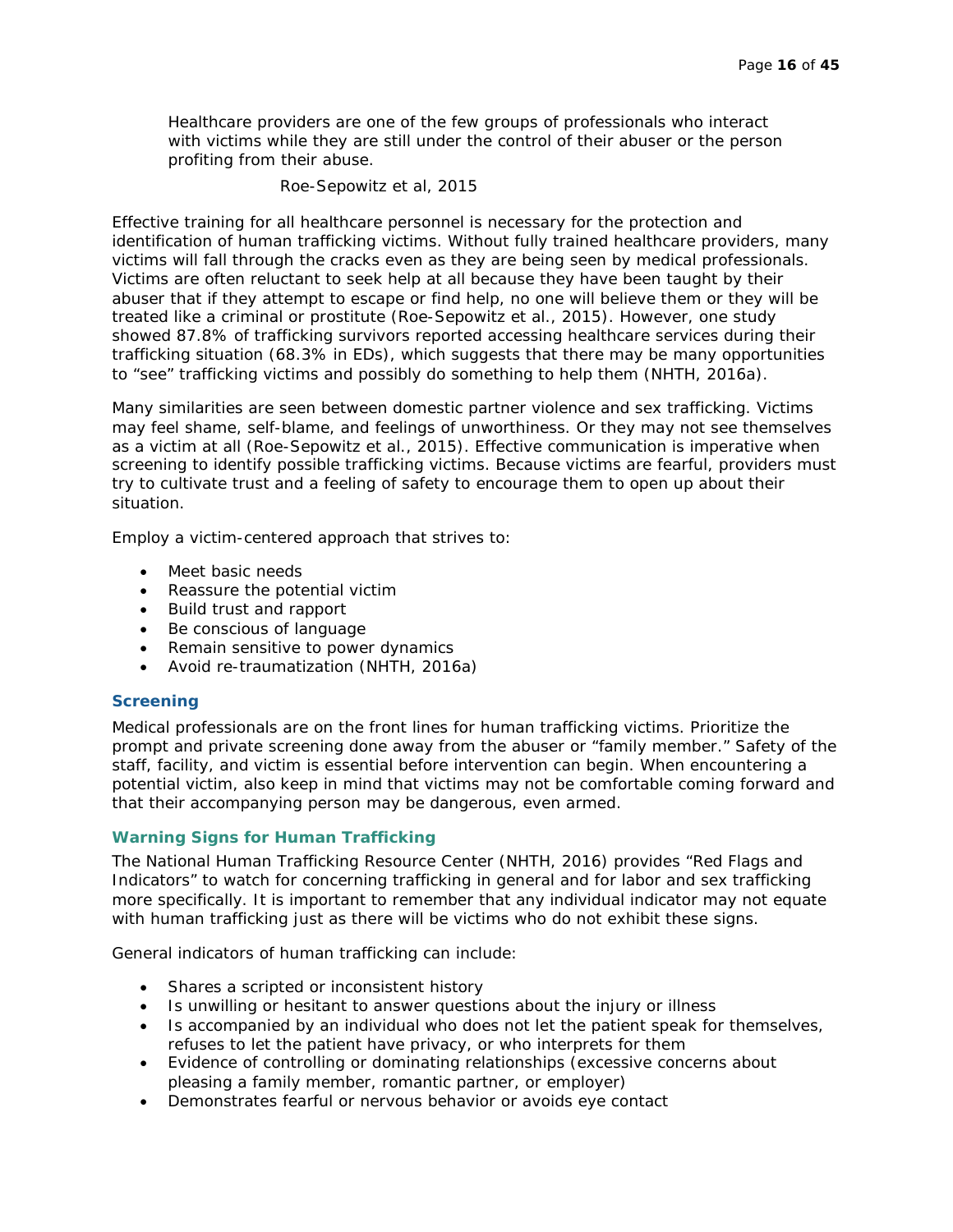- Is resistant to assistance or demonstrates hostile behavior
- Is unable to provide his/her address
- Is not aware of his/her location, the current date, or time
- Is not in possession of his/her identification documents
- Is not in control of his or her own money
- Is not being paid or wages are withheld

Indicators for labor trafficking include:

- Has been abused at work or threatened with harm by an employer or supervisor
- Is not allowed to take adequate breaks, food, or water while at work
- Is not provided with adequate personal protective equipment for hazardous work
- Was recruited for different work than he/she is currently doing
- Is required to live in housing provided by employer
- Has a debt to employer or recruiter that he/she cannot resolve

Indicators for sex trafficking include:

- Patient is under the age of 18 and is involved in the commercial sex industry
- Has tattoos or other forms of branding, such as tattoos that say, "Daddy," "Property of…," "For sale," etc.
- Reports an unusually high numbers of sexual partners
- Does not have appropriate clothing for the weather or venue
- Uses language common in the commercial sex industry (NHTH, 2016).

The most common healthcare areas that attract trafficking victims are EDs, urgent care or primary care clinics, obstetrician/gynecologist clinics, school nurses' offices, community health centers, mobile clinics, planned parenthood clinics, and dental clinics (Roe-Sepowitz et al., 2015).

#### **Indicators and Consequences of Human Trafficking**

#### **Signs of Physical and Sexual Abuse**

In a medical clinic you may be confronted with multiple signs of sexual and physical abuse. These include but are not limited to evidence of sexual trauma, fractures, cigarette burns, bruises or contusions, tattoos on the body that may serve as a "brand" of their trafficker, respiratory infections, dental issues, drug-related issues (hepatitis, skin infections), malnutrition, dehydration, unexplained scars, injuries to head and mouth, temporal mandibular joint (TMJ) problems from oral sex, bite marks, stab or gunshot wounds, hearing loss from head trauma, bald patches from having hair pulled, tension headaches, traumatic brain injury, bladder damage, other injury or infection (Roe-Sepowitz et al., 2015, NHTH, 2016).

Physical abuse of those in labor trafficking can include: musculoskeletal and ergonomic injuries, malnutrition/dehydration, lack of routine screening and preventative care, poor dental hygiene, untreated skin infections/inflammations, injuries or illness from exposure to harmful chemicals/unsafe water, ophthalmology issues or vision complaints, somatization NHTH, 2016a).

#### **Behavioral Characteristics**

When assessing a patient in a medical setting, look for behavioral characteristics such an inconsistent medical history; no eye contact; an unwillingness to share answers; resistance to gynecologic exams; being accompanied by an individual who does not let the patient speak; inability to provide an address or unaware of location or date/time. Victims can often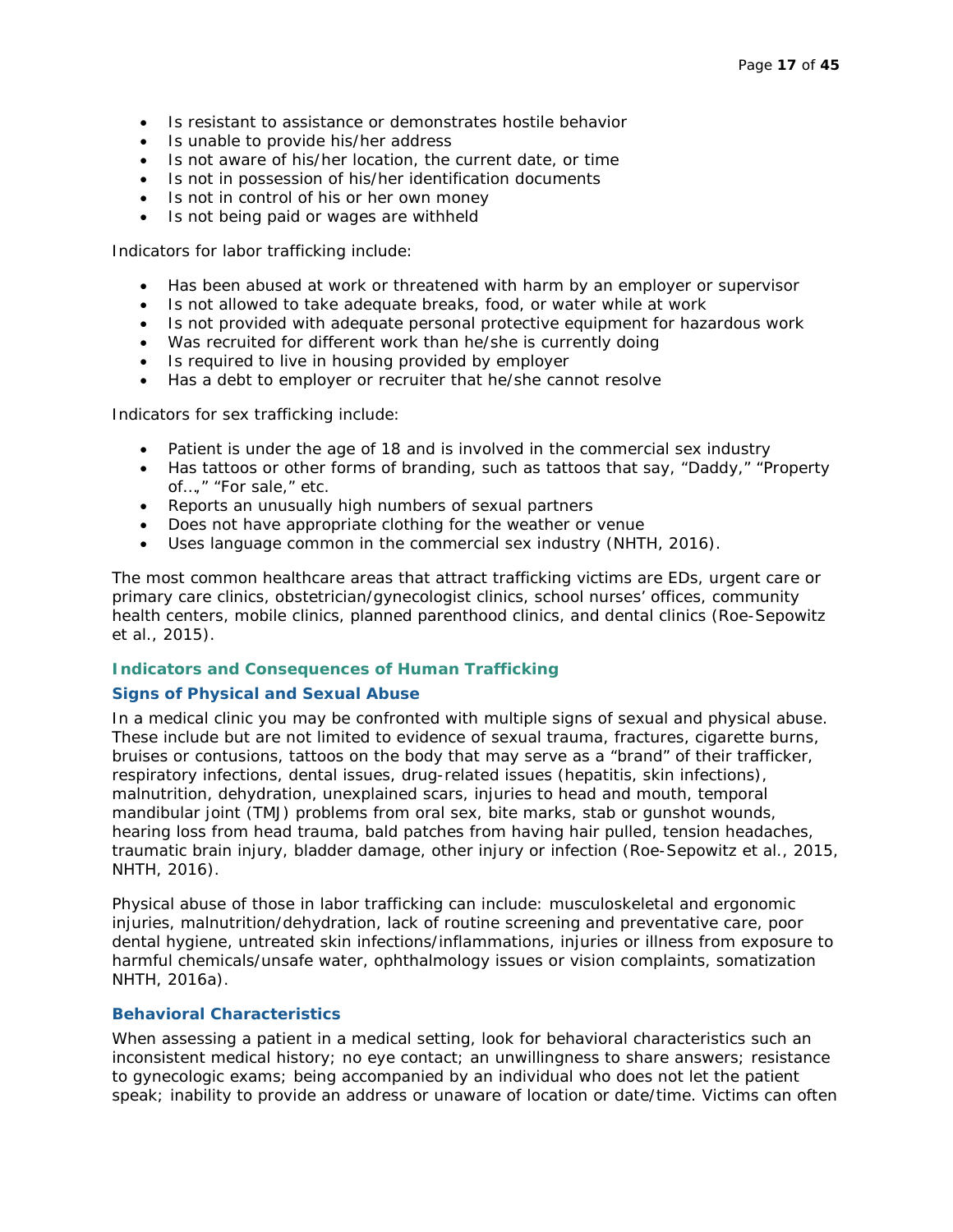act fearful and nervous, especially if the abuser is present. Other mental health indicators can include depression, suicide attempts, anxiety, hostility, and numerous others. Social and developmental indicators might include trauma bonding with trafficker or other victims, delayed development, and impaired social skills (Roe-Sepowitz et al., 2015; NHTH, 2016).

Behavioral indicators of labor trafficking can include: anxiety/panic attacks (e.g., shortness of breath, chest pains), unexplained/conflicting stories, overly vigilant or paranoid behavior, inability/aversion to make decisions independent of employer, inability/aversion to speak without an interpreter, affect dysregulation/irritability (NHTH, 2016a).

#### **Building Trust**

Trafficking victims seldom disclose their situation in clinical settings. Healthcare practitioners need to be thoughtful about how they approach engagement, understand trauma-informed practices, and create a space in which the patient feels comfortable discussing human trafficking. The practitioner must assess the safety situation for everyone. For example, is the patient's abuser sitting in the waiting room and likely to react violently if the person does not return? Accept that the goal is not disclosure or rescue but to create a safe place to identify indicators of trafficking and assist the patient (NHTH, 2016).

When performing an assessment keep the following in mind:

- Allow the patient to decide if they are more comfortable speaking with a male or female
- If interpretation is needed, always use professionals not related to the patient or situation.
- Find a way to meet with the patient privately without anyone who may have accompanied them.
- Build rapport with the victim or find another staff member who can do that.
- Ensure patient clearly understands confidentiality policies and practices, including mandatory reporting laws.
- Employ multidisciplinary resources whenever possible (e.g., social workers).
- Utilize existing institutional protocols for victims of abuse/sexual abuse.
- Utilize your institution's protocols for assessments or reach out for assistance in doing so .(NHTH, 2016)

#### **Asking Questions**

Questions should be as neutral as possible and never accusatory. Rather than asking questions such as "What's wrong with you?" or "Why are you doing this?" reframe it as "What has happened to you?" Questions should reduce the blame and shame that can come from feeling labeled. Questions that show interest in connecting the past to the present can lead to a future with healing and recovery (Roe-Sepowitz et al., 2015; NHTH, 2016, 2016a).

#### Case: Maya

(National Human Trafficking Resource Center, 2016)

*Maya, a young woman, comes to the ED with severe abdominal pain. A man identifies himself as her father-in-law and offers to translate for her. He explains she has had stomach problems recently, but she has not been to a doctor because she doesn't have insurance. The patient does not make eye contact with staff or her father-in-law.*

*A nurse explains to the father-in-law that she needs to examine each patient privately, and the father-in-law says something harsh to the patient, speaking in Spanish. A professional hospital interpreter is present and the patient informs the nurse she helps clean her father-*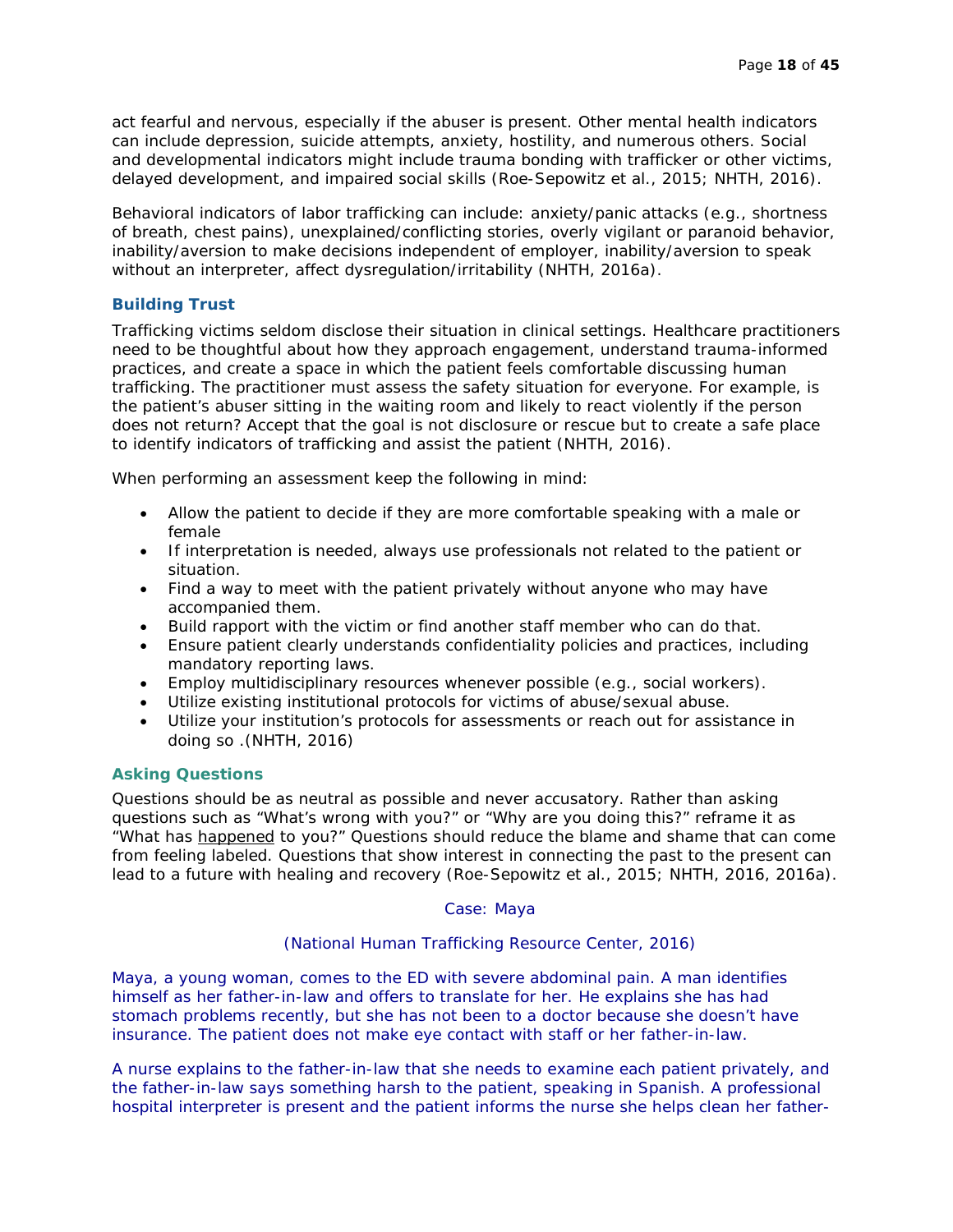*in-law's house and provides child care for various family members. While she loves the children, she states she is very stressed because she works over 12 hours every day. Her father-in-law monitors all of her phone calls and conversations.* 

*A physician diagnoses the patient with a stomach ulcer and gives her a prescription. Maya is visibly troubled. She tells the nurse she has been to another ED and given the same diagnosis. She stopped taking the medicine because she did not have enough money saved to pay for it and she cannot go to a pharmacy unless her father-in-law drives her there.* 

What questions could be asked to determine if this is a human trafficking situation? Consider the following.

- Maya, stress can make stomach ulcers worse and you seem to work a lot of hours. Do you have days off or get out of the house to do something for yourself? Why, or why not?
- Do you get adequate breaks during the day, eat all your meals or get enough sleep every day when you are working for your family?
- If you wanted to stop working for your father-in-law to get a different job, would you be able to leave?
- Is there someone else who can help you with your healthcare when needed?
- Your father-in-law seemed to speak harshly to you earlier. Does he speak to you like that often? Has he ever harmed or threatened to harm you?

#### **5. Resources and Assessment Tools**

#### **Resources for Healthcare Professionals**

Victims need to know about potential resources, and once they are able to escape their abusers, survivors need a great deal of support, beginning with basic needs. Nurses are one of the few professional groups that interact with victims while they are still under control of their abuser (Roe-Sepowitz et al., 2015). A proactive facility approach with a staff trained in appropriate interventions and can provide the most help to victims. The more you know, the more you may be able to help someone.

Studies estimate that between 30% and 88% of trafficked persons seek medical services at some point during their capture (Schwarz et al., 2016). When you suspect a patient may be the victim of trafficking, having staff properly trained with an assessment tool has the potential to rescue lives.

Numerous universities and community organizations have developed and begun implementing human trafficking assessment tools for their facilities. Because small community hospitals don't have the same needs or resources as large urban ones, each assessment tool needs to be customized for the organization and its local resources, breaking it down and reconstructing it to fit the needs of the community.

Organizations need to focus on a **victim-centered approach**. Safety and proper support can help transform the victim into a survivor. When you identify a potential victim, you may be overwhelmed with emotion, but proper training will help you to remain professional and stay focused. The first task is to keep everyone safe. If the abuser is present, take care to avoid a confrontation that could turn violent or, at the very least, result in the abuser taking the patient away.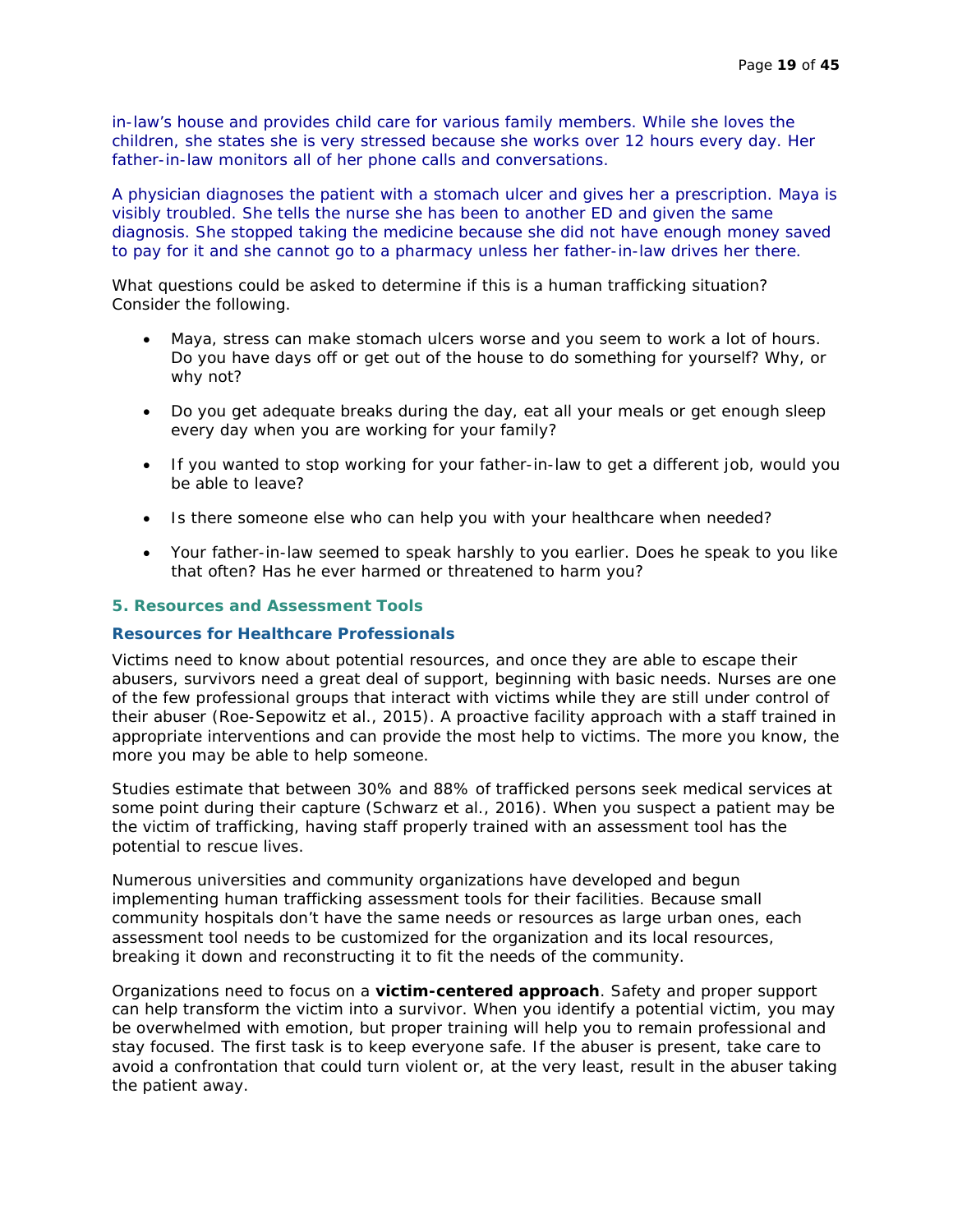Simply asking patients if they are trafficking victims is fruitless, especially if the abuser is present. Further, many victims do not think of themselves as victims. During the process of grooming, victims are led to believe they are making a good choice for themselves—but as time passes, they come to believe there is no way out (Egyud & Whiteman, 2016).

Did You Know. . .

Traffickers are usually very "protective" of their victims because they allow the abuser to live lavishly; traffickers can earn \$150,000 to \$200,000 per year with only 4 to 6 victims in captivity!

#### **National Human Trafficking Hotline**

The National Human Trafficking Hotline (NHTH)\* maintains a database of service providers who deal with human trafficking throughout the United States, including private, state, and faith-based providers. The Hotline can assist victims directly or help healthcare and other facilities connect with existing resources in their area as they begin developing a response protocol for victims of human trafficking. The Hotline has a referral network for antitrafficking organizations, legal service providers, shelters, law enforcement, and local social service agencies to assist victims of human trafficking. Facilities can also turn to the NHTH for training materials on a variety of topics related to trafficking.

\*Formerly the National Human Trafficking Resource Center (NHTRC).

In addition, the Hotline offers confidential 24-hour access to anyone who wants to report tips, seek services, or just ask for help or information. Access is provided in more than two hundred languages through a tele-interpreting service. All communications with the Hotline are strictly confidential to the extent permitted by law.

If your agency has a possible trafficking victim and is unsure what to do, call the **Hotline** at **800 373 7888** for assistance to conduct an assessment. The Hotline provides an assessment tool on its website to assist potential victims of trafficking (see previous section).

A detailed narrated presentation about what to expect when calling the Hotline is available on the Hotline website. It explains the process followed on a Hotline call, the assistance that can be provided immediately and as follow-up, to whom information may be reported and the process by which decisions to report are made, and finally what is done with the data collected by the Hotline (NHTH, 2015).

#### **Human Trafficking Assessment Tool for DVP**

The following is from the NHTH Human Trafficking Assessment Tool for Domestic Violence Programs and can be used to evaluate a potential trafficking situation and determine danger and when to contact the National Human Trafficking Hotline (NHTH, 2011).

#### **Trafficking Indicators**

#### Sex Trafficking may include persons who are:

- Forced by a partner or family member to provide sexual favors or commercial sex to others through informal arrangements, online advertisements, escort services and/or street prostitution.
- In the commercial sex industry and have a controller (boyfriend, pimp, manager, or "daddy") or mentions having to meet a nightly monetary quota.
- Under 18 years of age and providing commercial sex acts.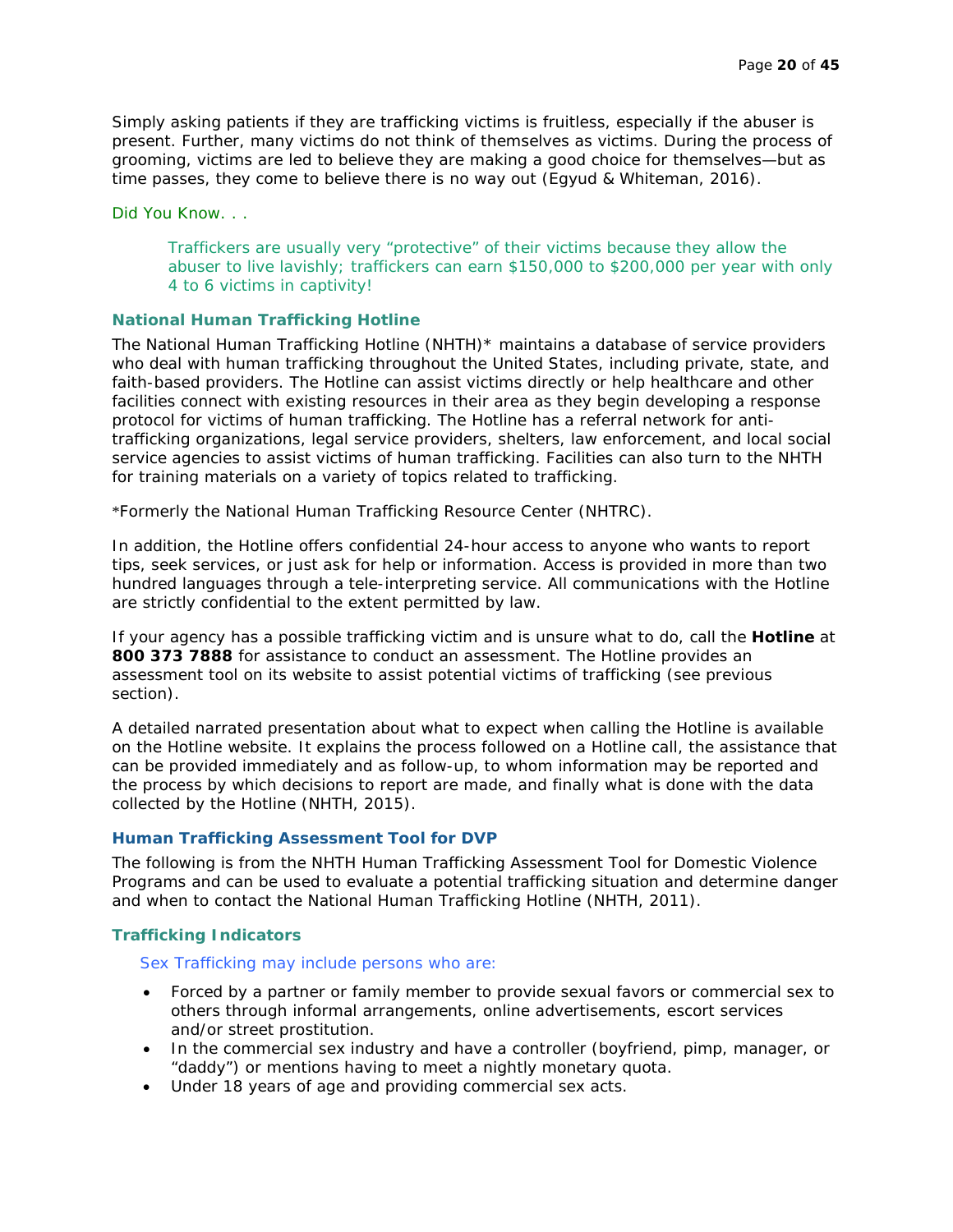- Exhibit poor health and/or have multiple untreated sexually transmitted diseases/infections.
- Terminated multiple pregnancies over a short period of time. If pregnant, hesitates to answer who the father may be or seems unsure of who the father is.
- Exhibit signs of branding such as tattoos with the controller's name, and/or burn marks.

#### Labor Trafficking may include persons who (are):

- Forced by a partner/family member to work inside the home in a situation of domestic servitude or outside the home and experiences wage confiscation.
- Unable to access earnings and is not allowed access to any family finances.
- Work excessively long hours outside of the home or within the home for little or no compensation.
- Not allowed to take breaks from domestic work and not allowed to eat unless permitted by the controller.
- Owe a debt to a partner/family member that they are unable to pay off.
- Have unexplained injuries or signs of untreated illness or disease.
- Living in a location where they are monitored or confined by the partner/family

#### **First Response**

Discuss involving law enforcement or calling NHTH, then notify. Be vigilant of immediate environment: who is watching, listening, calling, etc. You can ask the hotline to assist in assessing level of danger.

#### **Assessment of Potential Danger**

Consider asking the potential victim the following questions:

- Does someone control/supervise, or look over what you do?
- Is your communication (calls, emails, conversations) ever restricted or monitored?
- Do you have access to all your identification/personal documents?
- What would happen if you left this person/situation or if you didn't do what this person told you to do?
- How much time can you spend at the current location?
- Do you believe that you or a family member is in danger?
- Do you want assistance in leaving your situation?

#### **Perceived Danger**

The Hotline can assist in determining the next steps. You may need to involve law enforcement for victim safety. The Hotline can assist in determining appropriate, sensitive law enforcement contacts.

Call the National Human Trafficking Hotline: **888 373 7888**, which is available 24/7 and has access to 170 languages. Ask for assistance with assessment questions, resources, and next steps. Be prepared to indicate which questions you used from the steps above. The Hotline can help determine appropriate next assessment of potential danger.

#### **No Perceived Danger**

Consider asking the potential victim the following questions:

- Have you ever been forced to do work you didn't want to do?
- Have you ever been forced to have sex to pay off a debt?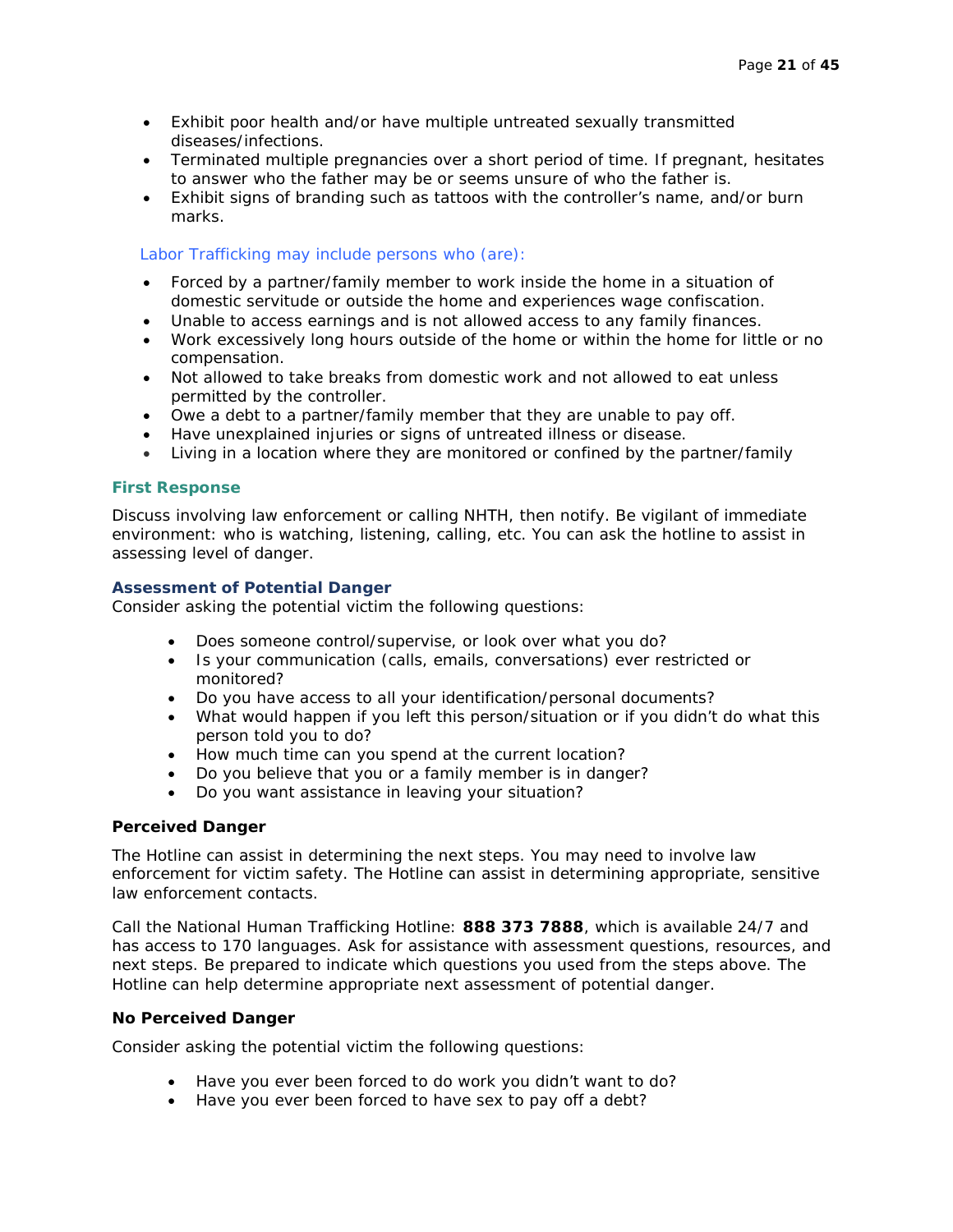- Does anyone hold your identity documents (driver's license/passport) for you? Why?
- Have physical abuse or threats from your boyfriend/controller made you fearful to leave your situation?
- Has anyone lied to you about the type of work you would be doing?
- Were you ever threatened with deportation or jail if you tried to leave your situation?

Then call the Hotline (**888 373 7888)** or text HELP or INFO to **BeFree (233733)**.

#### **Health and Human Services (HHS)**

Another valuable resource is the U.S. Department of Health and Human Services, Office on Trafficking in Persons (OTIP). The OTIP website lists multiple resources, including legal rights information.

The OTIP campaign "Look Beneath the Surface" emphasizes the idea that most people would not recognize a trafficking victim because they may not look any different than anyone else they see every day (OTIP, 2019).



Source: OTIP, 2019a.

The OTIP operates a number of programs and services including the National Human Trafficking Training and Technical Assistance Center (NHTTAC), which delivers training and technical assistance to enhance the public health response to human trafficking by reducing the risk of trafficking, increasing victim identification, improving access to trauma-informed services, and strengthening outcomes for trafficking survivors. Services include the SOAR to Health and Wellness Training for healthcare and social service providers on how to identify, treat, and respond appropriately to human trafficking and professional development opportunities for survivors. NHTTAC also provides support for the National Advisory Committee on the Sex Trafficking of Children and Youth in the United States (OTIP, 2019b).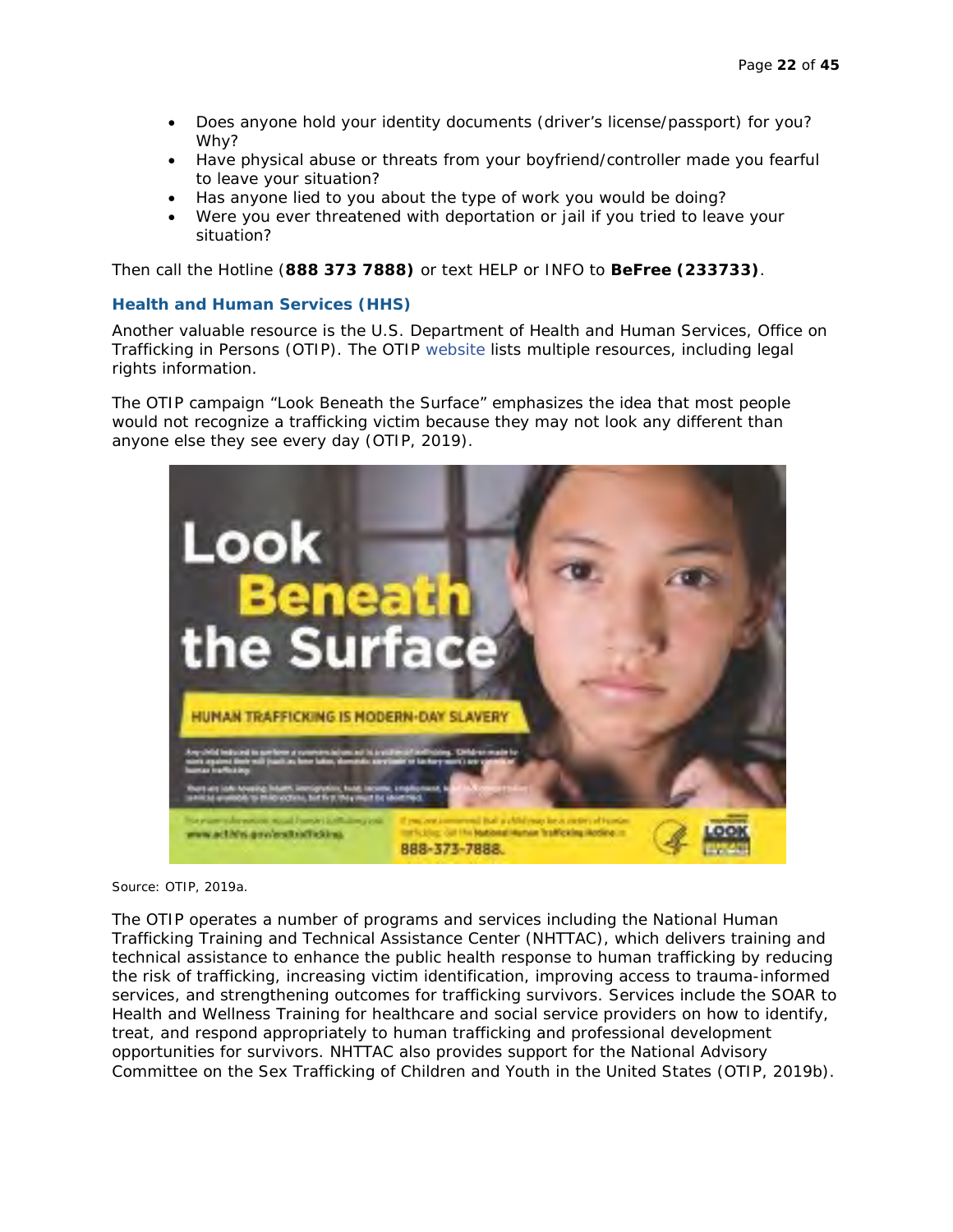Clinicians or the general public can view the NHTTAC website or contact NHTTAC by email (info@nhttac.org) or by calling **844 648 8822**. OTIP suggests that those wanting to report a tip or get connected with trafficking contacts in their area email or call the National Human Trafficking Hotline at help@humantraffickinghotline.org or 888 373 7888 (see above).

The SOAR to Health and Wellness Training program is directed at healthcare providers, social workers, and behavioral and public health professionals. After completion, you should be able to:

- **S**top: Describe the scope of human trafficking in the United States.
- **O**bserve: Recognize the verbal and non-verbal indicators of human trafficking.
- **A**sk: Identify and interact with individuals who have experienced trafficking using a victim-centered and trauma-informed approach.
- **R**espond: Respond effectively to potential human trafficking in your community by identifying needs and available resources to provide critical support and assistance.

The SOAR program uses a public health approach to build the ability of communities to identify and respond to the complex needs of victims and survivors of human trafficking. The program helps trainees to understand the root causes that make individuals, families, and communities vulnerable to trafficking.

The program's website details the program, its intended audiences, and links to SOAR online training (OTIP, 2019c).

While not yet validated, the NHTTAC has recently produced a screening toolkit for use by healthcare providers, social workers, and behavioral and public health professionals for screening adults suspected of being victims or human trafficking. The **Adult Human Trafficking Screening Tool and Guide** can be found on the NHTTAC website.

The executive summary notes that

the prevailing framework to screen for adult human trafficking has historically been rooted in a criminal justice…mostly screening for victims intersecting with law enforcement institutions. A public health approach recognizes that victims of trafficking intersect with multiple systems of care, including health and human services, educational settings, and community and faith-based organizations that can provide assistance to victims and their families. A public health approach also emphasizes screening to prevent potential trafficking victimization or revictimization, especially for individuals who are at disproportionate risk of human trafficking. (OTIP, 2018a,b)

#### **DHS Blue Campaign**

The U.S. Department of Homeland Security offers a website resource under its Blue Campaign to work toward ending human trafficking (DHS, 2017). The website recognizes the key indicators of victims of human trafficking as the first step in identifying victims. This site contains general information for the public as well as tips and resources for contacting law enforcement and obtaining assistance if there is a suspected victim of human trafficking.

To report suspected human trafficking to Federal law enforcement [US Immigration and Customs Enforcement (ICE) Homeland Security Investigations (HIS)]:

#### **866 347 2423**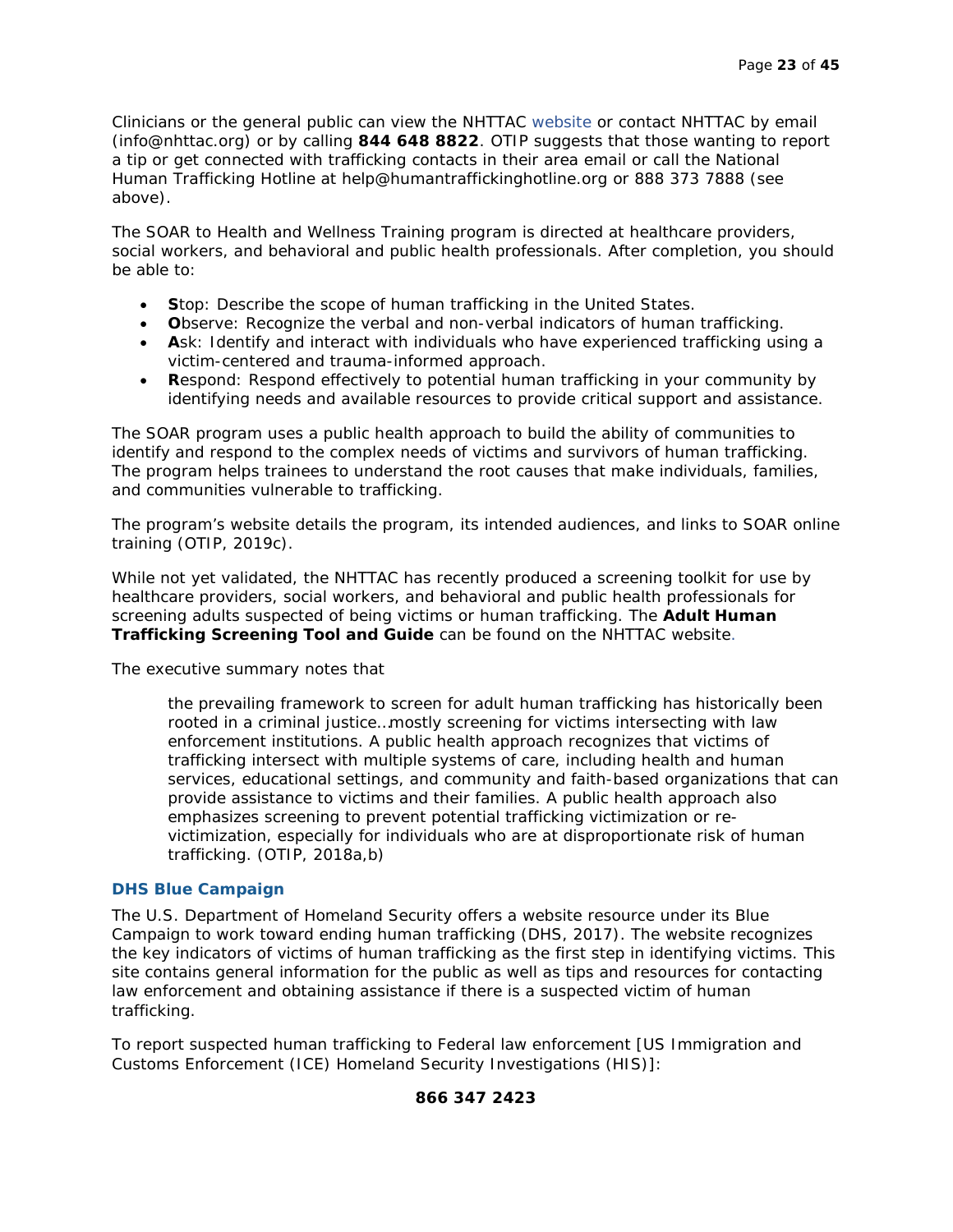Note: There are other reporting lines that may be more appropriate and/or preferred by your facility or agency, such as the National Human Trafficking Hotline listed above.



Source: USDHS, n.d.-a.

#### **The Trafficking Victim Identification Tool**

The Trafficking Victim Identification Tool (TVIT) provides a guideline and interview questions that have been proven to identify victims of human trafficking. These questions should be asked by a trained healthcare professional and in a secure environment.

The manual, *Screening for Human Trafficking: Guidelines for Administering the Trafficking Victim Identification Tool (TVIT)*, is based on research conducted by the Vera Institute of Justice and was found to be highly reliable in predicting both sex and labor trafficking victims. The screening tool offers both long and short versions, with the short 16-question version as reliable as the long version.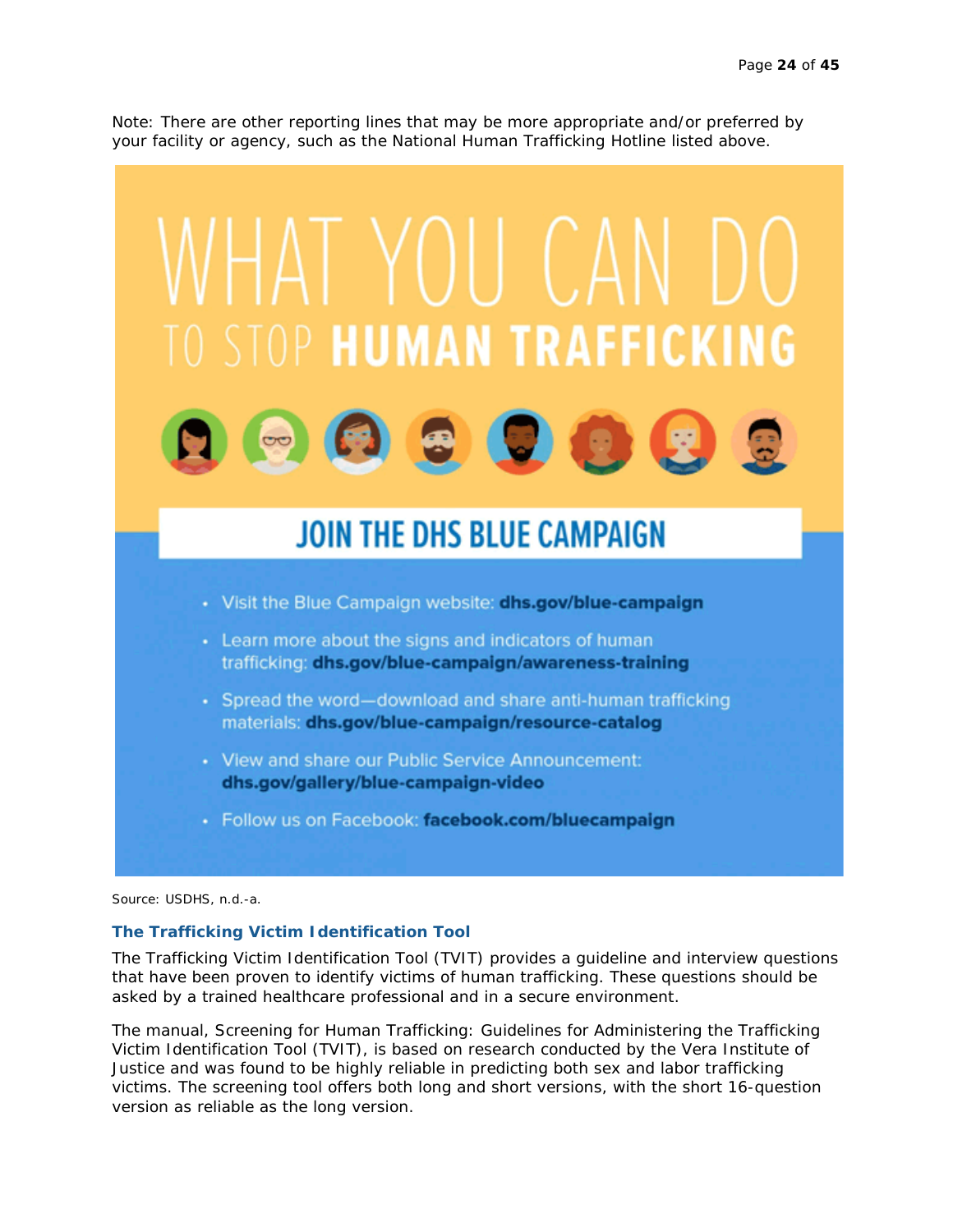

Making justice systems fairer and more effective through research and innovation

The tool should be used to guide the interview process with potential victims. Effectiveness of the tool will be based on the rapport built between the victim and the clinician and the willingness of the victim to answer honestly and freely. Consent must always be obtained from the patient prior to calling the hotline or beginning the interview process. We need to be honest with the patient about the purpose of the screening and describe the victim's rights, the interview process, and the roles of everyone involved (TVIT, 2014).

#### **Beginning the TVIT Assessment**

Traffickers often use the fear of immigration officials to control their victims. Many victims may be afraid to reveal immigration status to law enforcement because they do not know enough about the protections regarding trafficking. If law enforcement is present during the interview, they need to keep tactical gear, weapons, and badges hidden and convey a caring attitude (TVIT, 2014).

The interviewer can use phrases such as "We are here to help you," or "Your safety is our priority," and "You have the right to live without being abused" (TVIT, 2014). These words can help put the victim at ease during the interview process. The discussion and questioning about immigration must be handled carefully so as to not frighten the victim or worry them about legal consequences.

The interviewer should always ask the victim about their country of birth to determine if the migration section of the screening tool will be needed. The screening tool offers the language for the screener to use for foreign-born victims:

*Now I am going to ask you some questions about your country of origin. I am not asking you this to find out about your immigration status. I am only trying to understand what your circumstances are so that we can refer you for the right help, if necessary. The questions ask about your emigration to the United States, who was involved, and how it was arranged. (TVIT, 2014)* 

For children, it can be stated:

*We would like you to tell us about what happened to you when you traveled to the United States. (TVIT, 2014)*

For best results, the screening tool should not be used until there is trust between the victim and the interviewer; also, it is best to keep the number of people to a minimum when working with these patients to avoid overwhelming them.

During the interview process it is important to take the time to get the full story. Pay attention to the words the victim uses throughout the conversation. The TVIT inquiries about "work or other activities" performed during the capture. This is to solicit information about sexual services and other types of informal work (TVIT, 2014). Victims may not think of rape, forced prostitution, forced shoplifting, or forced drug smuggling as "work" (TVIT, 2014). Screeners should use the same terminology as the victim.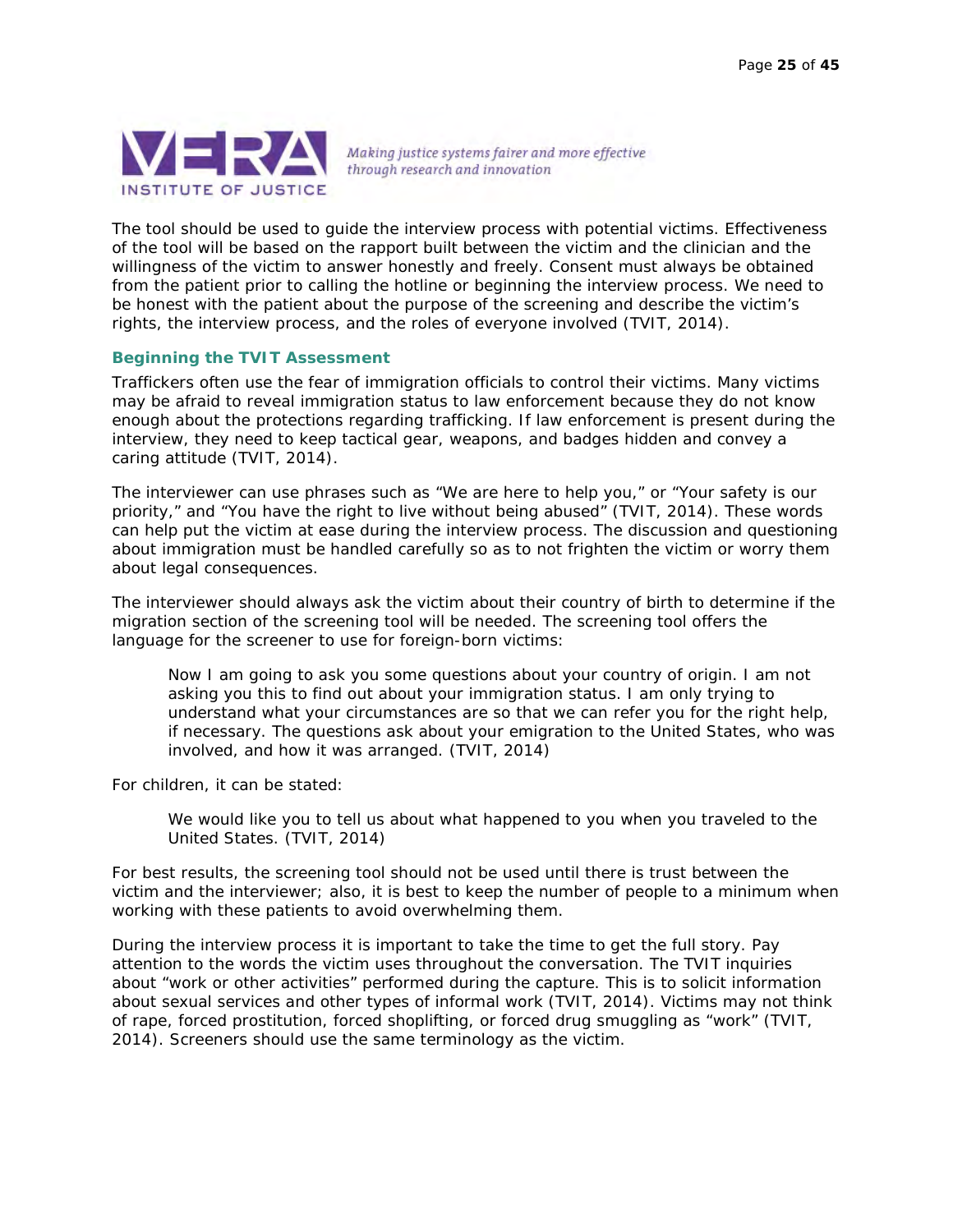**Note:** Currently the tool has not been validated for persons with disabilities or LGBTQ victims so interviewers working with these groups will need to tailor the tool as appropriate for those groups (TVIT, 2014).

Since every trafficking case is unique, there is no single way to use the screening tool. Victims may have come from anywhere in the world. Many victims may be trafficked to certain areas for specific events. For example, the Super Bowl is the single biggest occasion for human trafficking (Hazan, 2014; Niethammer, 2020).

Identification, protection, and safety are the top priorities when working with potential victims. Overall findings during the interview will determine how the facility and law enforcement can proceed. There is not a defined yes or no answer to the assessment tool, but a comprehensive result as to whether the victim has been trafficked based on the victim's answers and the training and experience of the screening professional.

The TVIT screening tool is best utilized by social workers or other healthcare workers who have received adequate training. Human trafficking is everyone's issue. The more resources we can provide for victims the more we can assist in their safety and—hopefully—prosecute their captures.

The TVIT, both long and short versions, is available online from several sources: Vera Institute of Justice (Vera, 2014), National Human Trafficking Hotline, and the National Institute of Justice (see references). The document includes a Post Interview Assessment that is to be filled out by the interviewer.

#### **Hospital and Agency-based Programs**

Many healthcare organizations are also beginning to collaborate with outside resources to assist in recovery and healing for human trafficking survivors. Hospital organizations can form partnerships with resources in their area such as police departments, schools, shelters, and clinics (Stempniak, 2017; AHA, 2020, 2019). Each facility that begins to build local resources can play a positive and reliable role in facilitating a new life for the survivors.

Hospital social workers and case managers can initiate identifying the patients' physical, emotional, and spiritual needs, but there will be a need for ongoing assessment and support. It is mandatory under both state and federal laws to report the sexual exploitation of children (Roe-Sepowitz et al., 2015). You may also need to contact the local law enforcement and/or Child Protective Services. Child protective workers, therapists, victim advocates, school counselors, and juvenile justice professionals can be early points of contact as they can conduct assessments for maltreated youth (Reid et al., 2017).

Hospitals should have trained staff to speak with possible victims as well as designated trauma interviewers. Many facilities are still at the beginning stages of training this specialized resource; however, a **sexual assault nurse examiner (SANE)** will provide adequate support. SANE-trained professionals are taught to look for red flags for sexual violence, domestic violence, and human trafficking (Schwarz et al., 2016).

Physical needs and medical attention are the first concerns; however, the survivors often suffer from depression, anxiety, insomnia, alienation, substance abuse, posttraumatic stress disorder, hostility, suicidal thoughts, or self-harm (Hodge, 2014). Mental health challenges may continue to occur throughout the healing process. Some of these wounds may never completely heal.

Once the basic physical needs are met and mental health treatment has been begun, victims will also benefit from family counseling and life and job skill training, which can be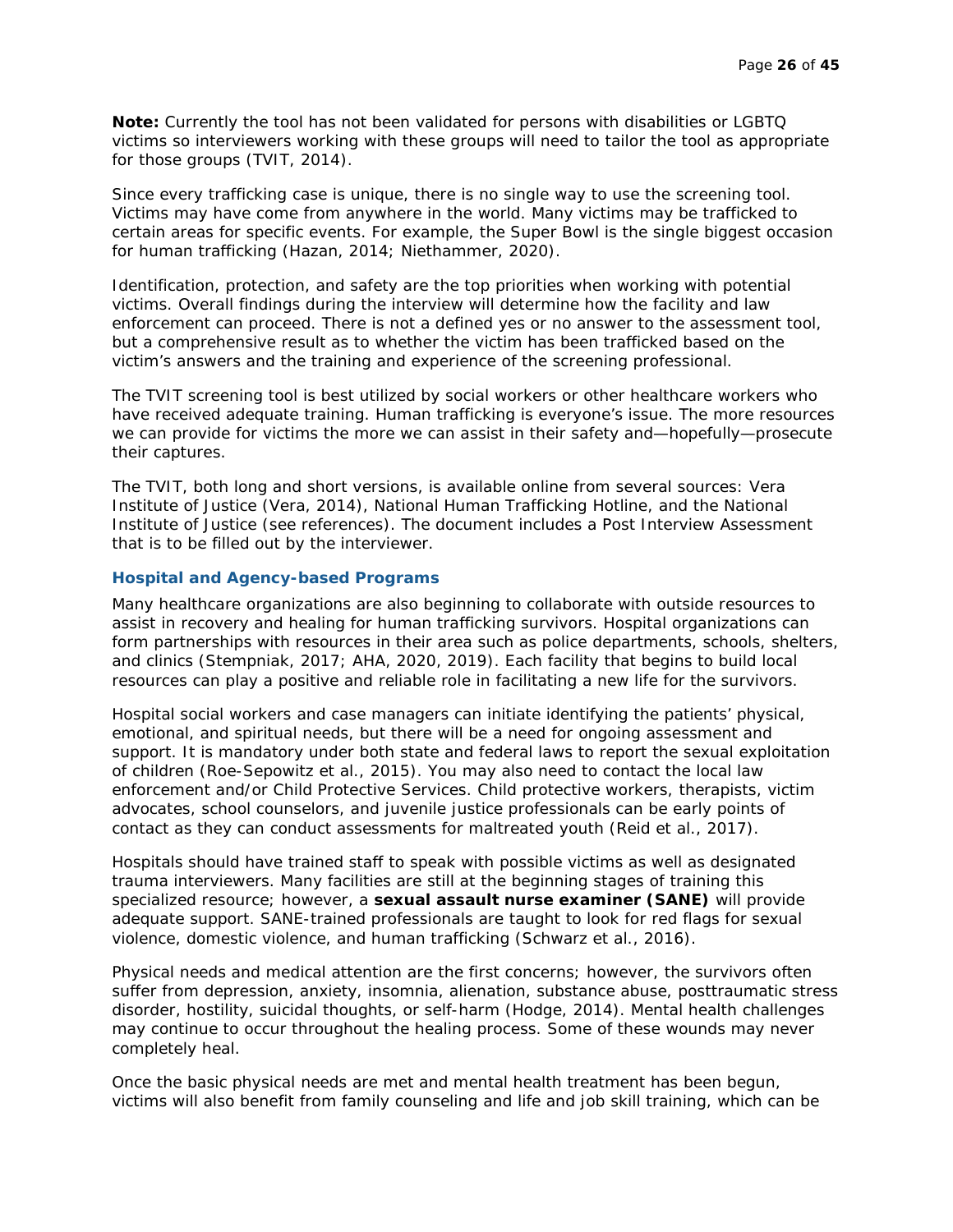offered by counselors, psychologists, and social workers. Occupational therapy (OT) is another valuable resource available in hospital facilities that is beginning to be recognized in assisting trafficking survivors. These practitioners offer therapy to assist the survivor in achieving wellness and improved quality of life (Gorman & Hatkevich, 2016).

Encouraging survivors to engage in meaningful occupations offers a distraction from negative thoughts and emotions and promotes feelings of confidence and control. Depending on the length of time survivors were trafficked, they may not have experienced feelings of control or confidence in many years (Gorman & Hatkevich, 2016).

Refer to existing institutional protocols for victims of abuse. Many anti-trafficking resources can be utilized by telephone or online and contact information can be posted in staff areas to assist in finding appropriate resources or to report a tip.

#### **Resources for Victims**

Human trafficking victims may need immediate assistance in getting away from a trafficker and receiving emergency food, clothing, and shelter. Once they have escaped they will likely need similar short-term services as well as healthcare and mental health services. Finally, they may need long-term assistance with these same needs as well as many others in order to reestablish their lives. Not every survivor needs the same kind of assistance and not all localities have the same resources.

The National Human Trafficking Hotline maintains a detailed database of over 3,200 agencies, with direct contact accessible only to Hotline staff. When a call is placed to the Hotline by or for a victim, staff members coordinate what is needed with what is available in the victim's location. NHTH staff can put victims in contact by various means, with live transfer being the preferred method: while the victim is on the phone, the service is brought on the line, and then Hotline staff disconnects so the trafficking victim can work directly with the service provider (NHTH, 2015).

The Hotline also maintains a public online directory of services by locality that can be accessed by anyone at any time. These services fall into a number of categories:

- Crisis services and emergency housing
- Legal—immigration, civil, criminal
- Mental Health—in-patient, outpatient, supportive counseling
- Other—healthcare, addiction treatment or services, case management, childcare, education, job training, family reunification, interpreting and translating, longterm housing, repatriation, transitional housing, or other transitional assistance

Searches can specify age, nationality, gender, and type of trafficking, or special populations including LGBTQ, American Indians or Alaskan Natives, and people with disabilities (NHTH, n.d.).

The National Human Trafficking Hotline website also maintains an extensive Resource Library and collection of resources for Safety Planning. Tip sheets for many types of situations are provided including protecting oneself while traveling, online, in employment, in relationships, and for how to leave a trafficking situation and what to do after exiting. Everyone should be aware that there are safety apps for smartphones that can help someone communicate immediately with trusted contacts. Healthcare professionals can familiarize themselves with what resources are available and be prepared to share information and instructions with possible or known trafficking victims (NHTH, n.d.).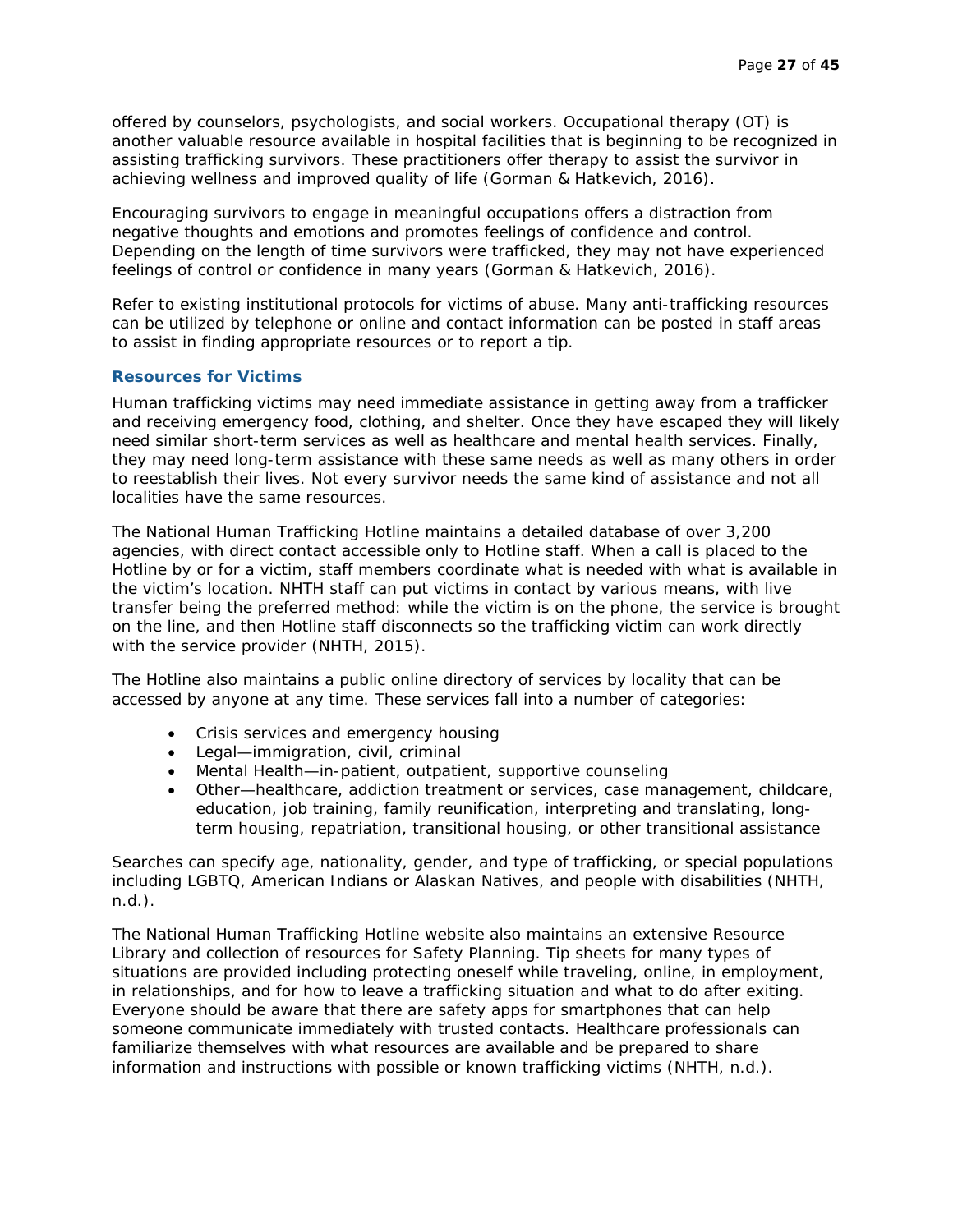Particularly relevant for healthcare professionals are these tips for communicating with someone in a trafficking or dangerous situation:

- Recognize that the person in the situation knows their situation best, and it is necessary to honor their requests to ensure their safety.
- Maintain open and nonjudgmental communication, ensuring they know they can reach out at any time, and end the call when they need to.
- Try to speak in person if possible.
- If that is not possible, try to speak on the phone first (rather than via text or social media messaging) and ask if the person is alone, and then use yes/no questions until they indicate it is safe to communicate more freely.
- If they are alone, try to establish safety words: one word to indicate it is safe to talk/the person is alone [for future communications] and one to indicate it is no longer safe to talk and what the person in the situation would like done (cease communication immediately/contact law enforcement/etc.).
- Try to learn more about safety concerns.
- Try to learn more about their needs/wishes moving forward (reporting, shelter, counseling, legal services, etc.). (NHTH, n.d.)

#### **6. Florida Reporting and Legal Requirements**

#### **Reporting Requirements**

The Florida Attorney General's website lists the following places for reporting Human Trafficking in Florida:

National Human Trafficking Hotline 1 888 373 7888

US Department of Justice Hotline 1 888 428 7581

Florida Abuse Hotline 1 800 96-ABUSE (800 962 2873)

#### Local Authorities

Each of these may be appropriate in slightly different situations. As always, if someone's life is in imminent danger, call 911.

In Florida, any person who knows, or has reasonable cause to suspect, that a child is abused, abandoned, or neglected by a parent, legal custodian, caregiver, or other person responsible for the child's welfare is a **mandatory reporter**. § 39.201(1)(a), Florida Statutes. Virtually all healthcare professionals are "professionally mandatory reporters" and required to give their names when making a child abuse report; however, that information is held confidential (§ 39.202, F.S. and 415.107, F.S.).

Sex trafficking of a child is by definition child abuse and must be reported (FDCF, 2013).

If you have information regarding suspected Human Trafficking of a child in Florida contact: Florida Abuse Hotline 1-800-96-ABUSE (1-800-962-2873). Details of reporting and the information you will need to provide is available here (FDCF, 2019a,b).

If you have information regarding suspected human trafficking of an adult anywhere in the United States, or of a child outside of Florida, please:

Call the National Human Trafficking Resource Center at 888 373 7888

Text HELP to 233733 (BEFREE)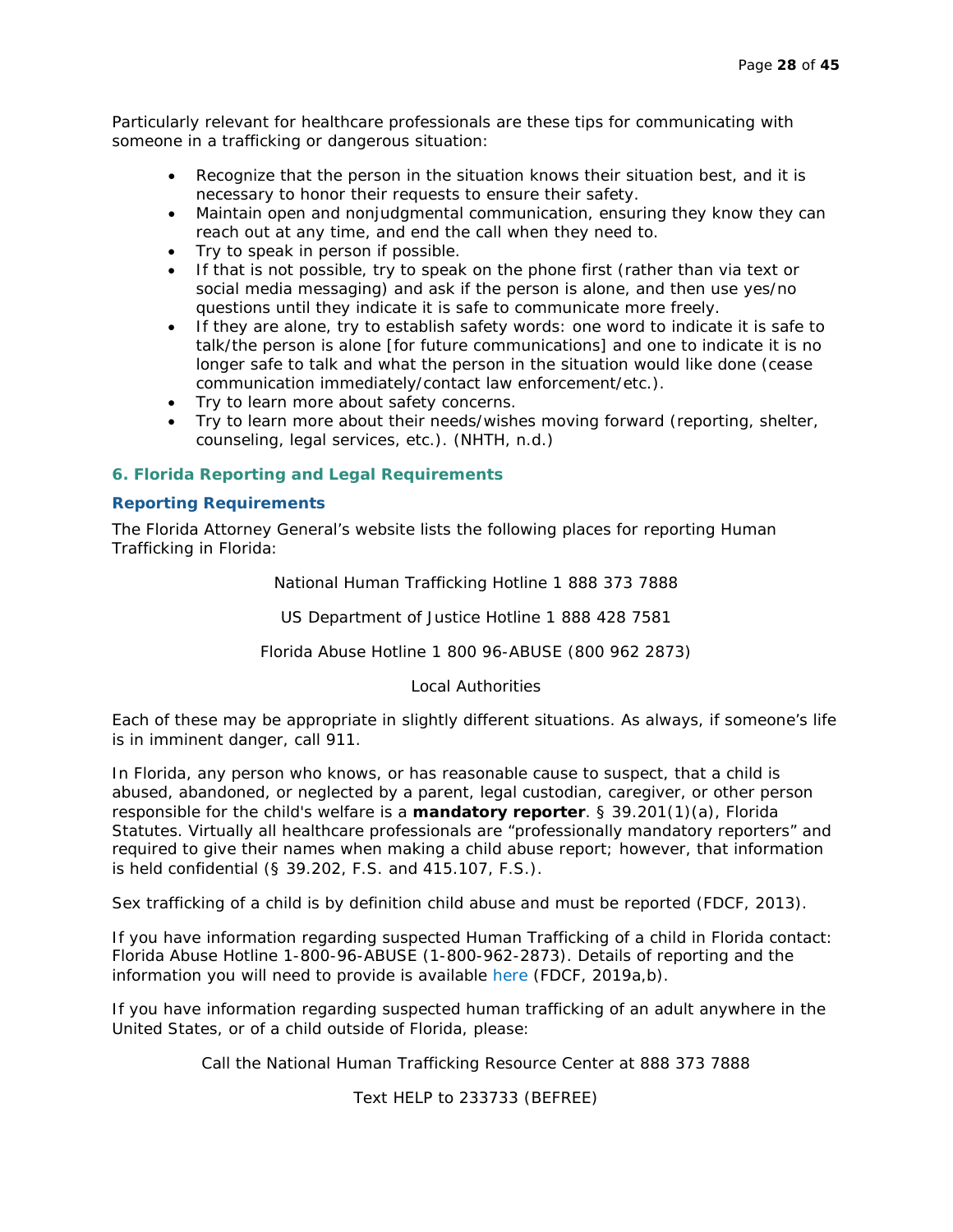#### Visit the National Human Trafficking Hotline online at

[https://humantraffickinghotline.org](https://humantraffickinghotline.org/)

(FDCF, 2019a)

To report suspected instances of trafficking or worker exploitation, you can contact the FBI field office nearest you or contact the Trafficking in Persons and Worker Exploitation Task Force Complaint Line at 1-888-428-7581 (weekdays 9 AM - 5 PM EST). The TPWETF Complaint Line call is toll-free and offers foreign language translation services in most languages, as well as TTY. After business hours, the Complaint Line has a message service in English, Spanish, Russian, and Mandarin only (USDOJ, 2015).

#### **FL Requirements for Florida Nurses**

In 2017 the continuing education (CE) requirements for nurses in Florida were changed to require a 2-hour CE course on human trafficking, as defined in s.787.06(2). This course must be completed every biennium beginning January 1, 2019 (FBN, 2020).

#### **FL Requirements for Other Healthcare Professionals**

In 2019 Florida passed Human Trafficking, Chapter 2019-152, Laws of Florida, which establishes new profession requirements including newly required signs, CE/CME, and more for the following professions: Acupuncture, medicine, osteopathic medicine, chiropractic medicine, podiatric medicine, optometry, pharmacy, dentistry, nursing home administration, occupational therapy, dietetics and nutrition, respiratory care, massage therapy, and physical therapy (FBOM, 2019).

#### **Signs**

Each healthcare provider licensed by one of the named Boards must post a sign regarding human trafficking in a conspicuous place accessible to employees by January 1, 2021. The sign must be at least 11 x 15 inches and in at least 32-point type. The sign must contain statutorily required language and be posted in English and Spanish. Signs that that when printed at the listed size will meet the statutory requirements are available on the Florida Department of Health website. The Department has also provided Mandarin and Creole translations of these signs for use in offices where those languages are spoken (FDH, 2020).

#### **Continuing Education**

Each healthcare provider licensed by one of the named Boards must complete a one-hour continuing education (CE) course on human trafficking that has been specifically approved by their Board for this purpose. The course must be completed by January 1, 2021 and will count towards the required CE for renewal. The bill does not require that this course be taken again for future renewal cycles (FDH, 2020).

#### **Other Requirements**

Massage therapy establishments have additional requirements they must meet:

- Establish a Designated Establishment Manager (DEM) who "must be a licensed Massage Therapist with a clear and active license without restriction, practice at the establishment, and be responsible for the operation of the establishment in accordance with the laws and rules" (FDH, 2020, 2020a).
- Implement a procedure for reporting suspected human trafficking and post a sign accessible to employees that outlines that procedure.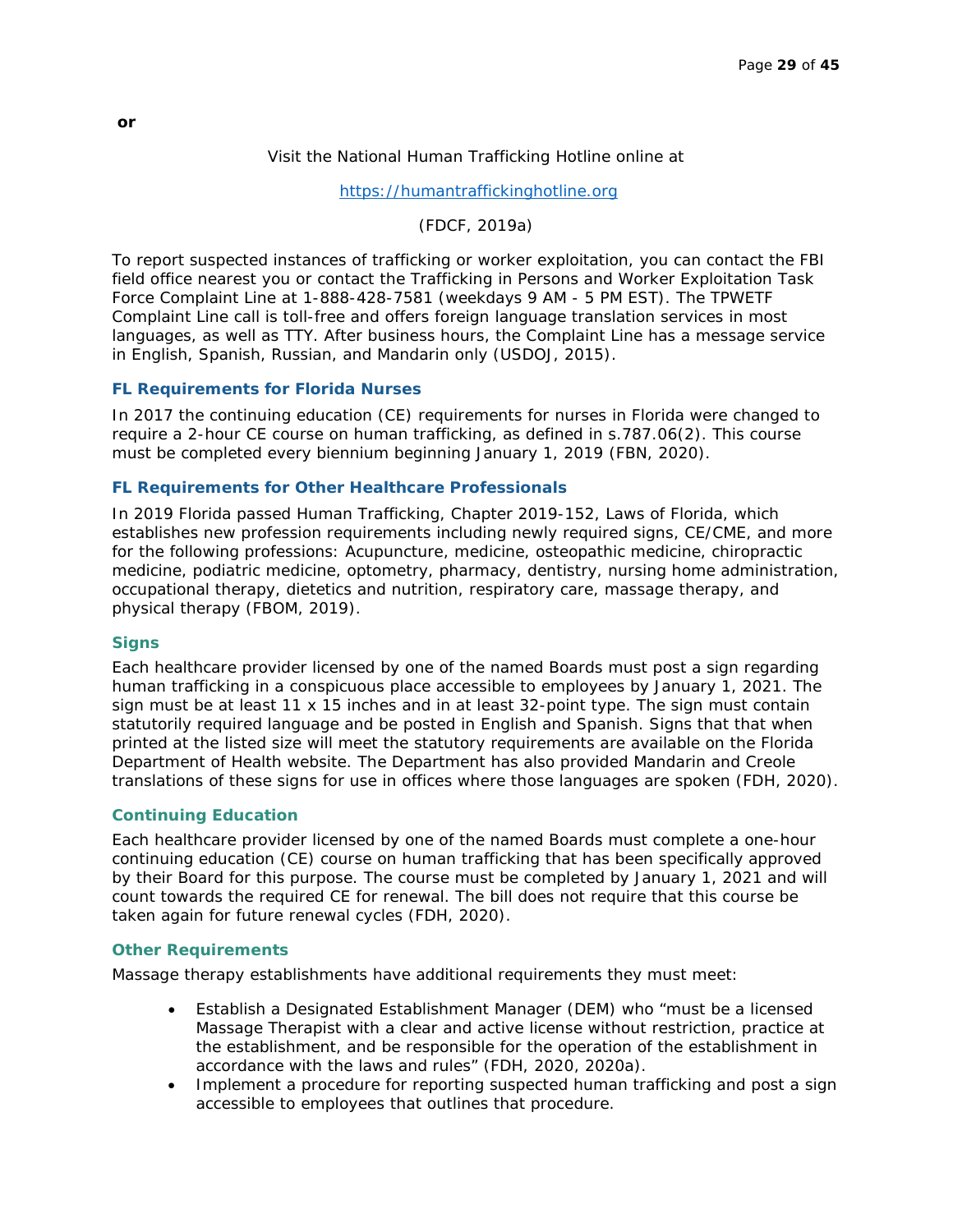More information on details and deadlines is available on the Florida Board of Massage Therapy website.

#### **7. Conclusion**

Human trafficking *does* occur in the United States. It is a global problem that does not discriminate against any age, gender, or race. Healthcare providers are important figures in this battle as advocates for victims.

Training for all healthcare workers on signs of trafficking is imperative to change these victims into survivors with a chance for recovery. The fight doesn't end when they are removed from their abuser. Support will need to continue as they begin the healing process. Healthcare providers at all levels can make a positive impact as they help in the recovery process and re-acclimate the survivors to a new and healthy life.

Setbacks are common as many suffer from posttraumatic stress issues, anxiety, and depression. Physical or mental scars must be addressed once they are free from their captures. Support and encouragement from healthcare professionals may be all the assistance a victim has. Even when no physical abuse is evident, mental abuse can be hidden and even more damaging. Survivors likely will have to deal with the memories and trauma for the remainder of their life.

A public health approach to target anti-trafficking efforts can help to reduce the risk of the most vulnerable populations. Local organizations should work collaboratively to provide the best possible resources for the victims of human trafficking.

Collaboration and training of all healthcare workers is only the beginning. A great deal of work must continue to support survivors. This work is not easy. To expose trafficking victims without a plan to address their complex situations can endanger them (Rothman et al., 2017). We must do our best to turn victims into survivors, directing them to the resources designed to give them back their life and freedom.

While many websites, organizations, and resources are available that provide basic knowledge for the public on reporting human trafficking and identifying possible victims, there is still a great deal of work to be done in the healthcare sector.

Human trafficking cannot be solved with one approach. Intervention and screening tools vary based on location and available resources and on training and knowledge of staff within the community. Human trafficking is complex and victims may experience multiple forms of trauma. Every case is different and every victim requires different resources and support.

Clinicians can support each other by collaborating with multidisciplinary teams to build screening and intervention tools for staff to give the victims with whom they work the best opportunity for escape and a better future.

#### **References**

American Hospital Association (**AHA**). (2020). Hospitals Against Violence News. Hospitals Against Violence Initiative (HAV). Retrieved March 10, 2020 from https://www.aha.org/websites/2017-12-17-hospitals-against-violence-news.

American Hospital Association (**AHA**). (2019). Human Trafficking Response: Resources for Health Care Professionals. Retrieved March 10, 2020 from https://www.aha.org/system/files/2019-01/human-trafficking-response-resources-january-2019.pdf.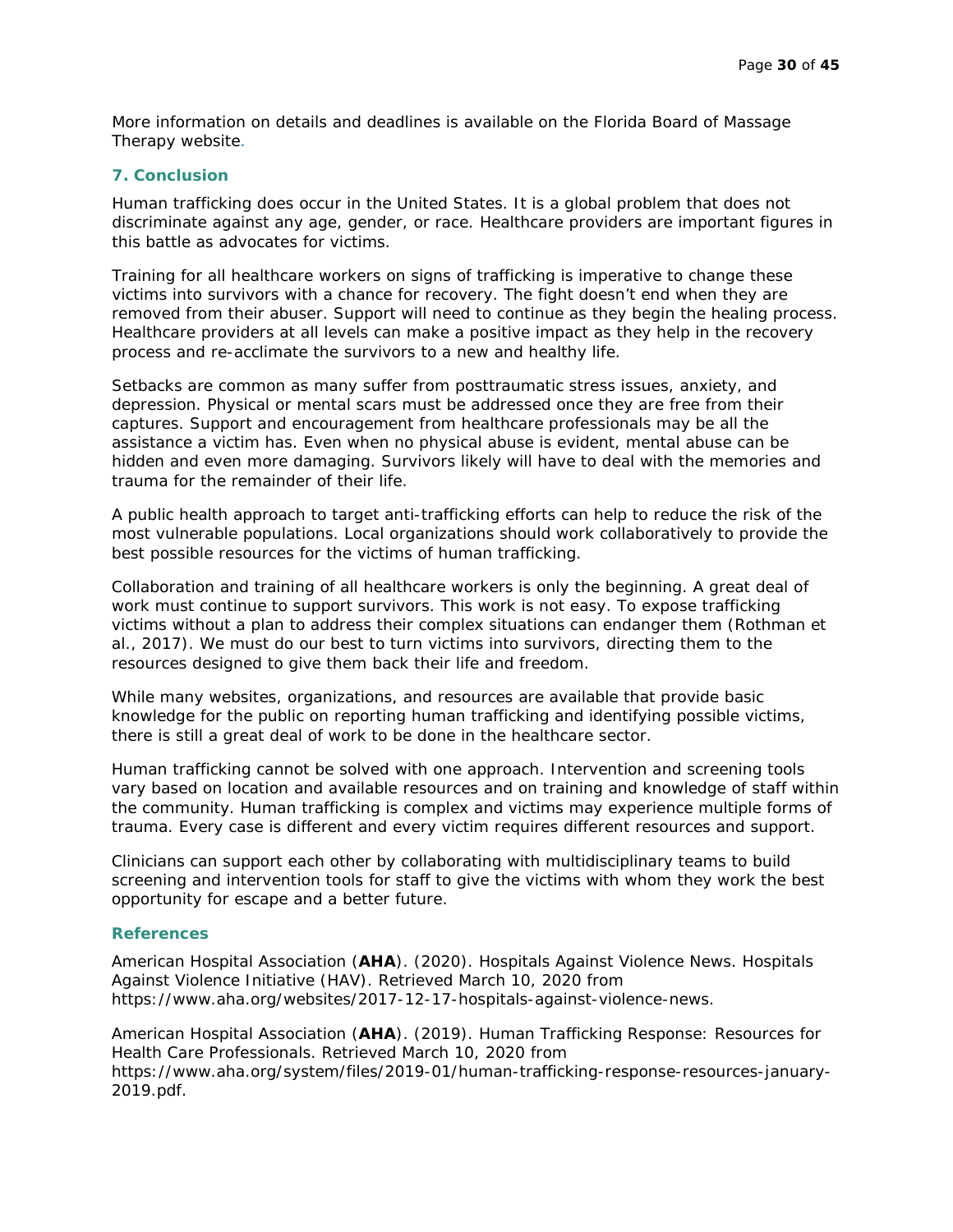Eccleston D. (2013). Identifying victims of human trafficking. *Community Practitioner* 40(2).

Egyud A, Whiteman K. (2016). Failure to rescue: Improving healthcare provider recognition of human trafficking. *Pennsylvania Nurse* 16–19.

Florida Board of Medicine (**FBOM**). (2019). Human Trafficking. Retrieved February 25, 2020 from https://flboardofmedicine.gov/latest-news/human-trafficking-2/.

Florida Board of Nursing (**FBN**). (2020). Retrieved March 1, 2020 from https://floridasnursing.gov/help-center/has-there-been-a-change-to-ce-requirement-rulesand-regulations/.

Florida Coalition Against Domestic Violence (**FCADV**). (2016). Florida Certified Domestic Violence Center Handbook on Human Trafficking. Retrieved March 28, 2020 from http://fcadv.org/sites/default/files/HUMAN-TRAFFICKING-HANDBOOKweb.pdf.

Florida Department of Children and Families (**FDCF**). (2019). Human Trafficking. Retrieved March 1, 2020 from https://www.myflfamilies.com/service-programs/human-trafficking/.

Florida Department of Children and Families (**FDCF**). (2019a). How to Report Human Trafficking. Retrieved March 1, 2020 from https://www.myflfamilies.com/serviceprograms/human-trafficking/how-to-report.shtml

Florida Department of Children and Families (**FDCF**). (2019b). Abuse Hotline. Retrieved March 1, 2020 from https://www.myflfamilies.com/service-programs/abuse-hotline/.

Florida Department of Children and Families (**FDCF**). (2013). Reporting Abuse of Children and Vulnerable Adults. Florida Abuse Hotline 2013. Retrieved March 1, 2020 from https://www.myflfamilies.com/service-programs/abusehotline/publications/mandatedreporters.pdf.

Florida Health Source/Florida Department of Health (**FDH**), Division of Medical Quality Assurance. (2020). Human Trafficking. Retrieved February 25, 2020 from http://www.flhealthsource.gov/humantrafficking/.

Florida Health Source/Florida Department of Health (**FDH**), Division of Medical Quality Assurance. (2020a). Frequently Asked Questions (FAQ's). Human Trafficking. Retrieved February 25, 2020 from http://www.flhealthsource.gov/humantrafficking/faqs.

Florida Department of Health (**FDH**). (2020b). Human Trafficking. Prevention, Programs and Services. Retrieved March 1, 2020 from http://www.floridahealth.gov/programs-andservices/prevention/human-trafficking/index.html.

Glasser E. (2020). Here's how Hillsborough County's new anti-human-trafficking commission plans to make a difference: Florida already has the dubious distinction of being third in the nation when it comes to human trafficking. 10 News. February 26, 2020. Retrieved March 28, 2020 from https://www.wtsp.com/article/news/local/hillsboroughcounty/new-antihuman-trafficking-commission-meets-to-battle-illegal-sex-trade/67-f5aa0ce6-efb7-4dc0- 8fad-1b8fcd340ccb.

Gorman KW, Hatkevich BA. (2016). The issue is: Role of occupational therapy in combating human trafficking. *American Journal of Occupational Therapy* 70(6), 7006360010. DOI: 10.5014/ajot.2016.016782.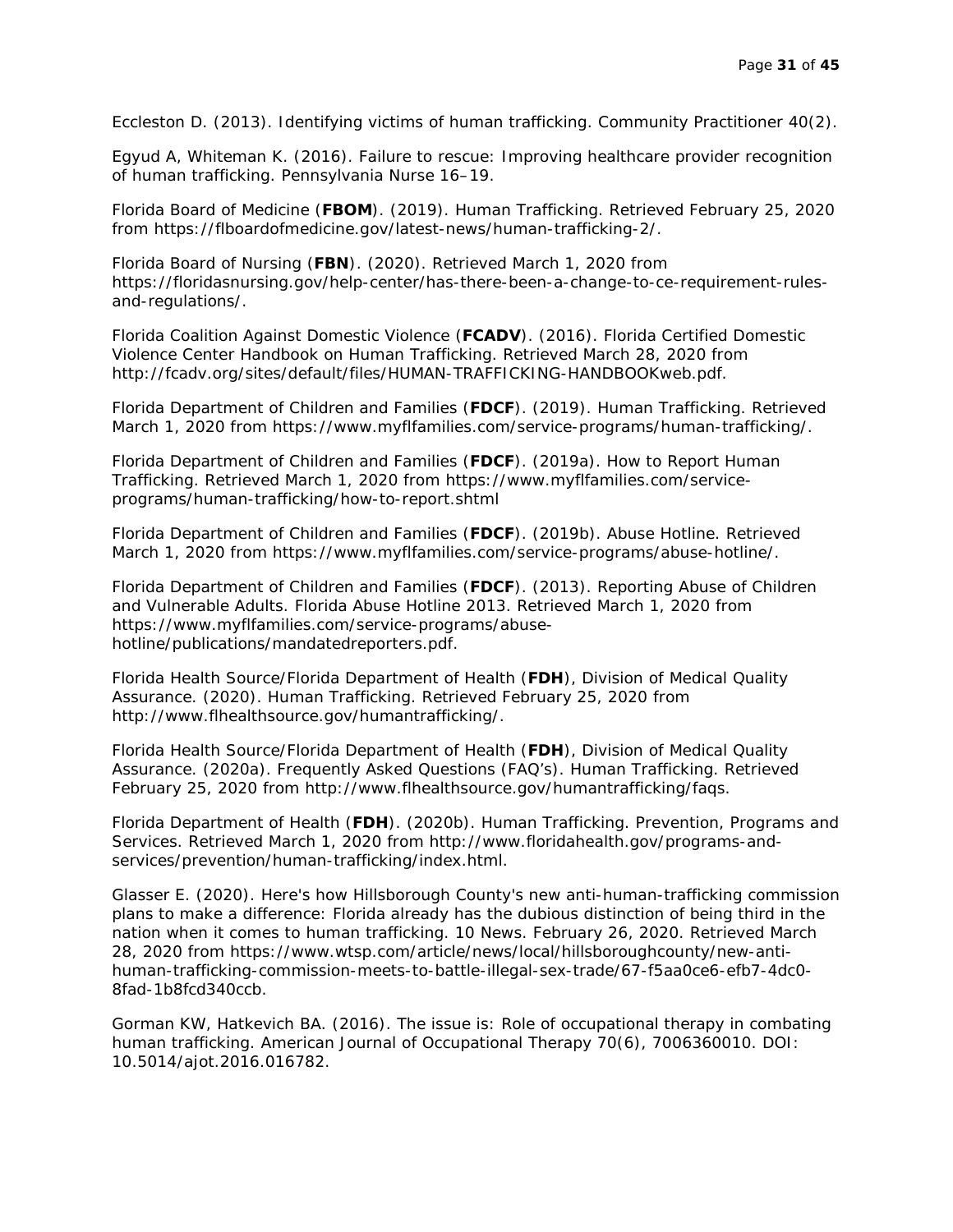Hazan A. (2014). Human Trafficking: The Telltale Signs. *Nevada RNformation* 23, no. 4. Retrieved March 28, 2020 from https://d3ms3kxrsap50t.cloudfront.net/uploads/publication/ pdf/1094/NEVADA\_RN\_11\_14.pdf.

Hendren L. (2020). Checking strip clubs, massage businesses for human trafficking signs: Bay area businesses are getting checked to see if they're complying with a human trafficking ordinance in Hillsborough County. 10 News. March 11, 2020. Retrieved March 20, 2020 from https://www.wtsp.com/article/news/checking-strip-clubs-massage-businessesfor-human-trafficking-signs/67-86962989-8633-4f45-91ba-cfb83ea996cb.

Hodge DR. (2014). Assisting victims of human trafficking: Strategies to facilitate identification, exit from trafficking, and the restoration of wellness. *Social Work* 59(2):111– 18. Retrieved March 16, 2020 from https://healtrafficking.files.wordpress.com/2015/03/swswu002-full.pdf.

Human Trafficking Assessment Tool for Domestic Violence Programs. (2011). Retrieved March 16, 2020 from [https://humantraffickinghotline.org/resources/human-trafficking](https://humantraffickinghotline.org/resources/human-trafficking-assessment-tool-domestic-violence-programs)[assessment-tool-domestic-violence-programs.](https://humantraffickinghotline.org/resources/human-trafficking-assessment-tool-domestic-violence-programs)

International Labour Organization (**ILO**). (2017). 2017 Global Estimates of Modern Slavery. Statistics on forced labour, modern slavery and human trafficking. Retrieved March 13, 2020 from http://www.ilo.org/global/topics/forced-labour/statistics/lang--en/index.htm.

International Organization for Migration **(IOM**). (2018). Age of Victims: Children and Adults. Retrieved March 27, 2020 from https://www.ctdatacollaborative.org/story/age-victimschildren-and-adults; and Gender from https://www.ctdatacollaborative.org/story/humantrafficking-and-gender-differences-similarities-and-trends

International Organization for Migration (**IOM**). (2017). Family Members are Involved in Nearly Half of Child Trafficking Cases. Retrieved March 27, 2020 from https://www.iom.int/sites/default/files/our\_work/DMM/MAD/Countertrafficking%20Data%20Brief%20081217.pdf.

Kelly C. (2019). 13 Sex trafficking statistics that explain the enormity of the global sex trade. *USA Today*, July 29 2019. Retrieved March 10, 2020 from https://www.usatoday.com/story/news/investigations/2019/07/29/12-trafficking-statisticsenormity-global-sex-trade/1755192001/ .

Long M. (2014). Basic Stages of Grooming for Sexual Exploitation. End Slavery Now. September 22, 2104. Retrieved March 16, 2020 from http://www.endslaverynow.org/blog/articles/basic-stages-of-grooming-for-sexualexploitation.

Miller L. (2018). Why Labor Trafficking is So Hard to Track. Frontline. April 24, 2018. Retrieved March 16, 2020 from https://www.pbs.org/wgbh/frontline/article/why-labortrafficking-is-so-hard-to-track/.

Minderoo Foundation. (2019). Measurement Action Freedom: An independent assessment of government progress towards achieving UN Sustainable Development Goal 8.7. Foreword by Andrew Forrest. Retrieved March 10, 2020 from https://downloads.globalslaveryindex.org/ephemeral/walk-1584053926.free\_- 1584053926.MAF\_190717\_FNL\_DIGITAL-P-1584053926.pdf.

Minderoo Foundation (Walk Free Foundation). (2018). The Global Slavery Index 2018. Foreword by Andrew Forrest. Retrieved March 10, 2020 from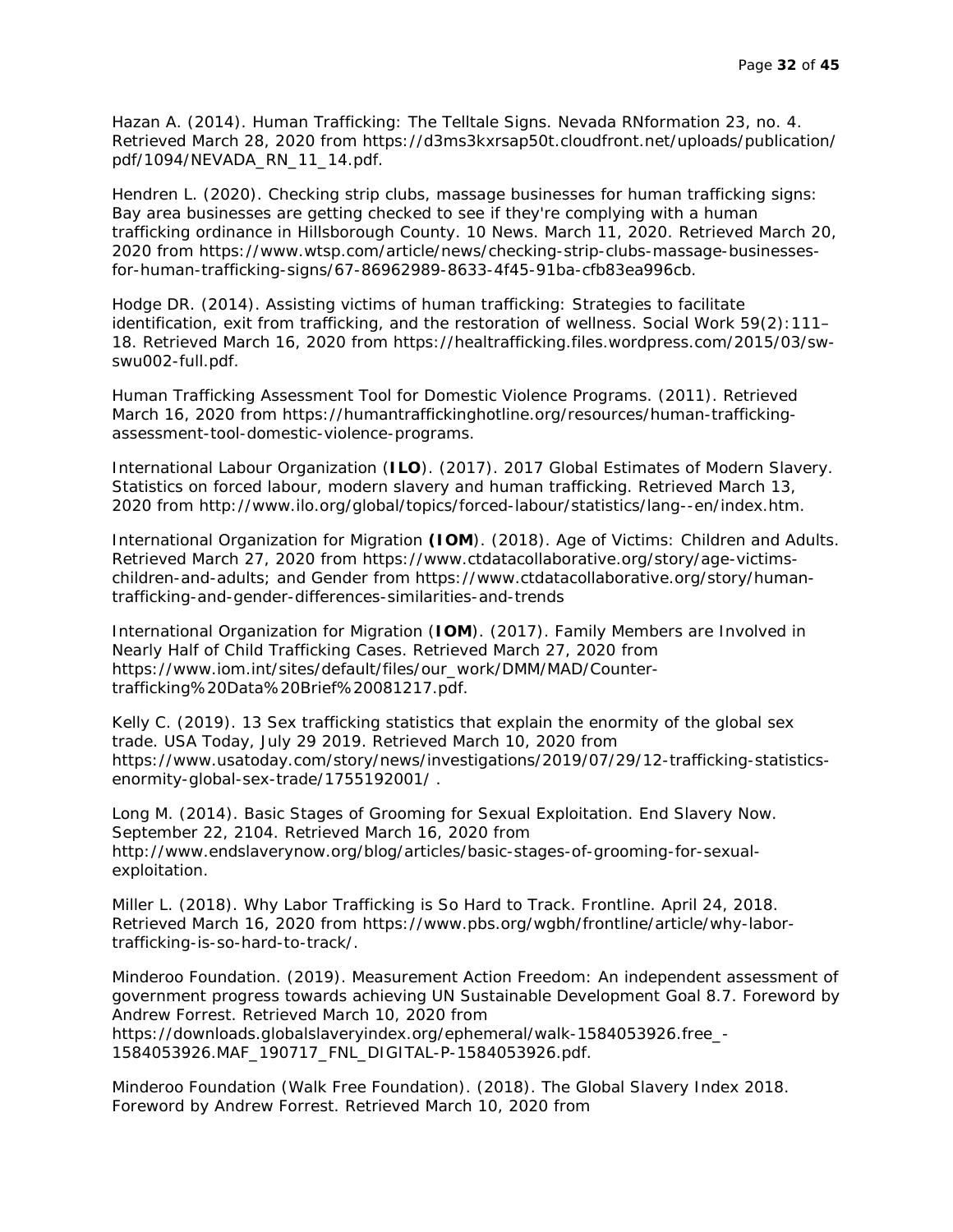https://downloads.globalslaveryindex.org/ephemeral/GSI-2018\_FNL\_190828\_CO\_DIGITAL\_P-1584052967.pdf.

National Center on Safe Supportive Learning Environments (**NCSSLE**). (2020). Recruitment. Human Trafficking in America's Schools. Retrieved March 16, 2020 from https://safesupportivelearning.ed.gov/human-trafficking-americas-schools/recruitment.

National Center on Safe Supportive Learning Environments (**NCSSLE**). (2020a). Risk Factors and Indicators. Human Trafficking in America's Schools. Retrieved March 16, 2020 from https://safesupportivelearning.ed.gov/human-trafficking-americas-schools/riskfactors-and-indicators.

National Human Trafficking Hotline (**NHTH**). (n.d.). Referral Directory, Safety Planning Information. Retrieved March 28, 2020 from https://humantraffickinghotline.org/trainingresources/referral-directory AND https://humantraffickinghotline.org/faqs/safety-planninginformation.

National Human Trafficking Hotline (**NHTH**). (2020). Hotline Statistics. Retrieved March 10, 2020 from https://humantraffickinghotline.org/states AND https://humantraffickinghotline.org/sites/default/files/Polaris\_National\_Hotline\_2018\_Statis tics\_Fact\_Sheet.pdf.

National Human Trafficking Hotline (**NHTH**). (2020a). Florida. Hotline Statistics. Retrieved March 10, 2020 from https://humantraffickinghotline.org/state/florida.

National Human Trafficking Hotline (**NHTH**). (2020b). What Is Human Trafficking? Retrieved March 10, 2020 from https://humantraffickinghotline.org/what-human-trafficking.

National Human Trafficking Hotline (**NHTH**). (2020c). Recognizing the Signs. Retrieved March 10, 2020 from https://humantraffickinghotline.org/human-trafficking/recognizingsigns.

National Human Trafficking Hotline (**NHTH**). (2020d). Labor Trafficking. Retrieved March 16, 2020 from https://humantraffickinghotline.org/type-trafficking/labor-trafficking.

National Human Trafficking Hotline (**NHTH**). (2016). What to Look for in a Healthcare Setting. Retrieved March 15, 2020 from

https://humantraffickinghotline.org/sites/default/files/What%20to%20Look%20for%20duri ng%20a%20Medical%20Exam%20-%20FINAL%20-%202-16-16\_0.pdf.

National Human Trafficking Hotline **(NHTH**). (2016a). Recognizing and Responding to Human Trafficking in a Healthcare Context. Retrieve March 15, 2020 from https://humantraffickinghotline.org/sites/default/files/Recognizing%20and%20Responding %20to%20Human%20Trafficking%20in%20a%20Healthcare%20Context\_pdf.pdf.

National Human Trafficking Hotline (**NHTH**). (2016b). National Human Trafficking Hotline at a Glance. Retrieved March 16, 2020 from

https://humantraffickinghotline.org/sites/default/files/National%20Human%20Trafficking% 20Hotline%20AAG%202016.pdf.

National Human Trafficking Hotline (**NHTH**). (2016c). Framework for a Human Trafficking Protocol in Healthcare Settings. Retrieved March 10, 2020 from https://humantraffickinghotline.org/resources/framework-human-trafficking-protocolhealthcare-settings.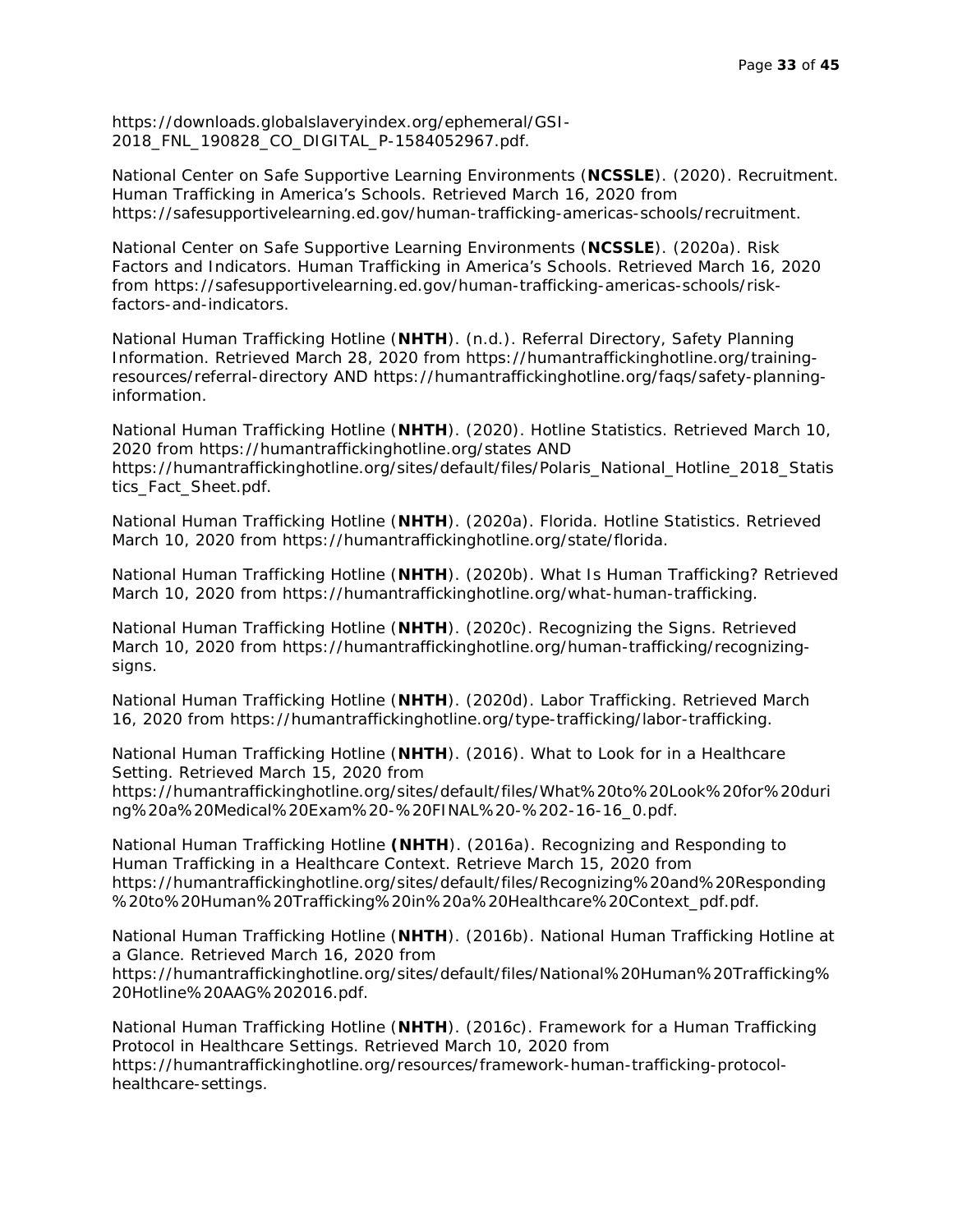National Human Trafficking Hotline (**NHTH**). (2015). What to Expect When You Call the National Human Trafficking Hotline. Retrieved March 28, 2020 from https://humantraffickinghotline.org/resources/what-expect-when-you-call-national-humantrafficking-hotline Presentation available here: https://polarisproject.adobeconnect.com/\_a983384736/p8gk0st7jmd/.

National Human Trafficking Hotline (**NHTH**). (2011). Human Trafficking Assessment Tool for Domestic Violence Programs. Retrieved March 10, 2020 from https://humantraffickinghotline.org/resources/human-trafficking-assessment-tool-domesticviolence-programs.

National Institute of Justice (**NIJ**). (2016). A Screening Tool for Identifying Trafficking Victims, September 20, 2016. Retrieved March 20, 2020 from http://nij.gov/topics/crime/human-trafficking/Pages/screening-tool-for-identifying-humantrafficking-vicitms.aspx.

Niethammer C. (2020). Cracking the \$150 Billion Business of Human Trafficking. Forbes, Feb 2, 2020. Retrieved March 5, 2020 from https://www.forbes.com/sites/carmenniethammer/2020/02/02/cracking-the-150-billionbusiness-of-human-trafficking/#508a51541427.

Office on Trafficking in Persons (**OTIP**). (2019). Look Beneath the Surface. Partnerships. Retrieved March 10, 2020 from https://www.acf.hhs.gov/otip/partnerships/look-beneaththe-surface. OTIP is an office of USDHHS.

Office on Trafficking in Persons (**OTIP**). (2019a). LBS Public Awareness Materials. Retrieved March 1, 2020 from https://www.acf.hhs.gov/otip/resource/lbs-public.

Office on Trafficking in Persons (**OTIP**). (2019b). OTIP Fact Sheet. Retrieved March 28, 2020 from https://www.acf.hhs.gov/sites/default/files/assets/factsheets\_otip.pdf.

Office on Trafficking in Persons (**OTIP**). (2019c). Soar to Health and Wellness Training. Retrieved March 16, 2020 from https://www.acf.hhs.gov/otip/training/soar-to-health-andwellness-training.

Office on Trafficking in Persons (**OTIP**). (2019d). SOAR. Retrieved March 16, 2020 from https://www.acf.hhs.gov/otip/training/soar-to-health-and-wellness-training.

Office on Trafficking in Persons (**OTIP**). (2018). Retrieved March 16, 2020 from https://www.acf.hhs.gov/otip/resource/lbs-providers.

Office on Trafficking in Persons (**OTIP**). (2018a). Adult Human Trafficking Screening Tool and Guide. A guide for training public health, behavioral health, health care, and social work professionals who wish to use trauma-informed and survivor-informed practices to assess adult clients and patients for human trafficking victimization or risk of potential trafficking victimization. Retrieved March 28, 2020 from

https://www.acf.hhs.gov/sites/default/files/otip/adult\_human\_trafficking\_screening\_tool\_an d\_guide.pdf.

Office on Trafficking in Persons (**OTIP**). (2018b). Toolkit and Guide: Adult Human Trafficking Screening. Retrieved March 28, 2020 from https://www.acf.hhs.gov/otip/resource/nhhtacadultscreening.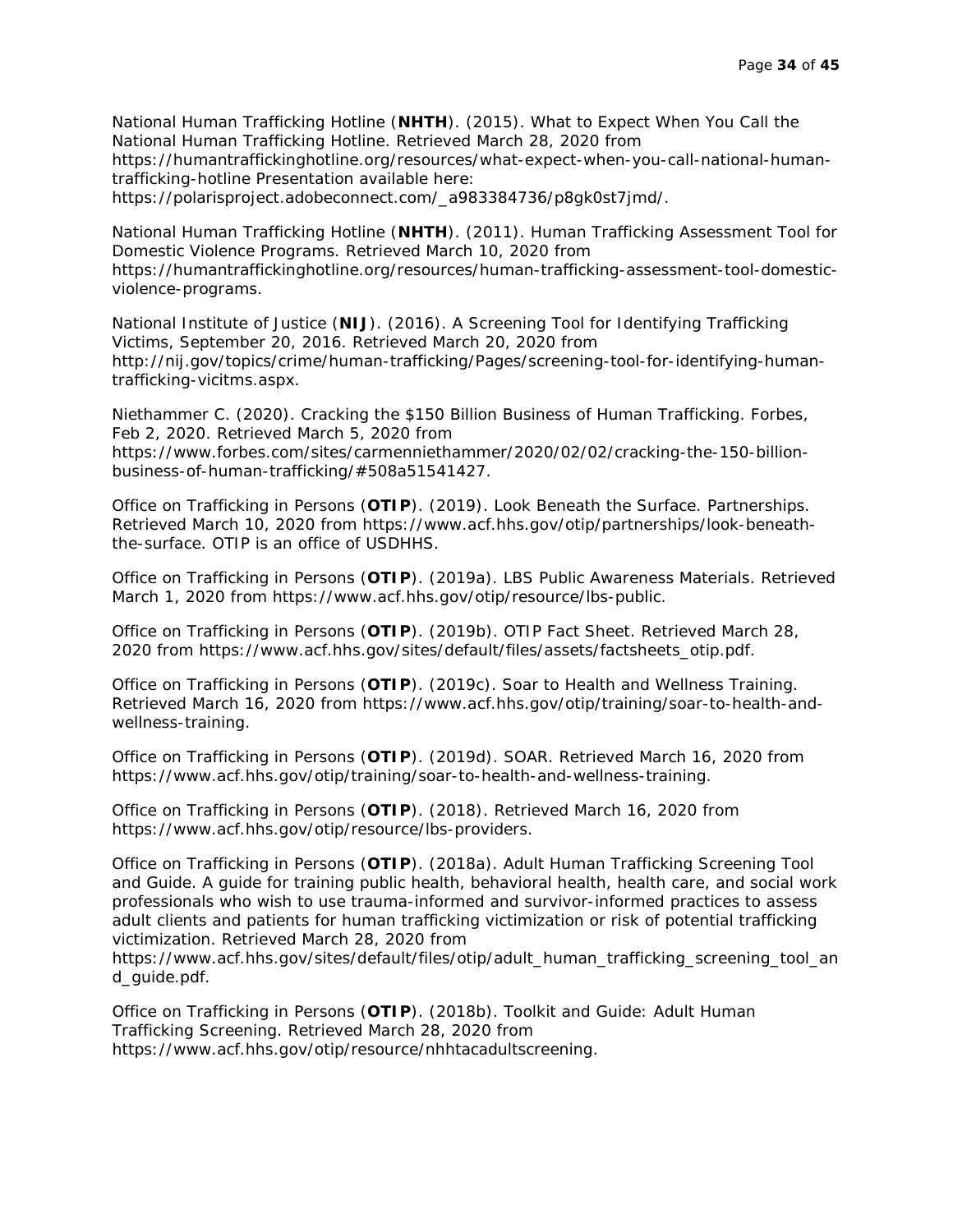Office on Trafficking in Persons (**OTIP**). (2017). Fact Sheet: Human Trafficking. (OTIP-FS-18-01). Retrieved March 16, 2020 from https://www.acf.hhs.gov/sites/default/files/otip/fact\_sheet\_human\_trafficking\_fy18.pdf.

Office on Trafficking in Persons (**OTIP**). (2017a). Prosecution of Labor Trafficking in South Florida Results from Community Outreach and Collaboration. Retrieved March 10, 2020 from https://www.acf.hhs.gov/otip/success-story/irc.

Office on Trafficking in Persons (**OTIP**). (2012). Fact sheet: Labor trafficking. Retrieved March 8, 2020 from https://www.acf.hhs.gov/otip/resource/fact-sheet-labor-traffickingenglish.

OSCE Office of the Special Representative and Coordinator for Combating Trafficking in Human Beings. (2019). Following the Money. https://www.osce.org/secretariat/438323?download=true

OSCE Office of the Special Representative and Coordinator for Combating Trafficking in Human Beings. (2015). Commentary https://www.osce.org/secretariat/210391?download=true

OSCE Office of the Special Representative and Coordinator for Combating Trafficking in Human Beings. (2013). Combating Trafficking and Exploitation: Human Rights, Social Justice and the Rule of Law (December 2013). Retrieved March 27, 2020 from https://www.osce.org/secretariat/109731?download=true.

Polaris. (2020). Recognizing Human Trafficking. What are you seeing? Retrieved March 15, 2020 from https://polarisproject.org/recognizing-human-trafficking/.

Polaris. (2020a). How Human Trafficking Happens. Retrieved March 15, 2020 from https://polarisproject.org/how-human-trafficking-happens/.

Polaris. (2020b). Human Trafficking. Retrieved March 10, 2020 from https://polarisproject.org/human-trafficking/.

Polaris. (2019). Criminal Record Relief for Trafficking Survivors. Florida. Retrieved March 15, 2020 from https://polarisproject.org/wp-content/uploads/2019/10/2019- CriminalRecordRelief-Florida.pdf.

Polaris. (2017). The Typology of Modern Slavery: Defining Sex and Labor Trafficking in the United States (Summary). Retrieved March 15, 2020 from https://polarisproject.org/wpcontent/uploads/2017/03/Typology-of-Modern-Slavery-Summary.pdf. Full report is available here: https://polarisproject.org/wp-content/uploads/2019/09/Polaris-Typology-of-Modern-Slavery-1.pdf.

Reid JA, Baglivio MT, Piquero AR, et al. (2017). Human Trafficking of Minors and Childhood Adversity in Florida. *American Journal of Public Health Research* 107(2):306–11. Retrieved March 16, 2020 from https://www.ncbi.nlm.nih.gov/pmc/articles/PMC5227932/.

Roe-Sepowitz D, Hinckle K, Bayless A, et al. (2015). What you need to know. Sex trafficking and sexual exploitation. A training tool for healthcare providers. Retrieved March 15, 2020 from (2015).https://digitalrepository.unm.edu/emergencymed\_pubs/5.

Roe-Sepowitz D, Hinckle K, Bayless A, et al. (2014). Sex trafficking: What nurses need to know. *Arizona State Board of Nursing Regulatory Journal* 10(2):6–11. Retrieved March 15, 2020 from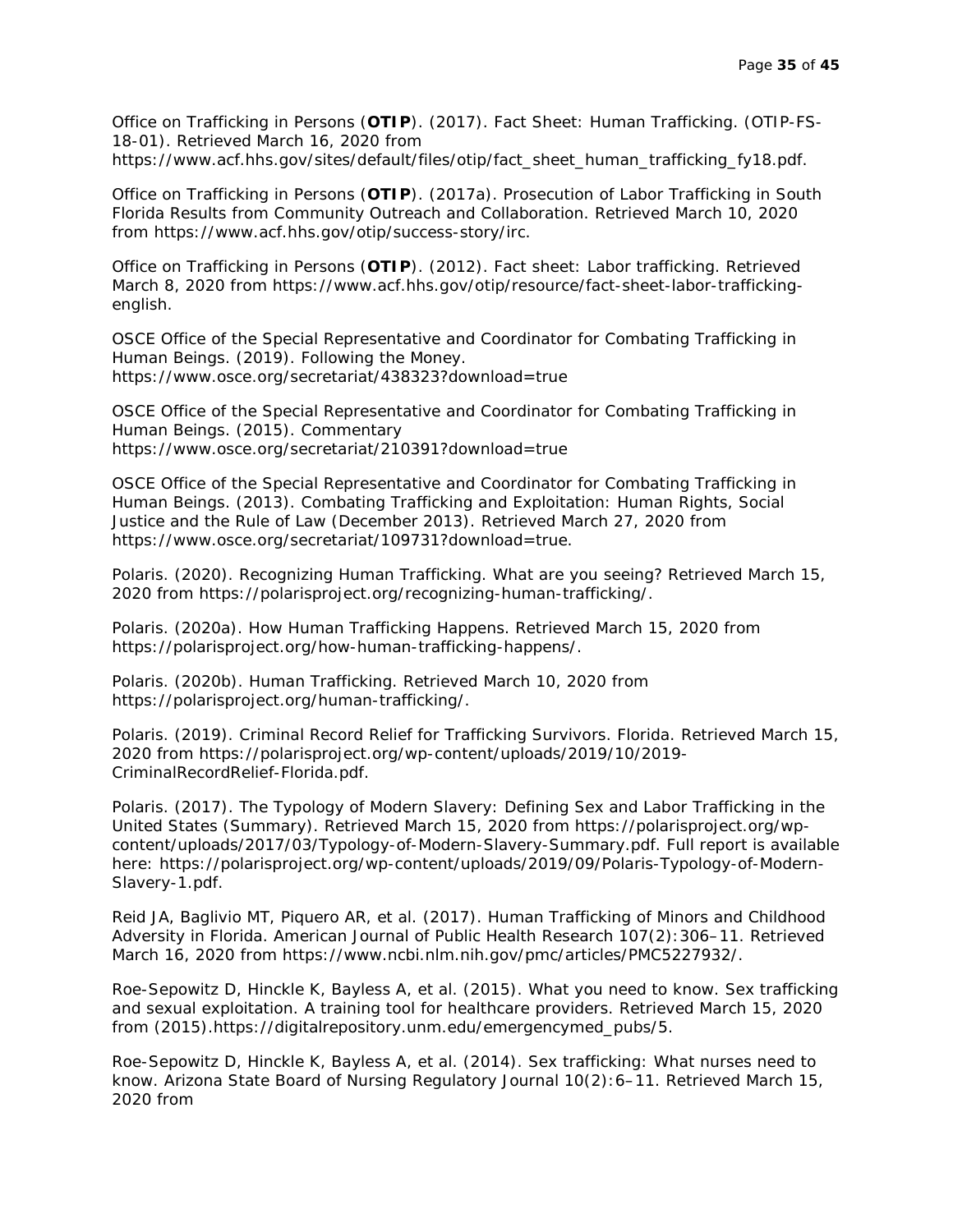http://cdn.coverstand.com/10619/233957/040fd9526ef239a1ee31e03b81a3e1828a099978. 1.pdf.

Rothman EF, et al. (2017). Public Health Research Priorities to Address US Human Trafficking. *AJPH* 107(7). Doi:10.2105/AJPH.2017.303858. Retrieved March 14, 2020 from http://academicworks.cuny.edu/cgi/viewcontent.cgi?article=1463&context=cc\_pubs.

Schwarz C, Unruh E, Cronin K, et al. (2016). Human trafficking identification and service provision in the medical and social service sectors. *Health and Human Rights Journal*  18(1):181–89. Retrieved March 16, 2020 from https://www.ncbi.nlm.nih.gov/pmc/articles/PMC5070690/.

Shared Hope International. (2017). Policy Research and Resources. Retrieved July 2017 from [http://sharedhope.org/wp-content/uploads/2017/04/FrameworkBriefs.pdf.](http://sharedhope.org/wp-content/uploads/2017/04/FrameworkBriefs.pdf)

Simich L. (2014). Out of the Shadows: A Tool for the Identification of Victims of Human Trafficking. See also Vera Institute of Justice, 2014. Retrieved March 28, 2020 from https://www.vera.org/downloads/publications/human-trafficking-identification-toolsummary-v2.pdf.

Simich L. (2014a). Improving Human Trafficking Victim Identification—Validation and Dissemination of a Screening Tool. Final Report. Retrieved March 28, 2020 from https://www.vera.org/downloads/publications/human-trafficking-identification-tooltechnical-report.pdf.

Stempniak M. (2017). Human Trafficking: How America's Hospitals Can Help. *Hospitals and Health Networks.* Retrieved March 10, 2020 from https://www.hhnmag.com/articles/8159 human-trafficking-how-americas-hospitals-can-help.

Trafficking Victim Identification Tool (**TVIT**). See Vera, 2014.

United Nations Office on Drugs and Crime (**UNDOC**).(n.d.). Human Trafficking. Retrieved March 27, 2020 from https://www.unodc.org/unodc/en/human-trafficking/what-is-humantrafficking.html?ref=menuside.

U.S. Department of Homeland Security (**USDHS**). (n.d.). What is Human Trafficking? Blue Campaign. Retrieved March 14, 2020 from https://www.dhs.gov/blue-campaign/whathuman-trafficking.

U.S. Department of Homeland Security (**USDHS**). (n.d.-a). What is Human Trafficking? Infographic. Blue Campaign. (images). Retrieved March 14, 2020 from [https://www.dhs.gov/blue-campaign/infographic.](https://www.dhs.gov/blue-campaign/infographic)

U.S. Department of Justice (**USDOJ**). (2017). Child Sex Trafficking. Retrieved March 16, 2020 from https://www.justice.gov/criminal-ceos/child-sex-trafficking.

U.S. Department of Justice (**USDOJ**). (2017a). Child Pornography. Retrieved March 16, 2020 from https://www.justice.gov/criminal-ceos/child-pornography.

U.S. Department of Justice (**USDOJ**). (2016). Human Trafficking. District of Rhode Island, US Attorney's Office. Retrieved March 1, 2020 from https://www.justice.gov/usaori/human-trafficking.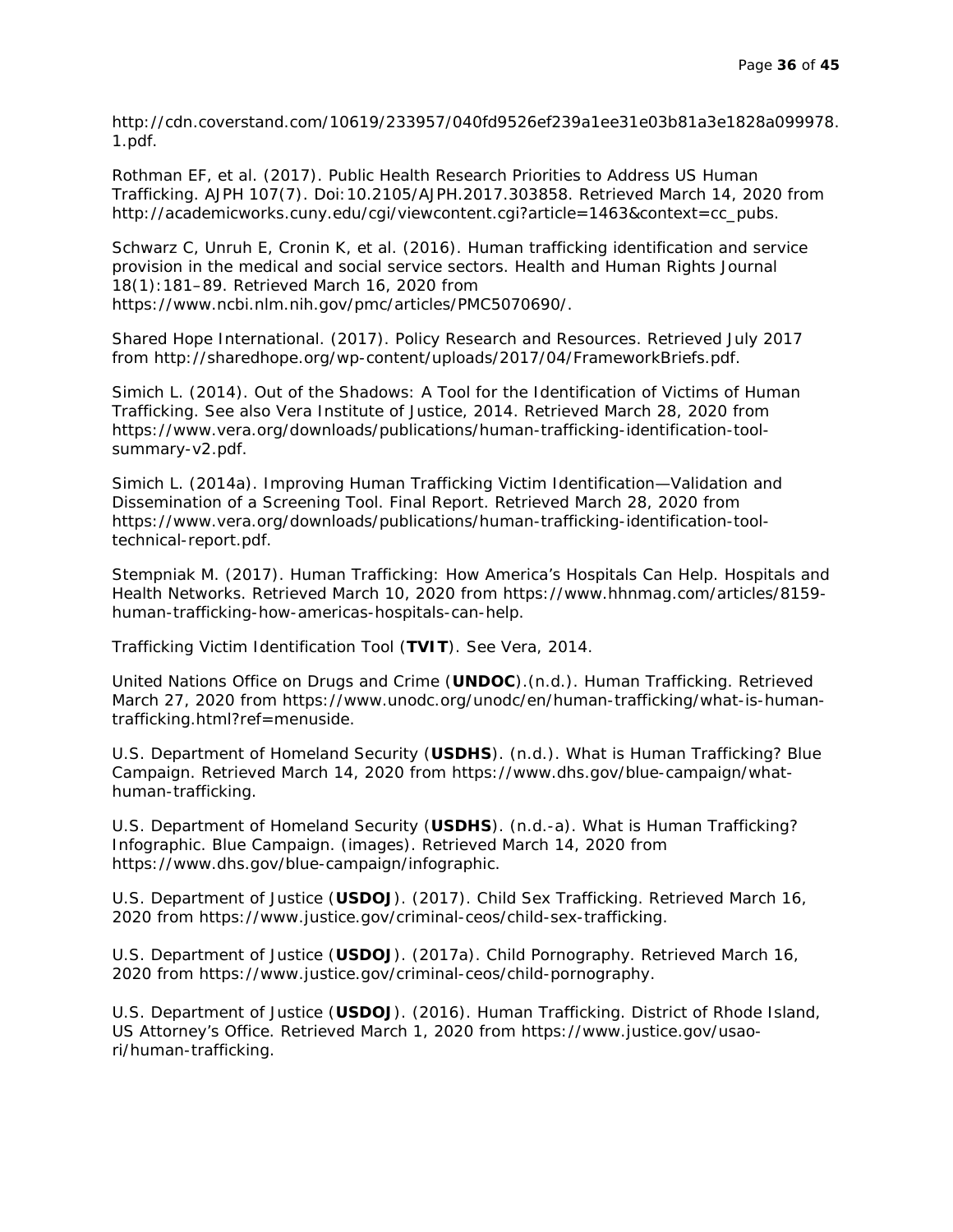U.S. Department of Justice (**USDOJ**). (2015). Trafficking in Persons and Worker Exploitation Task Force. Retrieved March 28, 2020 from https://www.justice.gov/crt/trafficking-personsand-worker-exploitation-task-force.

U.S. Department of State (**USDS**). (2019). Trafficking in Persons Report. Retrieved March 10, 2020 from https://www.state.gov/wp-content/uploads/2019/06/2019-Trafficking-in-Persons-Report.pdf.

Vera Institute of Justice. (2014). Screening for Human Trafficking: Guidelines for Administering the Trafficking Victim Identification Tool (TVIT). Retrieved March 20, 2020 from https://www.ncjrs.gov/pdffiles1/nij/grants/246713.pdf AND https://www.vera.org/downloads/publications/human-trafficking-identification-tool-anduser-guidelines.pdf OR https://www.vera.org/publications/out-of-the-shadowsidentification-of-victims-of-human-trafficking.

Williamson, C. (2015). Working with Domestic Minor Sex Trafficking Victims. (PowerPoint presentation). Retrieved March 16, 2020 from https://www.justice.gov/sites/default/files/ usao-edwi/pages/attachments/2015/03/06/dmst.pdf.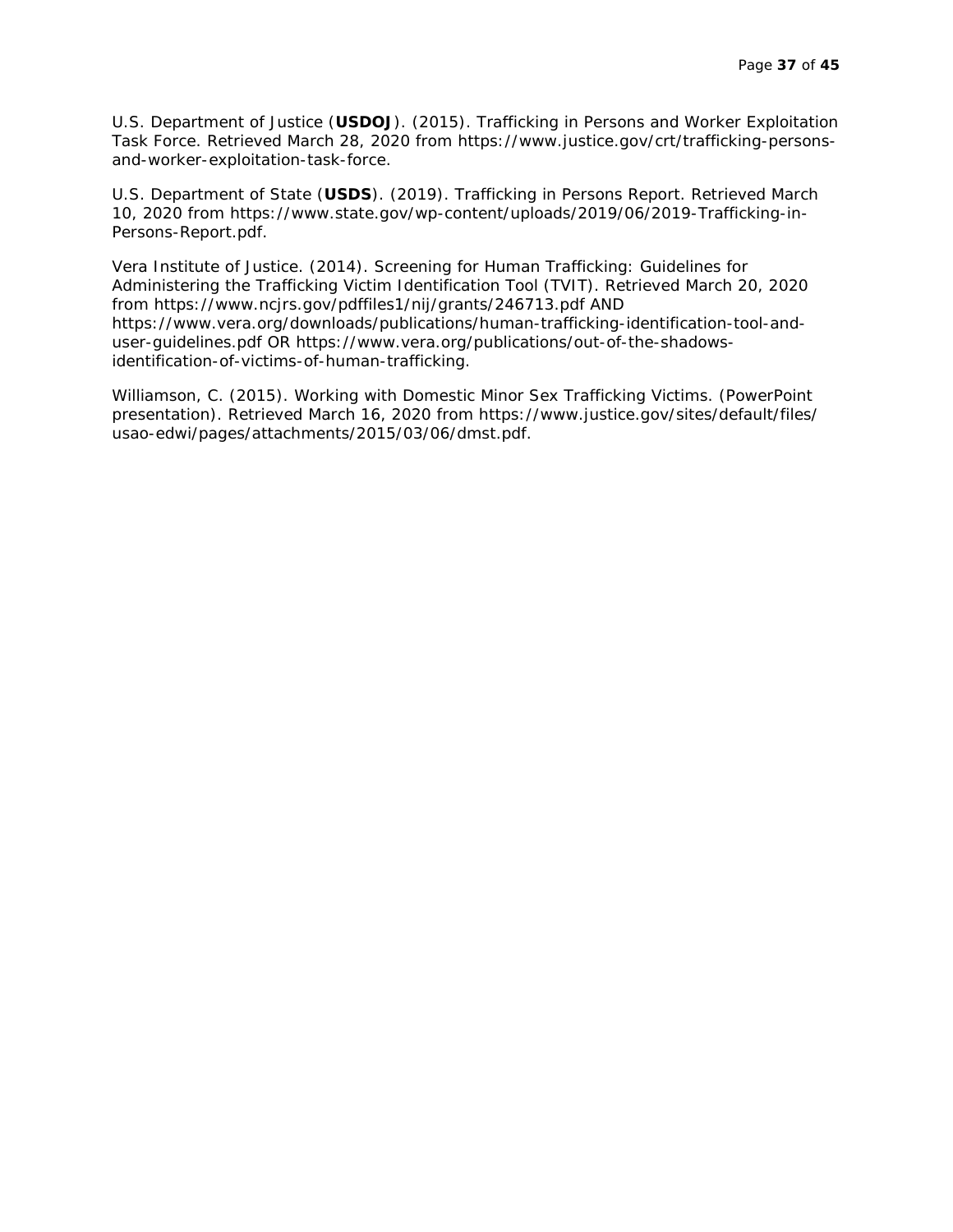#### **Quiz**

A score of 80% or higher is required.

#### **1. What is the key difference between human trafficking and human smuggling?**

- a. Smuggling is consensual while trafficking is done against the will.
- b. Smuggling is about goods but trafficking is about people.
- c. Trafficking involves transporting while smuggling brings goods to the shores.
- d. Smuggling is virtually wiped out but trafficking is happening now.

#### **2. The top priority when helping a suspected victim of human trafficking is:**

- a. Determine if the person is hungry or thirsty.
- b. Protect the person from further harm.
- c. Interrogate the person immediately to preserve the truth.
- d. Call in law enforcement.

#### **3. Which of the following is NOT human trafficking?**

- a. The sex trade.
- b. Forced labor.
- c. Debtor forfeit.
- d. Domestic servitude.

#### **4. Sex trafficking:**

- a. Never involves children.
- b. Involves fewer victims than labor trafficking in the United States.
- c. Only involves children.
- d. Is the most prevalent form of human trafficking in the United States.

#### **5. Labor trafficking:**

- a. Can include people working in homes, agricultural settings, and factories.
- b. Doesn't have any role consumer and food products purchased in the US.
- c. Refers only to those forced to work in homes as domestic servants.
- d. Refers only to those forced to work on farms.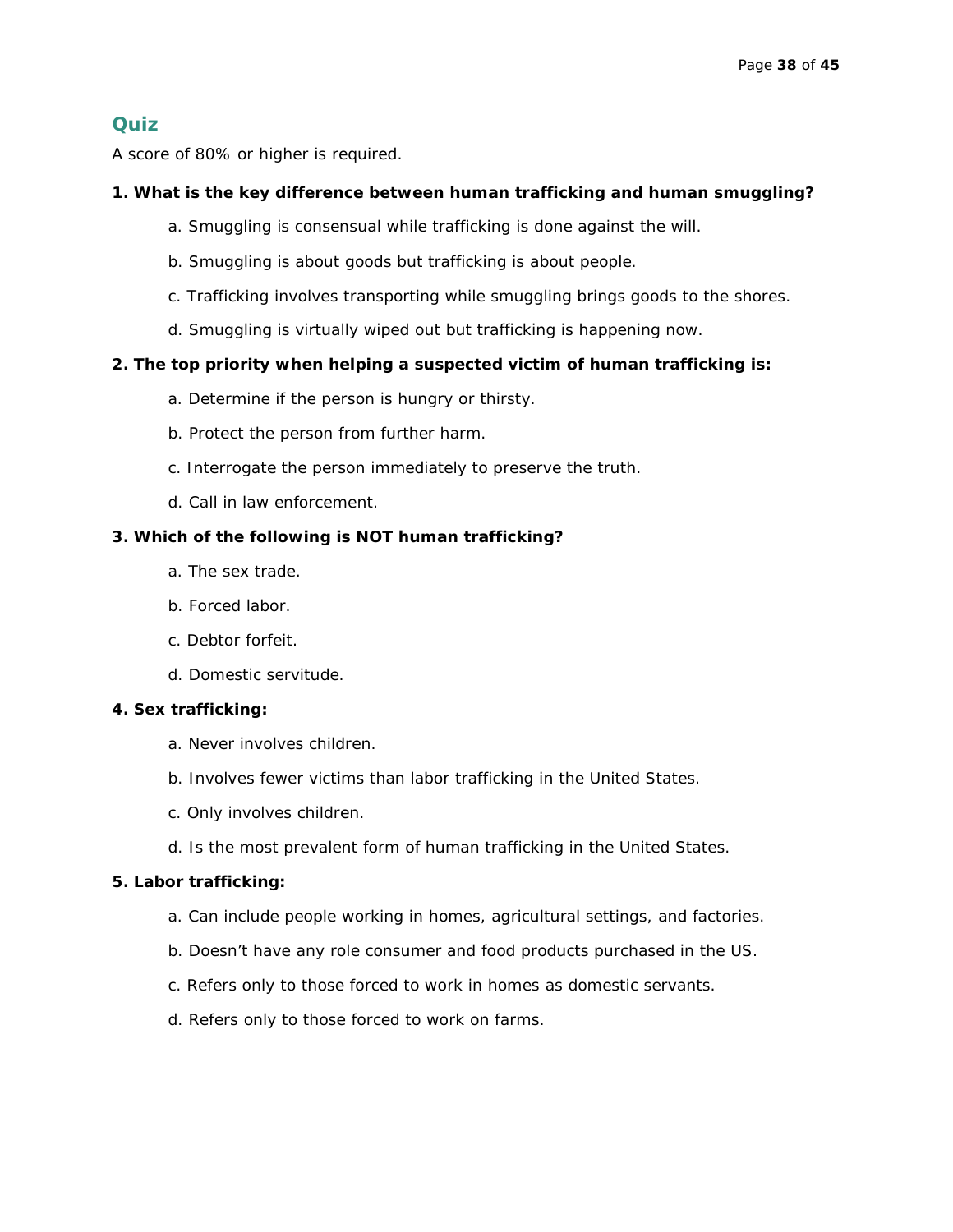#### **6. Those at highest risk of any form of human trafficking are:**

a. Older people from any socioeconomic status.

b. Vulnerable populations, such as those with low socioeconomic status or children who have experienced abuse.

- c. Youths with a stable home life.
- d. Middle-aged women.

#### **7. Traffickers will specifically target "throwaway teens." They are seen as easy targets because:**

- a. Their parents can't find them.
- b. Schools write them off if they are troublesome.

c. While not old enough to hold a job legally they may need money and be willing to trade sex for basic necessities.

d. They are eating out of dumpsters.

#### **8. Stockholm syndrome is:**

- a. A desire to return to Sweden over and over again.
- b. A desire to return to a monarchy.
- c. An obsession with Scandinavian writers.
- d. A survival mechanism to help a victim cope with captivity.

#### **9. Which of the following is NOT a warning sign of trafficking?**

- a. Being dressed conservatively and having identification.
- b. Sharing a scripted or inconsistent history.
- c. Having a tattoo that the person is reluctant to explain.
- d. Lying about or not being aware of their true age.

#### **10. Trafficking victims:**

- a. Usually want to talk a lot about their situation.
- b. Seldom disclose their situation in a clinical setting.
- c. Will usually blame their abuser for all problems.
- d. Should not be allowed to decide what help they need.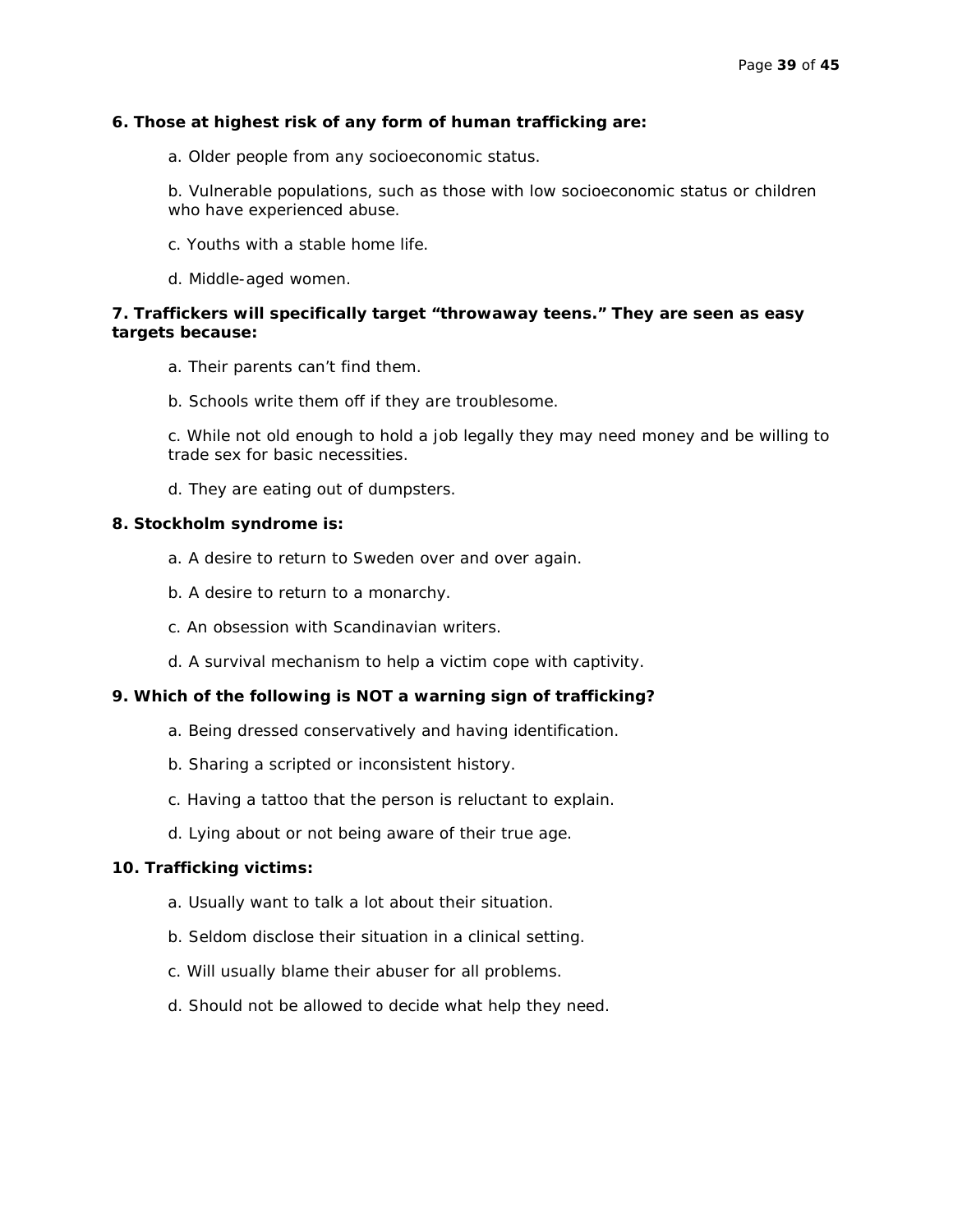#### **11. The best question to ask a possible victim would be:**

- a. Do you want me to call your parents?
- b. Why are you doing this?
- c. What has happened to you?
- d. What's wrong with you?

#### **12. Studies estimate that between 30% and 88% of trafficked persons seek medical services at some point during their capture:**

- a. True
- b. False

#### **13. In Florida the National Human Trafficking Hotline is.**

- a. Only for use by victims.
- b. Only for use by healthcare professionals.
- c. Only open during business hours .
- d. For use by anyone and is open 24/7.

#### **14.The Human Trafficking Assessment Tool from the NHTH:**

a. Is used to assess a situation to determine danger and evaluate when to contact the NHTH.

b. Will allow you to determine definitively whether or not human trafficking is taking place.

- c. Is used only if sex trafficking is suspected.
- d. Eliminates the need to consider contacting law enforcement.

#### **15. The Trafficking Victim Identification Tool (TVIT):**

a. Provides a guideline and interview questions not yet proven to identify victims of human trafficking.

b. Provides a guideline and interview questions proven to identify victims of human trafficking.

- c. Is for use by anyone without any special training.
- d. Is validated for use with persons with disabilities.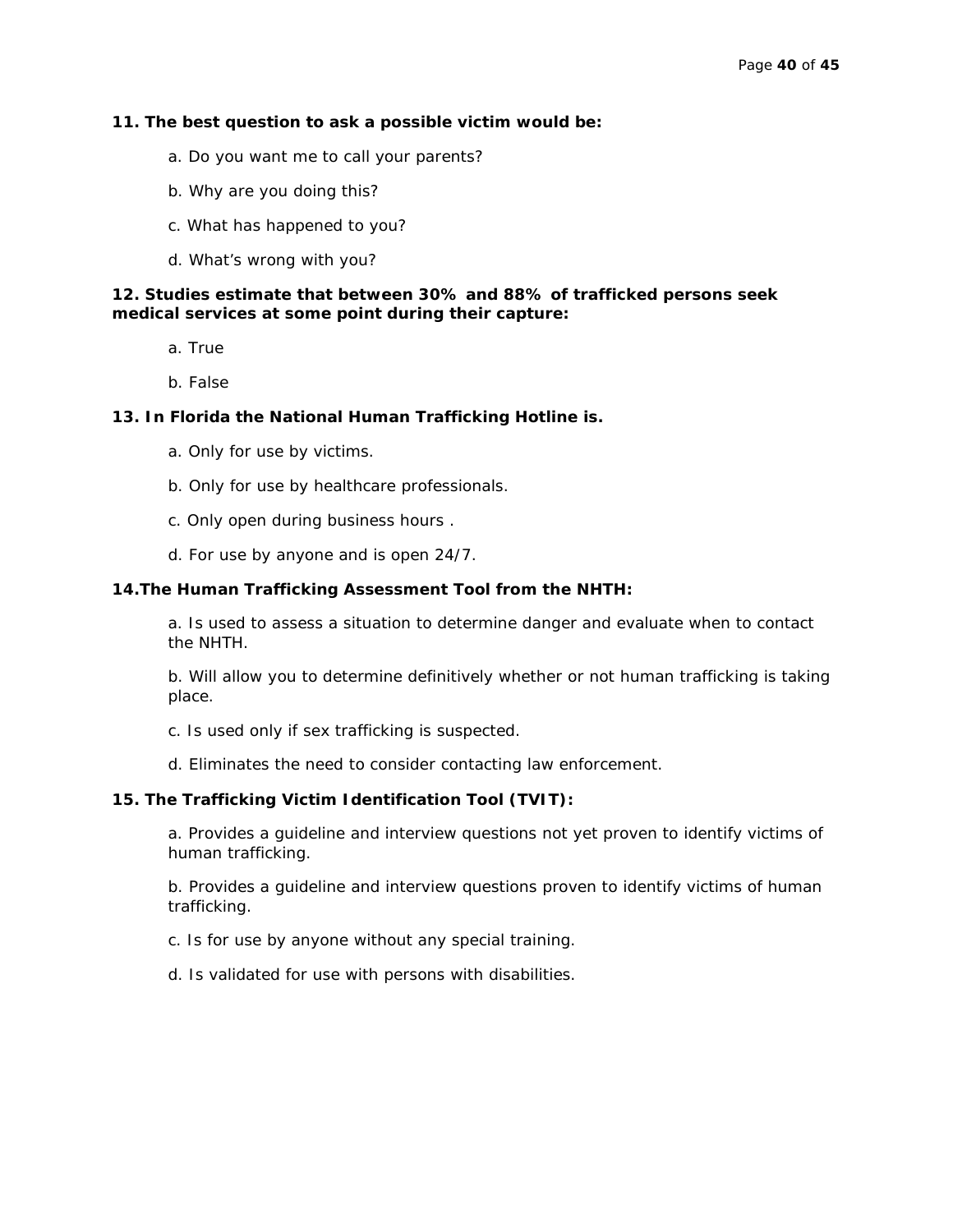#### **16. All but ONE of the following are resources for healthcare professionals when they suspect their patient may be a trafficking victim:**

- a. U.S. Department of Health and Human Services.
- b. National Human Trafficking Resource Center.
- c. Trafficker IDs Expose.
- d. Vera Institute of Justice.

#### **17. The National Human Trafficking Hotline maintains a database accessible by staff that includes:**

- a. Mainly law enforcement agencies.
- b. Resources for healthcare professionals only.
- c. Only few hundred private resources.

d. Over 3,200 resources, public, private, and faith based that can assist trafficking victims in all phases of need.

**18. Recent legislation in Florida made continuing education and signage requirements around human trafficking identical for nurses and all other healthcare providers.**

- a. True
- b. False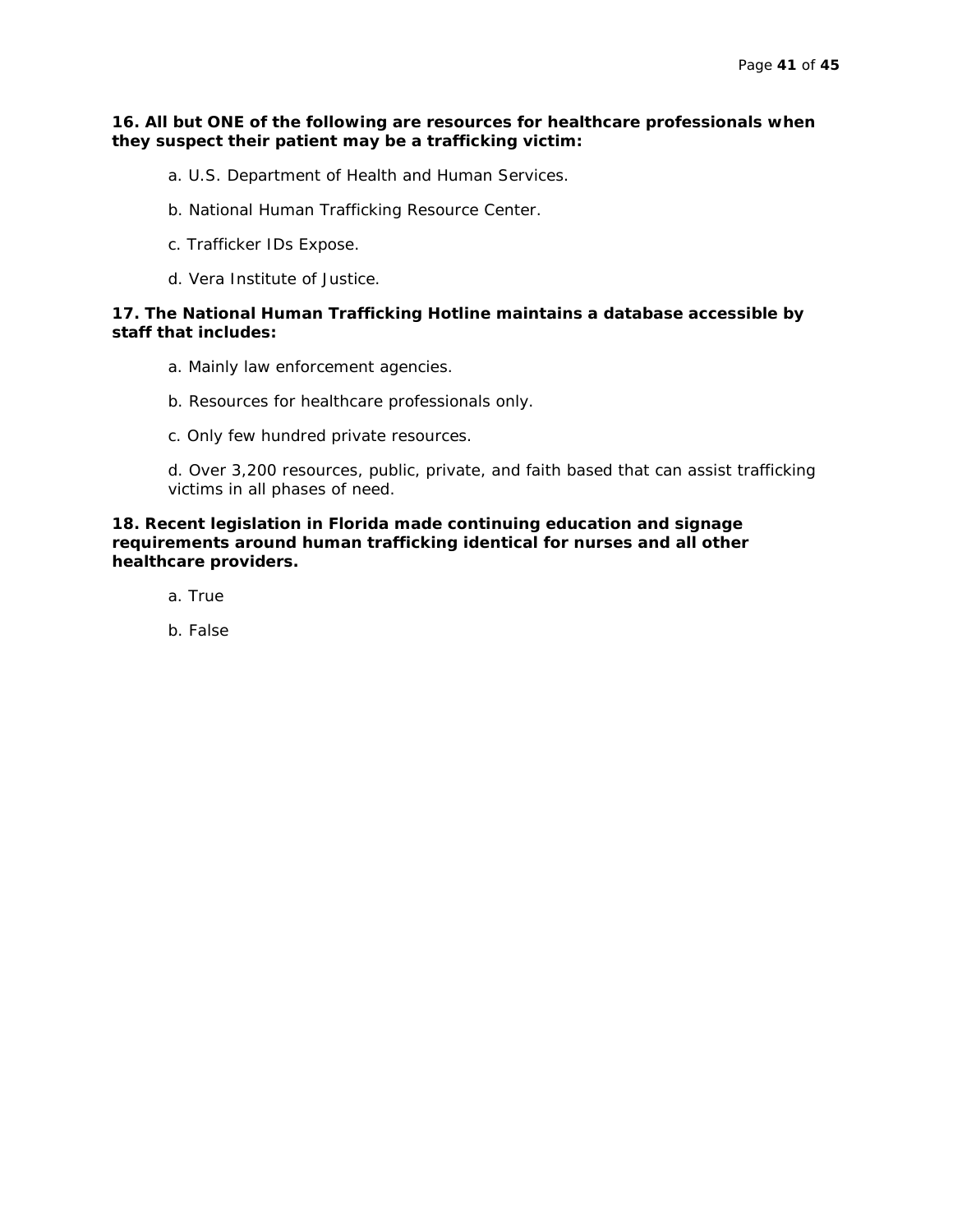### **Answer Sheet: Florida Human Trafficking for PTs and PTAs**

Name (Please print) \_\_\_\_\_\_\_\_\_\_\_\_\_\_\_\_\_\_\_\_\_\_\_\_\_\_\_\_\_\_\_\_\_\_\_\_\_\_\_\_\_\_\_\_\_\_\_\_ Date\_\_\_\_\_\_\_\_\_\_\_\_\_\_ Passing score is 80% 1. \_\_\_\_\_\_ 2. \_\_\_\_\_\_ 3. \_\_\_\_\_\_ 4. \_\_\_\_\_\_ 5. \_\_\_\_\_\_ 6. \_\_\_\_\_\_ 7. \_\_\_\_\_\_ 8. \_\_\_\_\_\_ 9. \_\_\_\_\_\_ 10. \_\_\_\_\_\_ 11. \_\_\_\_\_\_ 12. \_\_\_\_\_\_ 13. \_\_\_\_\_\_ 14. \_\_\_\_\_\_ 15. \_\_\_\_\_\_ 16. \_\_\_\_\_\_ 17. \_\_\_\_\_\_

18. \_\_\_\_\_\_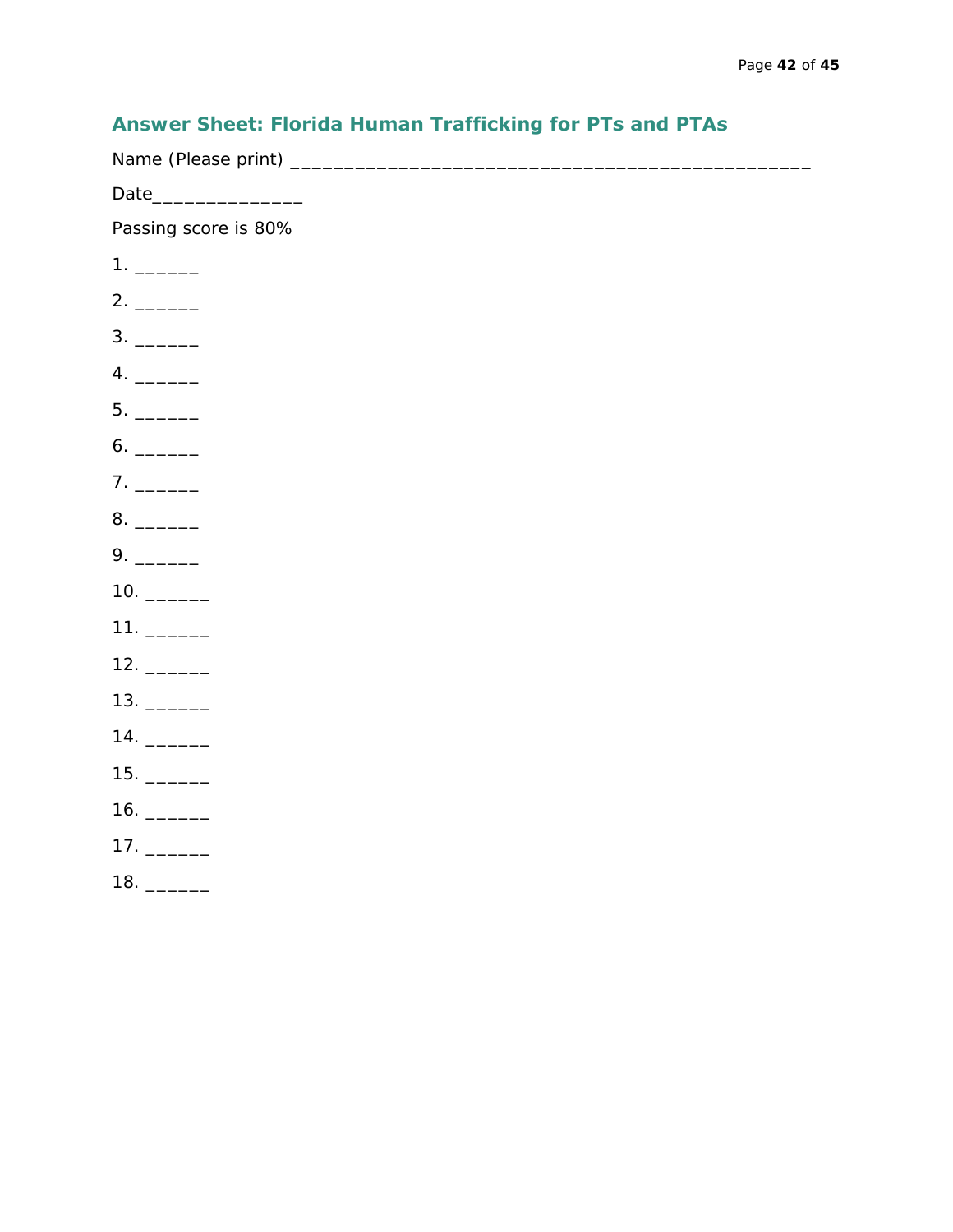#### **Course Evaluation**

Please use this scale for your course evaluation. Items with asterisks \* are required.

| $5 =$ Strongly agree $4 =$ Agree $3 =$ Neutral $2 =$ Disagree                                                       |  |     |       |         | $1 =$ Strongly disagree |
|---------------------------------------------------------------------------------------------------------------------|--|-----|-------|---------|-------------------------|
| *Upon completion of the course, I was able to:                                                                      |  |     |       |         |                         |
| 1. Describe the problem of human trafficking in Florida, the nation, and the world today.                           |  | 5   |       | 4 3 2 1 |                         |
| 2. Distinguish between 2 sets of terms: human trafficking/human smuggling and sex<br>trafficking/labor trafficking. |  | 5.  |       | 4 3 2 1 |                         |
| 3. State at least 3 factors that place a person at risk of becoming a victim of human<br>trafficking.               |  | 5.  |       | 4 3 2 1 |                         |
| 4. List 4 barriers to identifying victims along with ways to address them.                                          |  |     |       |         |                         |
| 5. Identify 2 types of signs that may help to identify victims of human trafficking.                                |  | 5   |       | 4 3 2 1 |                         |
| 6. Outline legal and reporting requirements for healthcare professionals in Florida.                                |  | 5.  | 4 3 2 |         | $\overline{1}$          |
|                                                                                                                     |  | 5   |       | 4 3 2 1 |                         |
| *The author(s) are knowledgeable about the subject matter.                                                          |  | 5   |       | 4 3 2 1 |                         |
| *The author(s) cited evidence that supported the material presented.                                                |  | 5   |       | 4 3 2 1 |                         |
| *Did this course contain discriminatory or prejudicial language?                                                    |  | Yes | No    |         |                         |
| *Was this course free of commercial bias and product promotion?                                                     |  | Yes | No    |         |                         |
| *As a result of what you have learned, do you intend to make any changes in your practice?                          |  |     |       |         |                         |

Yes No

If you answered Yes above, what changes do you intend to make? If you answered No, please explain why.

\*Do you intend to return to ATrain for your ongoing CE needs?

\_\_\_\_\_\_Yes, within the next 30 days.

\_\_\_\_\_\_Yes, during my next renewal cycle.

\_\_\_\_\_\_\_Maybe, not sure.

**No, I only needed this one course.** 

\*Would you recommend ATrain Education to a friend, co-worker, or colleague?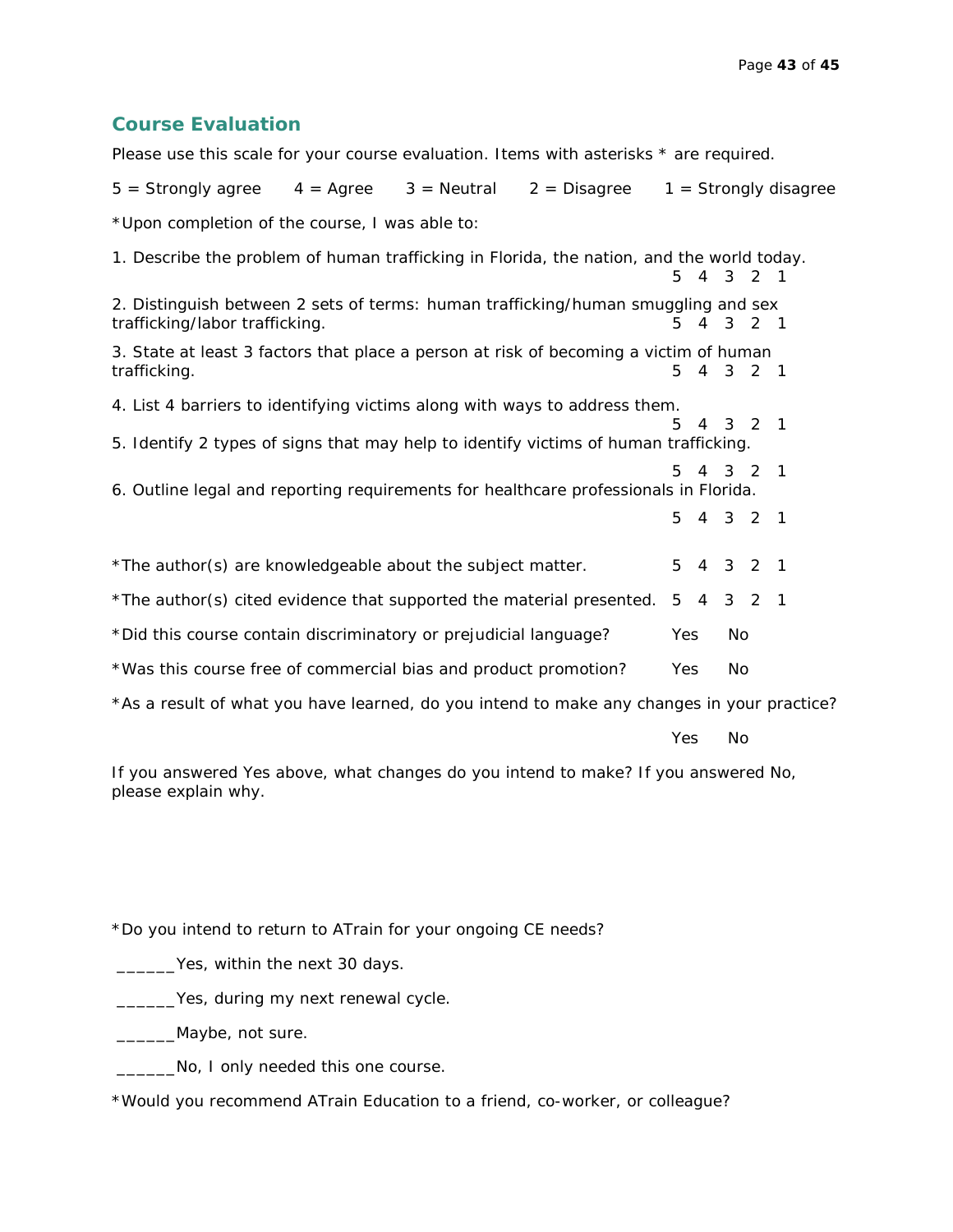| _______Yes, definitely. ____________Possibly. ____________No, not at this time.     |                                                                                 |
|-------------------------------------------------------------------------------------|---------------------------------------------------------------------------------|
| *What is your overall satisfaction with this learning activity?                     | 5 4 3 2 1                                                                       |
| *Navigating the ATrain Education website was:                                       |                                                                                 |
|                                                                                     |                                                                                 |
| *How long did it take you to complete this course, posttest, and course evaluation? |                                                                                 |
|                                                                                     | _______60 minutes (or more) per contact hour _______59 minutes per contact hour |
| ______40-49 minutes per contact hour                                                | _________30-39 minutes per contact hour                                         |
| Less than 30 minutes per contact hour                                               |                                                                                 |
| I heard about ATrain Education from:                                                |                                                                                 |
| _______Government or Department of Health website.                                  |                                                                                 |
| State board or professional association.                                            |                                                                                 |
| ___________Searching the Internet.                                                  |                                                                                 |
| A friend.                                                                           |                                                                                 |
| __________An advertisement.                                                         |                                                                                 |
| ________I am a returning customer.                                                  |                                                                                 |
| _______My employer.                                                                 |                                                                                 |
|                                                                                     |                                                                                 |
| ______Social Media (FB, Twitter, LinkedIn, etc)                                     |                                                                                 |
| Please let us know your age group to help us meet your professional needs.          |                                                                                 |
| _18 to 30 ________31 to 45 _______46+                                               |                                                                                 |
| I completed this course on:                                                         |                                                                                 |
| ____My own or a friend's computer. __________A computer at work.                    |                                                                                 |
| __________A library computer.                                                       | __________A tablet.                                                             |
| ______________A cellphone.                                                          |                                                                                 |

Please enter your comments or suggestions here: